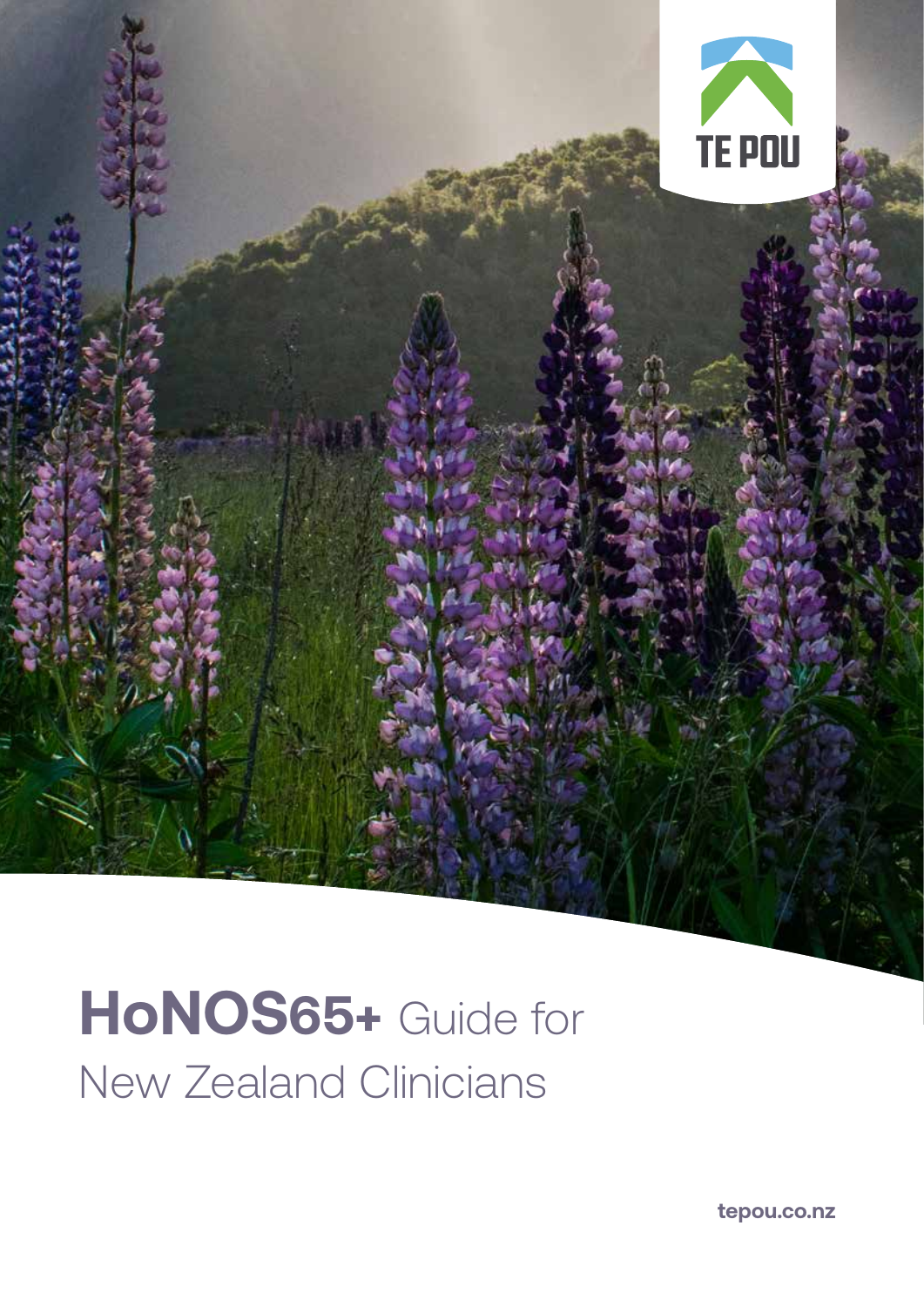# Acknowledgements

We would like to acknowledge a number of people who have contributed to the development of the resources.

- › For input into the development of the MH-SMART Initiative information collection protocol (ICP): Jennifer Chips, Malcolm Stewart and Verity Humberstone, first published 2006.
- › For input into version two of the National Outcomes Collection ICP (version 2.2) published in 2015: John Beveridge, Ryan Papps, Alison Bower and Mark Smith.
- › For development of the original e-booklets published in 2014: Alicia Yap, Cara Thomas and Mark Smith.

# **Acknowledgment for use of instruments**

Health of the Nation Outcome Scales for Elderly People (HoNOS65+) Royal College of Psychiatrists 1999.

#### **HoNOS65+ key sources**

Burns, A., Beevor, A., Lelliott, P., Wing, J., Blakey, A., Orrell, M., Mulinga, J. & Hadden, S. (1999) Health of the Nation Outcome Scales for Elderly People (HoNOS 65+). Glossary for HoNOS65+ score sheet. The British Journal of Psychiatry, 174, 435-438.

Burns, A., Beevor, A., Lelliott, P., Wing, J., Blakey, A., Orrell, M., Mulinga, J. & Hadden, S. (1999) Health of the Nation Outcome Scales for Elderly People (HoNOS65+). The British Journal of Psychiatry, 174, 424-427.

MacDonald A.J.D. (1999) HoNOS 65+ glossary. British Journal of Psychiatry, 175, 192.

For further information on HoNOS-related references please visit https://www.rcpsych.ac.uk/events/inhouse-training/health-of-nation-outcome-scales.

## **HoNOS65+ copyright**

Copyright of the Health of the Nation Outcome Scales for Elderly People (HoNOS65+) is owned by the Royal College of Psychiatrists (RCPsych).

The UK Department of Health has advised that: "HoNOS may be reused in any format, free of charge under licence". New Zealand is registered and has been issued license number C02W0002447. The principal authors of the HoNOS, HoNOSCA, HoNOS-LD, HoNOS-secure and HoNOS65+ also advise that the instruments are in the public domain and may be used free of cost.

For further information on HoNOS copyright please visit

http://www.rcpsych.ac.uk/traininpsychiatry/conferencestraining/resources/honos/copyright.aspx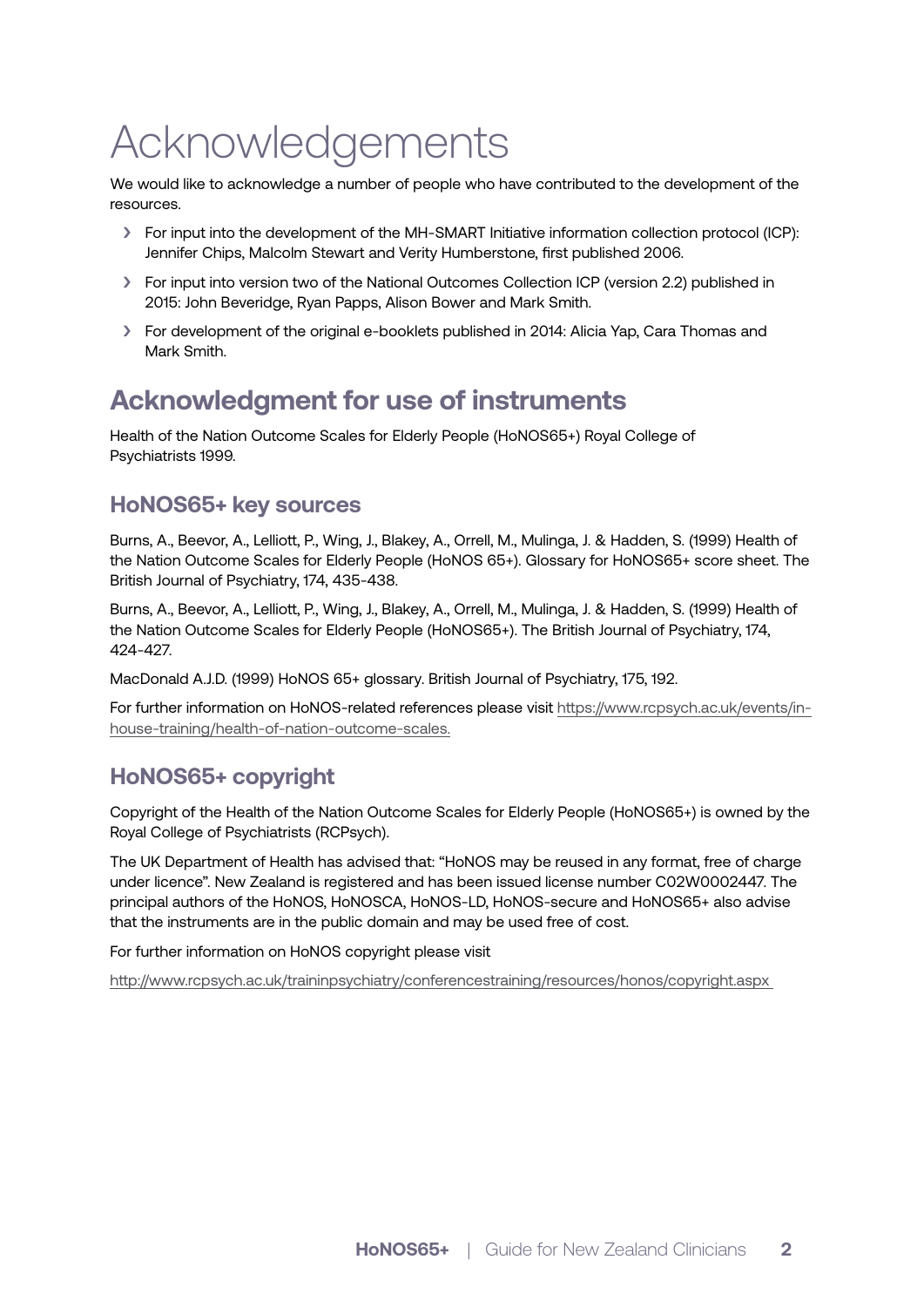# **Purpose of this guide**

This guide is for HoNOS65+, a member of the HoNOS family of measures. This guide brings together resources that have previously been available as separate documents. These include the *Clinician's Reference Guide, Version 2.1, 2014,* the *Mental Health Outcomes Information Collection Protocol (ICP), Version 2.2, June 2015* and the *original e-booklets for each of the HoNOS measures, 2014.*

The booklet has been developed as a resource for:

- › clinicians and managers in mental health services
- › site coordinators and data quality personnel
- › outcomes trainers (to assist deliver training in their respective services).

# **How to use this guide**

This guide is intended to be accessed electronically and includes clickable links. If it is printed, please ensure you check Te Pou's website regularly to ensure you are using the current version.



Purple boxes within each chapter contain links telling you where to get more information about that subject. You can either Ctrl + left mouse click on the link, or cut and paste the address into your browser's address bar.



We have also added handy hints which you will find next to the yellow lightbulb.

You can also use the contents page to navigate within the response. Ctrl + left mouse click on the heading and you will be taken to the corresponding page.

*Published April 2021 Te Pou Limited trading as Te Pou PO Box 108-244, Symonds Street, Auckland, New Zealand www.tepou.co.nz*

*info@tepou.co.nz*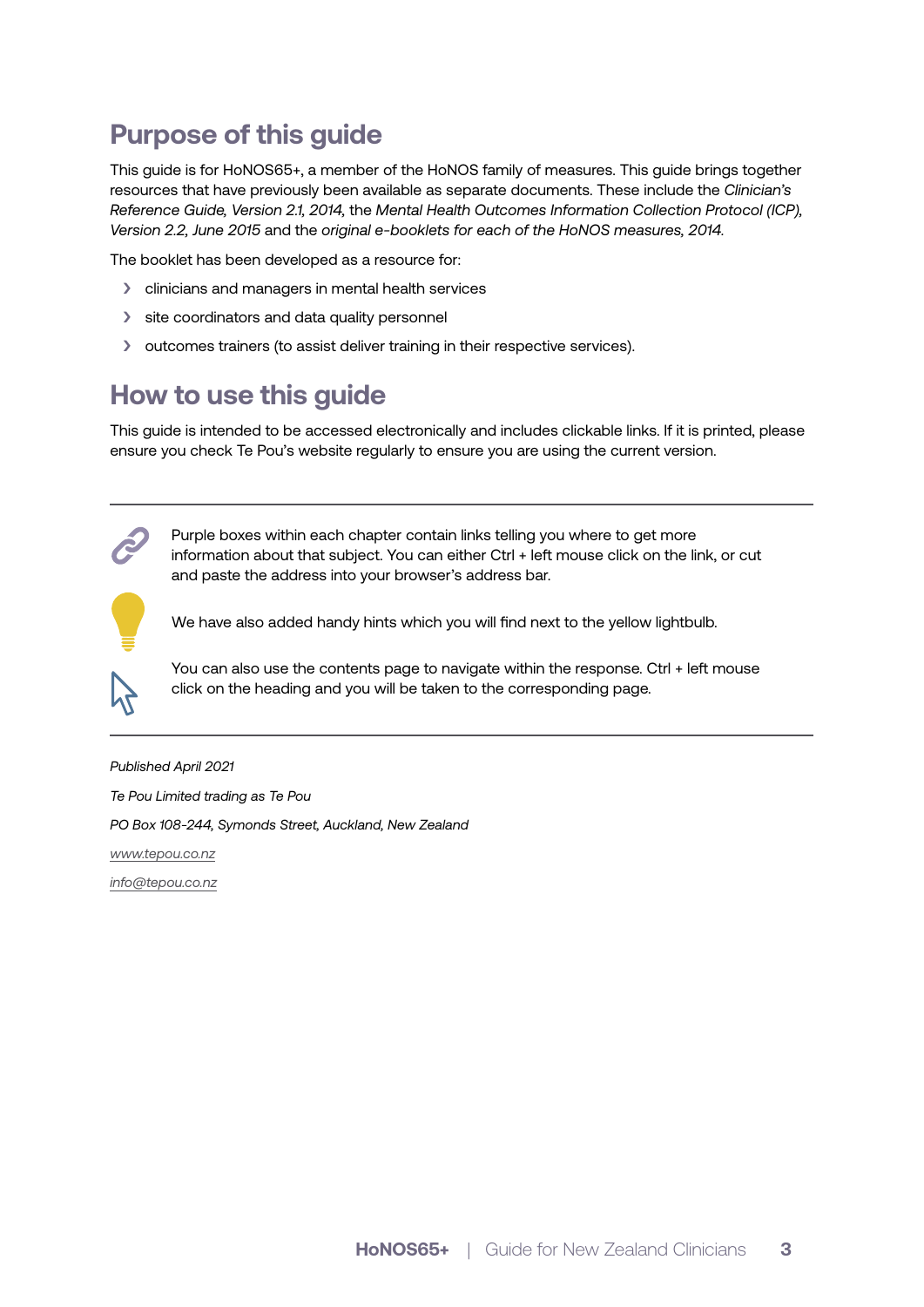# Contents

| Mental health outcomes information collection protocol (ICP) key concepts  27 |  |
|-------------------------------------------------------------------------------|--|
|                                                                               |  |
|                                                                               |  |
|                                                                               |  |
|                                                                               |  |
|                                                                               |  |
|                                                                               |  |
|                                                                               |  |
|                                                                               |  |
|                                                                               |  |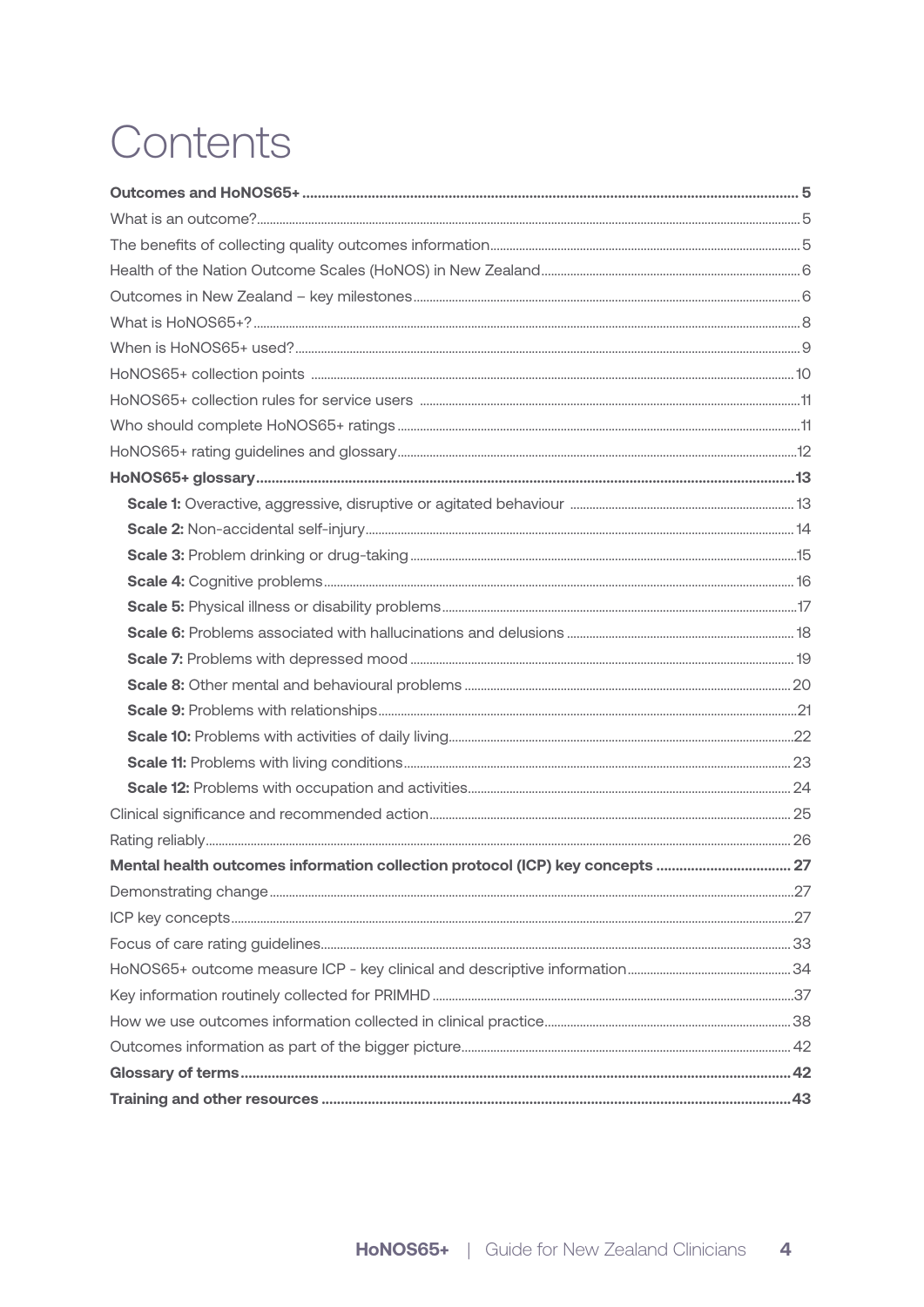# Outcomes and HoNOS65+

# **What is an outcome?**

An outcome is a change in health, wellbeing and circumstances over time (Te Pou, 2012).

Outcome measures provide the ability for service users, clinicians, managers and organisations to measure change (improvement, deterioration or maintenance) in health, wellbeing and circumstances over time. Change between one collection to the next is known as an outcome.

An outcome measure collects information about a person's mental health and social functioning at set points throughout the person's journey to recovery. This can be at admission and discharge from mental health services, or at admission and review if the person is receiving services for longer than three months.

Outcome measures can focus on a range of different domains, such as clinical status, functioning, employment, living conditions and spiritual wellbeing. Outcome measures can also be rated from different perspectives, such as service user, clinician or health worker, whanau or significant other.

Outcome measures undergo psychometric testing to determine their quality and usefulness in the required setting. These properties identify the measure's reliability, validity and sensitivity to therapeutic change.

Outcome information is used at local, regional and national levels to assess the effectiveness of services. New Zealand has adopted an outcome measurement framework with five component areas: clinical, addictions, Māori, self-rated and functioning information. The clinical measures have been introduced first, based on the HoNOS family of measures – all mandated for collection in New Zealand mental health services.

# **The benefits of collecting quality outcomes information**

Data quality is key to using outcomes information effectively. Clinicians are trained in the use of outcome measures to ensure consistent collection across individual clinicians, teams and services.

The primary use of outcomes data is at an individual level. Good quality outcomes data can help us in discussing outcomes information with service users. This is one way service users can participate in their care and treatment and it may allow for further conversations about recovery.

Sharing outcomes, such as HoNOS65+ ratings, with a service user as part of a collaborative care plan should be routine and may also improve opportunities for whānau involvement. Information about the use of outcomes at an individual level is discussed later in this guide.

The secondary use of outcome data is at an aggregate level. At this level, good quality outcomes data can help us to better understand changes in health, wellbeing and circumstances for people who access mental health and addiction services across all of New Zealand.

It can inform planning, service improvement activities and benchmarking initiatives, and provide an overview of organisational performance on those indicators over time.



For more information about outcome measurement used in mental health and addiction services in New Zealand see www.tepou.co.nz/initiatives/using-data-to-improve-outcomes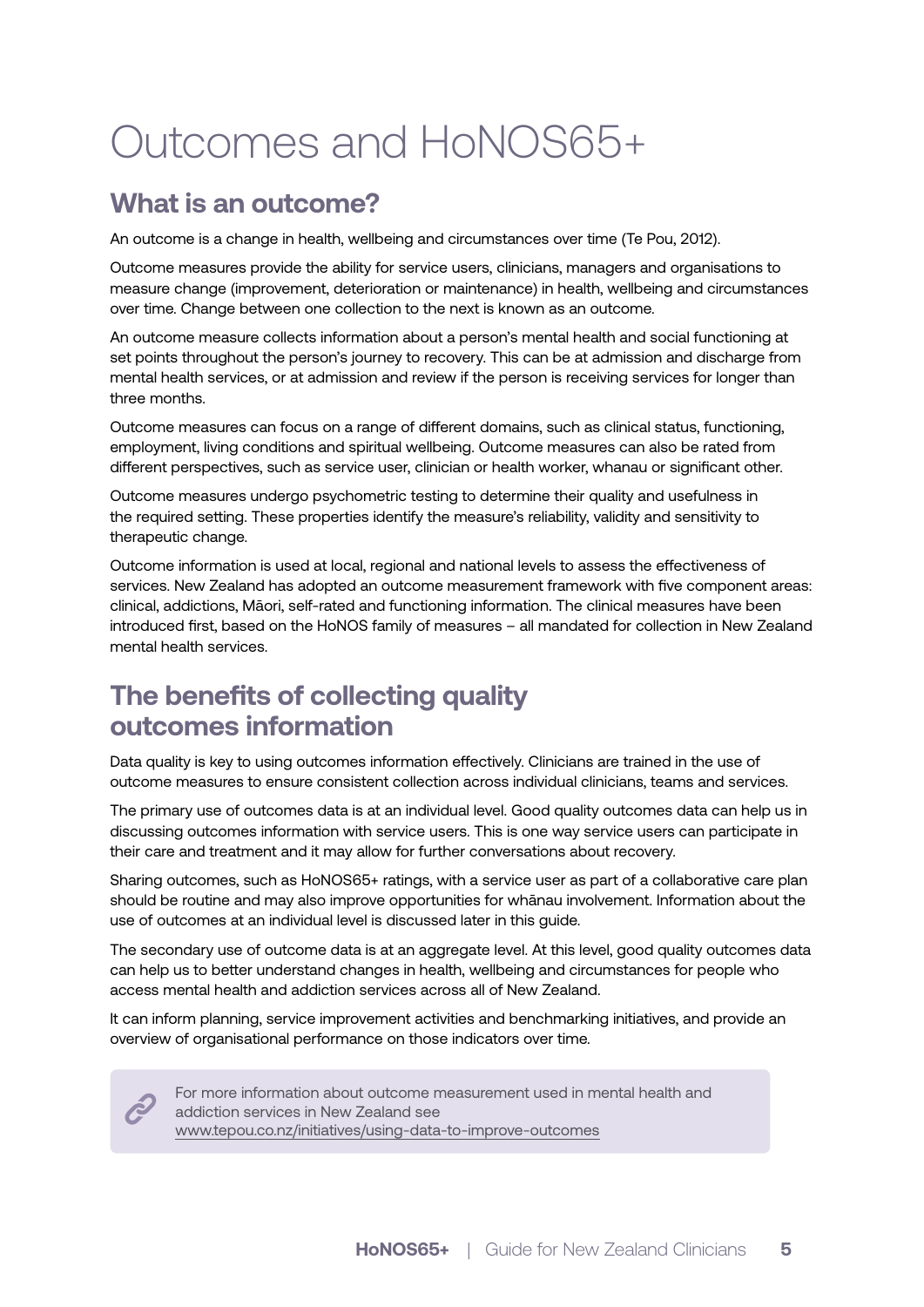# **Health of the Nation Outcome Scales (HoNOS) in New Zealand**

In *Rising to the Challenge*: The Mental Health and Addiction Service Development Plan 2012-2017, the Ministry of Health directs a greater focus on outcome measurement and key performance indicators to help develop an outcomes culture in mental health and addiction services.

The Ministry's strategy for Health of the Nation Outcome Scales (HONOS) is to ensure good compliance with collections before introducing other mandated measures.

The overall collection rate, for 2016 onwards, for HoNOS is 80 per cent for both community and inpatient collections combined and 80 per cent for inpatient admissions and discharges. The ability to accurately reflect change at an aggregate level relies on obtaining a high percentage of collections.

# **Outcomes in New Zealand – key milestones**

| 2002 | DHBs received crown funding agreements with the Ministry of Health for using outcomes<br>measurement.                                                                                                                                                                                                                                                                                                                                                                                                                                                                                                                                                                                                                                                                                                                                                                                                                    |
|------|--------------------------------------------------------------------------------------------------------------------------------------------------------------------------------------------------------------------------------------------------------------------------------------------------------------------------------------------------------------------------------------------------------------------------------------------------------------------------------------------------------------------------------------------------------------------------------------------------------------------------------------------------------------------------------------------------------------------------------------------------------------------------------------------------------------------------------------------------------------------------------------------------------------------------|
| 2003 | Ministry of Health funded the Classification and Outcomes Study (CAOS), which resulted in a large<br>and rich database for outcomes and identified 42 classes for Casemix purposes.                                                                                                                                                                                                                                                                                                                                                                                                                                                                                                                                                                                                                                                                                                                                      |
| 2005 | The Mental Health Standard Measures of Recovery Initiative (MH-SMART) was established.<br>The National Mental Health Information Strategy was developed. It addresses the ongoing<br>development of mental health information systems based on the requirements of a range of<br>stakeholders. The strategy suggests activities to enhance what has already been accomplished,<br>using resources already in place and focusing on areas requiring further work.                                                                                                                                                                                                                                                                                                                                                                                                                                                         |
| 2008 | The Programme for the Integration of Mental Health Data (PRIMHD) was launched. This was<br>to develop a new national mental health information collection, integrating the Mental Health<br>Information National Collection (MHINC) and the Mental Health Standard Measures of Assessment<br>and Recovery (MH-SMART) datasets. PRIMHD is one of nine priority projects described in the<br>implementation plan of the National Mental Health Information Strategy. The PRIMHD dataset will<br>also provide services with valuable information to support planning activities.<br>1 July, HoNOS, HoNOS65+ and HoNOSCA were mandated as part of the national collection for<br>PRIMHD.                                                                                                                                                                                                                                     |
| 2009 | The Ministry of Health funded the development of a Key Performance Indicator (KPI) Framework.<br>The purpose of thizs Framework was to enable mental health services to learn about practices that<br>lead to improved outcomes for service users. This project was led by the Northern Regional Alliance<br>and managed by Counties Manukau District Health Board. The Framework was developed under<br>the basis that it would be used as a quality improvement tool and this commitment influenced the<br>choice of indicators. More information about the progress of the Framework can be found on the<br>Northern DHB Support Agency (NDSA) website. (Since 2012 NDSA is known as Northern<br>Regional Alliance.)<br>Te Pou foundational training and one-day suite of measures training replaced MH-SMART training.<br>National and service level PRIMHD outcomes reports were made available for the first time. |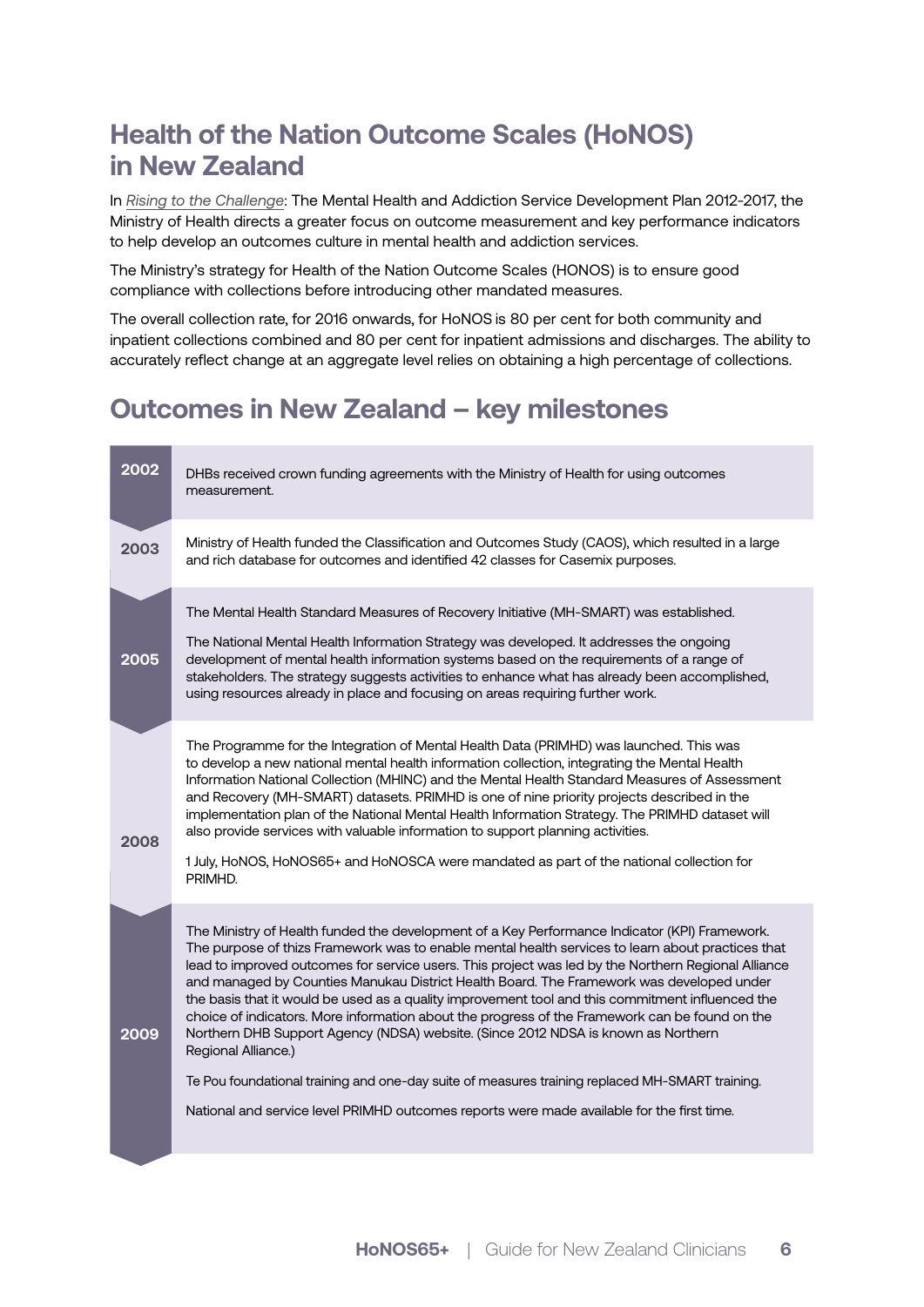# **Outcomes in New Zealand – key milestones**

| 2012 | July 1st, HoNOS-secure and HoNOS-LD were mandated as part of the national collection for<br>PRIMHD.<br>Release of Rising to the Challenge Service Development Plan.                                                                                                                                                                   |
|------|---------------------------------------------------------------------------------------------------------------------------------------------------------------------------------------------------------------------------------------------------------------------------------------------------------------------------------------|
| 2013 | National Mental Health and Addiction Information Reference Group established by Te Pou<br>in response to the Rising to the Challenge: The Mental Health and Addiction Service Plan<br>2012-2017.                                                                                                                                      |
| 2015 | July 1st, Alcohol and Drug Outcome Measure (ADOM) was mandated as part of the national<br>collection for PRIMHD.                                                                                                                                                                                                                      |
| 2016 | 1 July collection of a supplementary consumer record (SCR) including indicators of social outcome<br>(accommodation, employment and education status, and presence of a wellness plan) is mandated<br>for DHB and NGO services as part of the national collection for PRIMHD.<br>Marama Real-Time Feedback is launched to the sector. |
| 2018 | He Ara Oranga: Report of the Government Inquiry into Mental Health and Addiction released.                                                                                                                                                                                                                                            |
| 2021 | New transfer rules for HoNOS family of measures introduced in PRIMHD.                                                                                                                                                                                                                                                                 |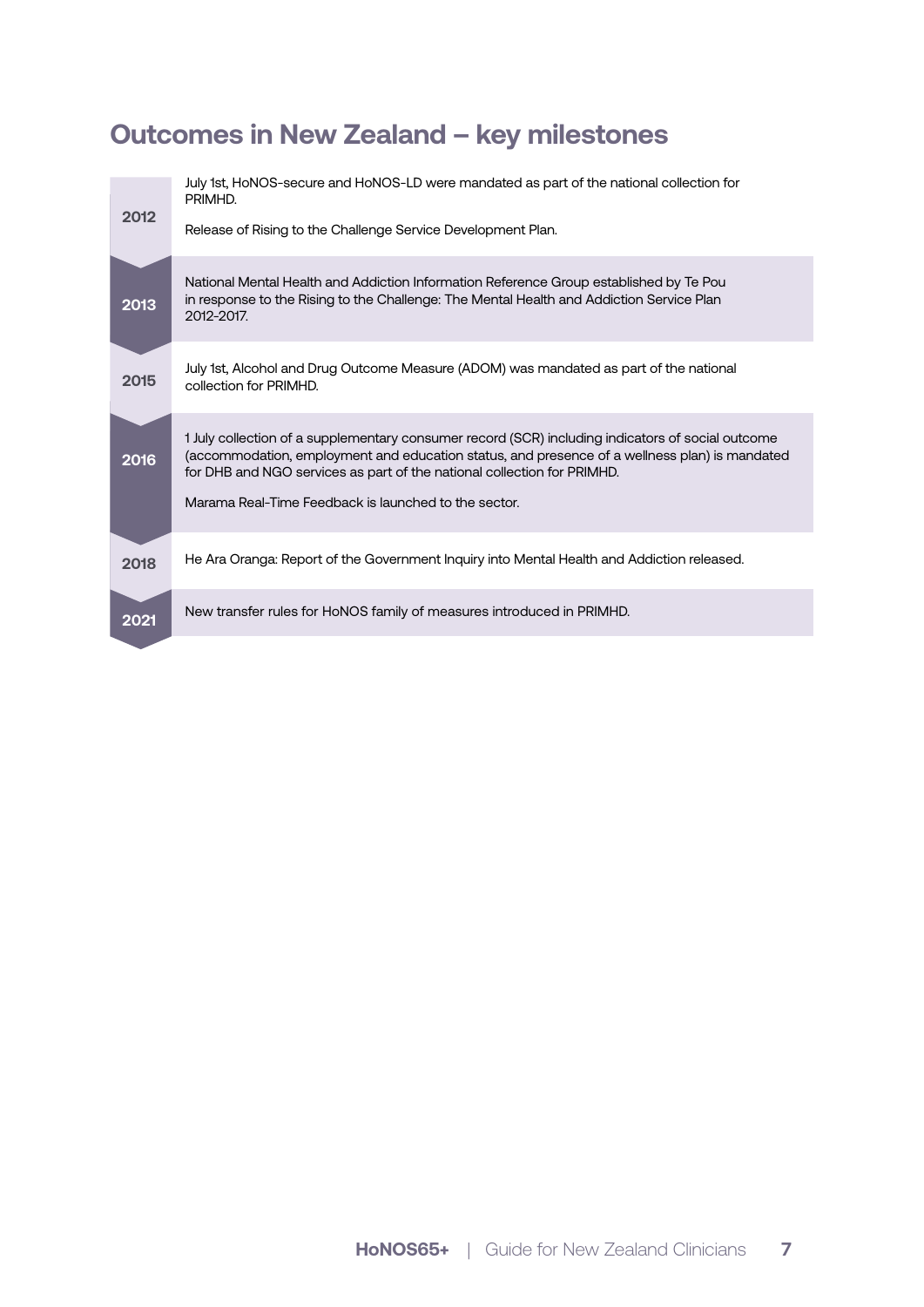# **What is HoNOS65+?**

Health of the Nation Outcome Scales for Elderly People (HoNOS65+) is a member of the Health of the Nation Outcome Scales (HoNOS) family of measures. It is a clinician rated tool developed by the Royal College of Psychiatrist's Research Unit.

### **There are several variants in the HoNOS family of measures.**

| <b>HoNOS</b>        | for adults aged 18 to 65 years.                                                                 |
|---------------------|-------------------------------------------------------------------------------------------------|
| HoNOS65+            | for people aged 65 years and above.                                                             |
| <b>HONOSCA</b>      | for children and adolescents under 18 years.                                                    |
| <b>HoNOS-LD</b>     | for adults who have a dual diagnosis, such as mental<br>illness and an intellectual disability. |
| <b>HoNOS-secure</b> | for adults who are being supported by forensic services.                                        |

In New Zealand, HoNOS65+ is the outcome measurement tool mandated by the Ministry of Health for use with people 65 years and over who are accessing specialist mental health services.

HoNOS65+ has 12 scales (also referred to as items) they measure behaviour, impairment, symptoms and social functioning. The items are rated, after routine clinical assessment, on a scale of 0 to 4. The glossary provides detailed descriptors for each level of severity and complexity. The results or changes in ratings between one collection and the next are known as outcomes. Outcomes can then be used to measure and compare other service users and service related information.

HoNOS65+ is completed by a qualified mental health professional (clinician) using the information obtained in a comprehensive mental health assessment and from their routine clinical work. It is recommended information from all available sources be considered when completing ratings, including information provided by the service user, their whānau and also clinical notes.

HoNOS65+ is rated using the relevant glossary and is based on information from the last two weeks of a service user's presentation at all collection occasions. The exception is for an end of episode in an inpatient setting, where the rating period is three days.

Scales 11 and 12 can be rated beyond the two week period.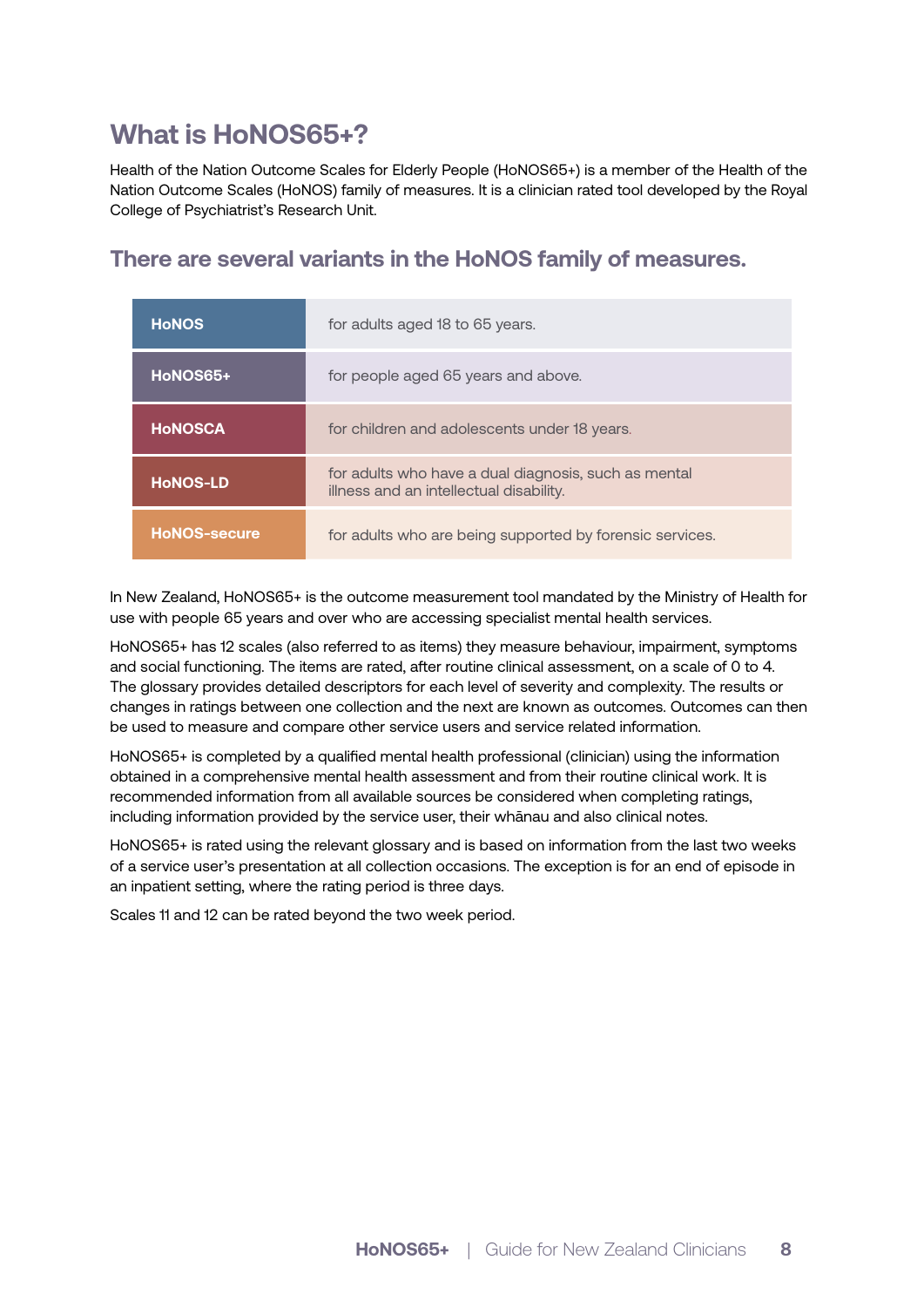# **When is HoNOS65+ used?**

HoNOS65+ is mandated for use with all people aged 65 years and over who are accessing specialist mental health services, in all district health boards (DHBs), in both inpatient and community settings.

HoNOS65+ is completed:

- › as a person enters a specialist mental health service (admission/*episode start)* and when they exit (discharge/*episode end*) the service
- › at *three monthly review* periods while they continue to access services
- › when there are significant changes to the service user's health, wellbeing or circumstances (*ad hoc review*).

A clinician, who is most familiar with the individual service user, records the HoNOS65+ ratings, taking into account all available information. Ideally, the same clinician or team will rate the subsequent review or discharge HoNOS65+. This may not always be possible, particularly in the case of inpatient treatment settings.

#### **HoNOS65+ items**

- 1. Behavioural disturbance (e.g. overactive, aggressive, disruptive, or agitated behaviour, uncooperative or resistive behaviour).
- 2. Non-accidental self-injury.
- 3. Problem drinking or drug-taking.
- 4. Cognitive problems.
- 5. Physical illness or disability problems.
- 6. Problems associated with hallucinations and delusions.
- 7. Problems with depressive symptoms.
- 8. Other mental and behavioural problems.
- 9. Problems with relationships.
- 10. Problems with activities of daily living.
- 11. Problems with living conditions.
- 12. Problems with occupation and activities.

#### **How each item is rated**

- 0. No problem.
- 1. Minor problem requiring no action.
- 2. Mild problem but definitely present.
- 3. Moderately severe problem.
- 4. Severe to very severe problem.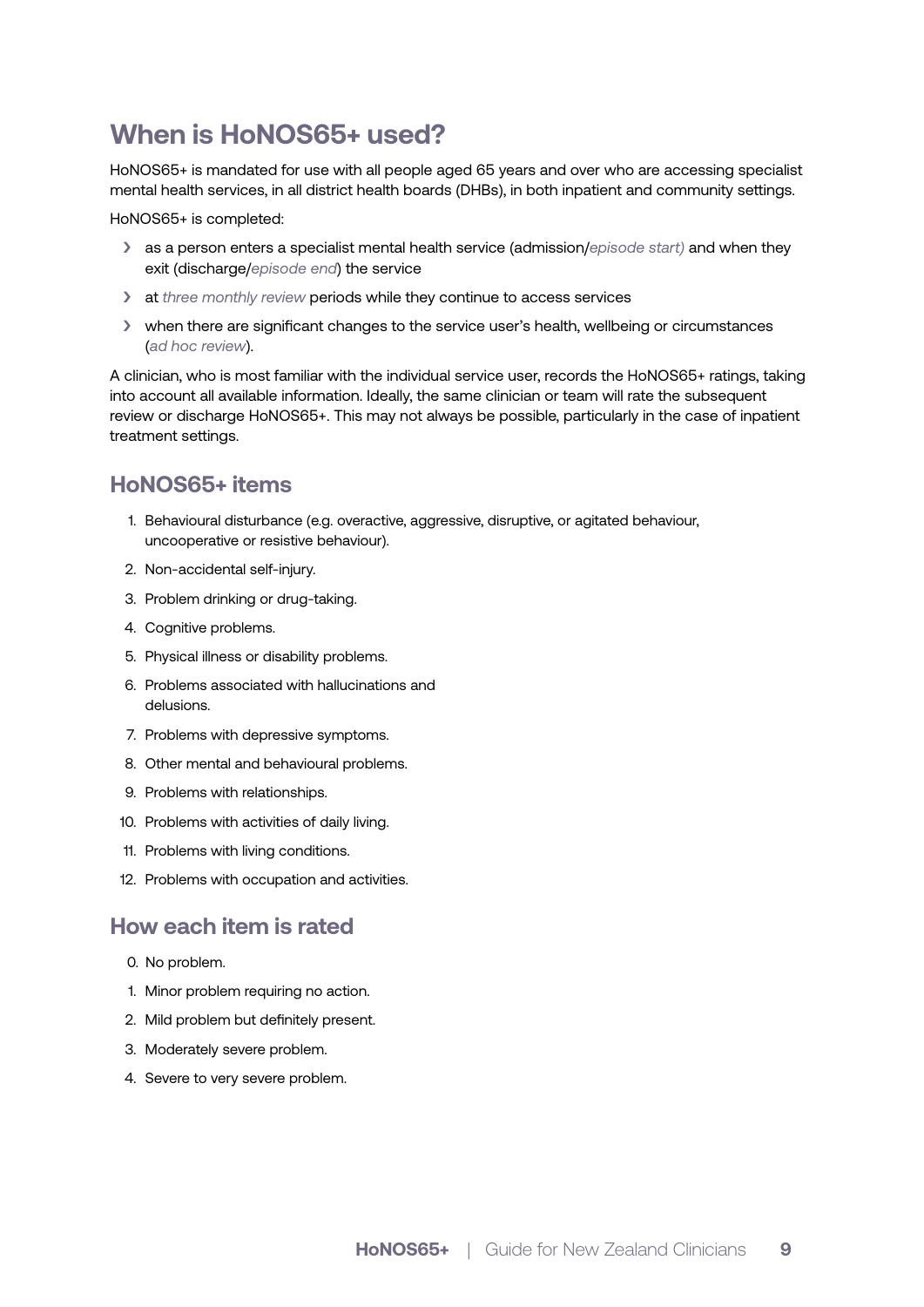# **HoNOS65+ collection points**

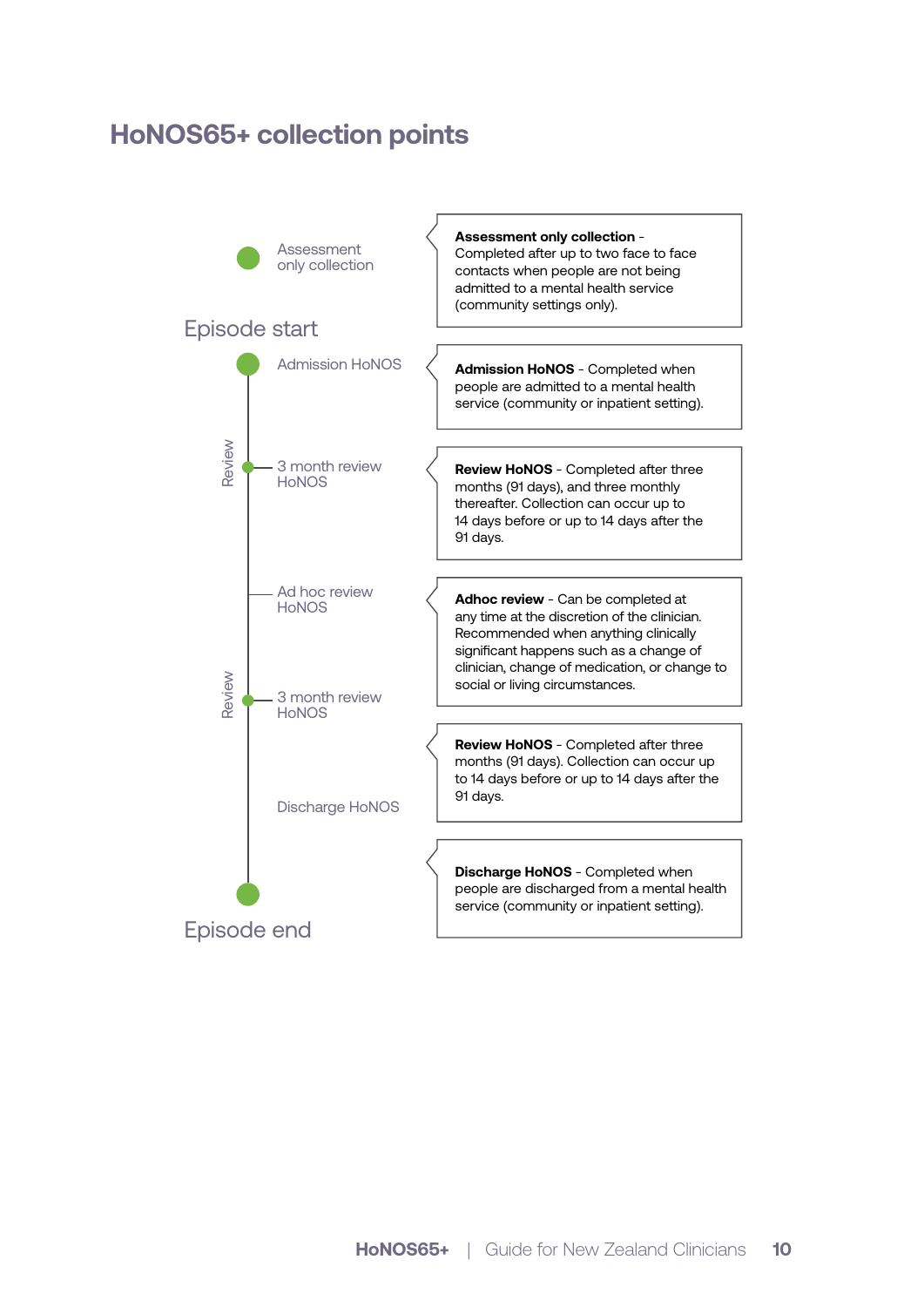# **HoNOS65+ collection rules for service users**

The community episode becomes the primary setting and the community episode remains open if there is an inpatient admission.

If someone is admitted to an inpatient unit when they are in the community services an admission and discharge collection for inpatient will still be required but the community episode is not closed. What this means is that the review date timing will be set by the community admission not the inpatient admission.

If 3 monthly review collections are due while someone is in the inpatient setting (as shown above) these would be completed by the community clinicians.

Review other collections can still be collected in inpatient and community settings with no change to the timing of the 3 monthly reviews.



# **Who should complete HoNOS65+ ratings**

Community episodes– Completed by community clinician.

Transfer between community and inpatient settings – This can be completed by either the community clinician who organised the transfer or the admitting inpatient clinician.

Discharge from inpatient setting – Completed by inpatient clinician.

Inpatient setting – Review other collections completed by inpatient clinician. Collections over 3 months in an inpatient setting, completed by inpatient clinician.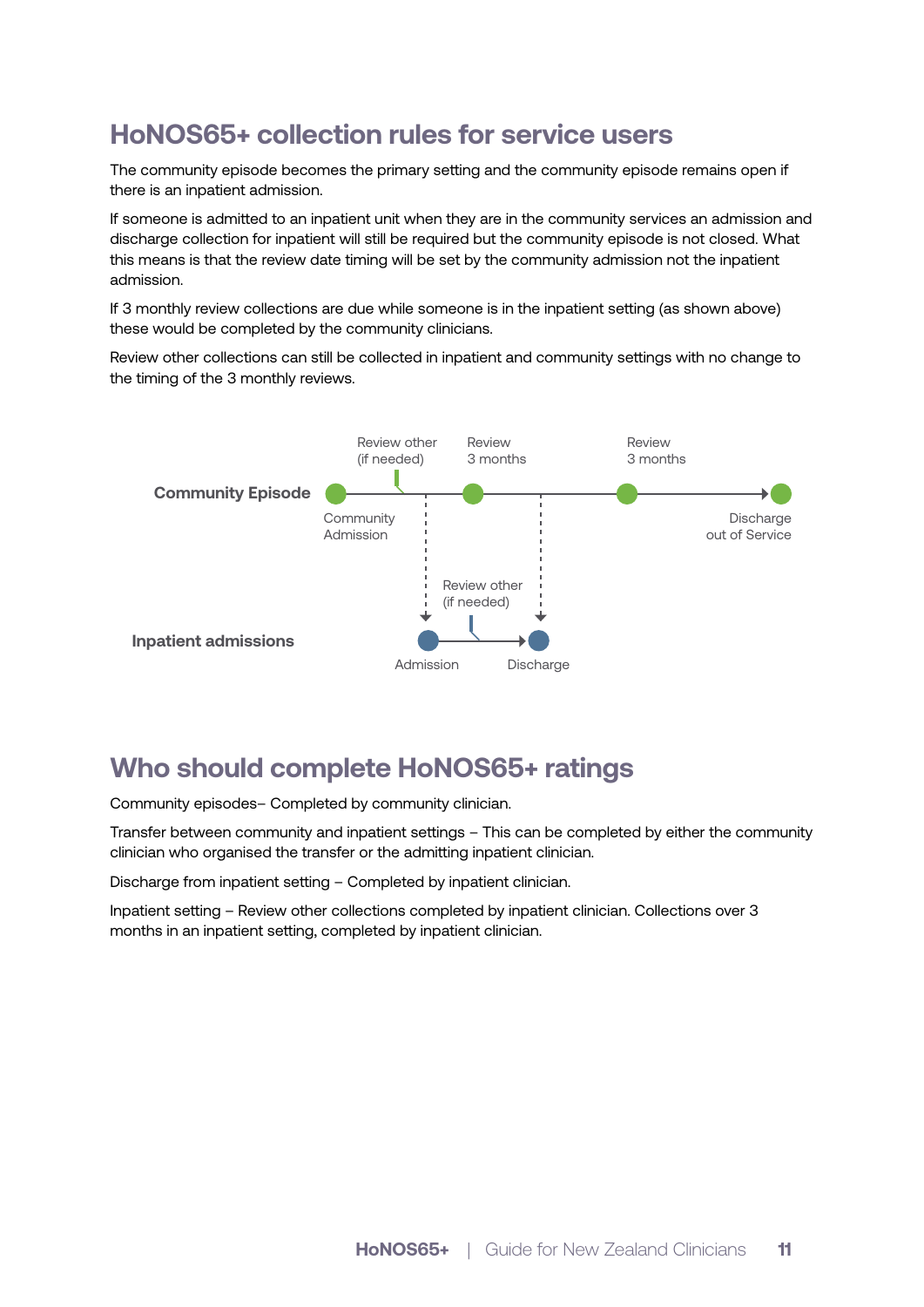# **HoNOS65+ rating guidelines and glossary**

#### **General rating guidelines**

- › Perform a full clinical assessment of the service user's clinical history and current problems.
- › Rate scales in order from 1 to 12.
- › Do not include information already rated in an earlier scale.
- › Rate the most severe problem that occurred in the period rated.
- › The rating period is generally the preceding two weeks for inpatients at admission, for hospital outpatients and for all clients of community based services. The exception is at discharge from acute inpatient care, in which case the rating period should generally be the preceding 72 hours or three days.
- › Each scale is rated on a 5-point item of severity (0 to 4) as follows:
	- 0 no problem
	- 1 minor problem requiring no formal action
	- 2 mild problem, should be recorded in a care plan or other case record
	- 3 problem of moderate severity
	- 4 severe to very severe problem
	- 7 not known or not able to rate.
- › Specific help for rating each point on each scale is provided in the glossary.
- › As far as possible, the use of rating point 7 should be avoided, because missing data makes scores less comparable over time or between settings.

It is recommended that clinicians refer to the glossary consistently when completing the HoNOS.

HoNOS should be rated using information available from all sources.

# **Important variations in rating guidelines**

| <b>Core rules</b> |                              |                                                                          |
|-------------------|------------------------------|--------------------------------------------------------------------------|
| Scale             | Rate the worst manifestation | Rate over the past two weeks                                             |
| Scale 1-8         | Always                       | Always                                                                   |
| Scale 9-10        | Based on usual or typical    | Always                                                                   |
| Scale 11-12       | Based on usual or typical    | May need to go back beyond two<br>weeks to establish the usual situation |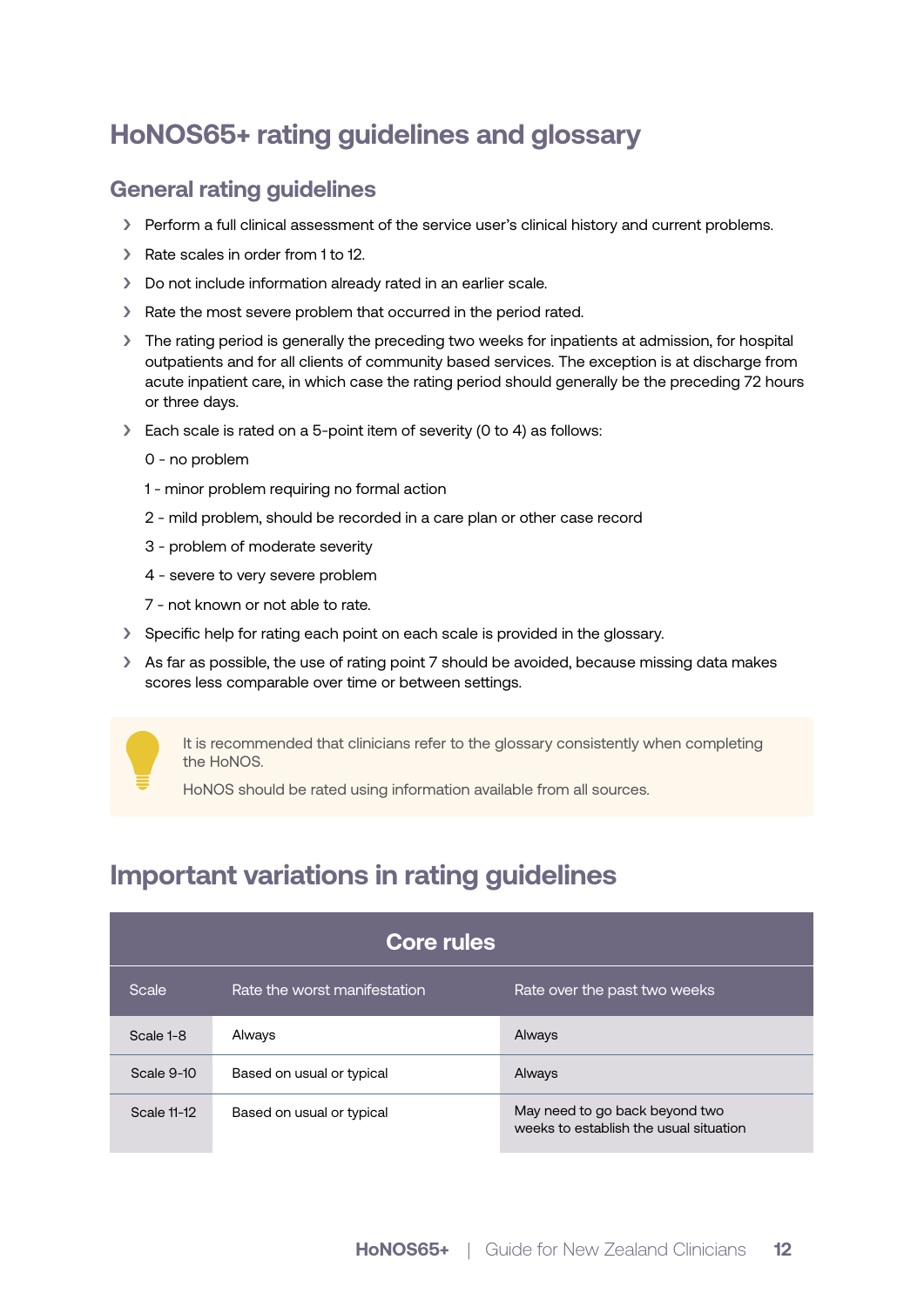# HoNOS65+ glossary

#### Scale 1**:** Behavioural disturbance

(e.g. overactive, aggressive, disruptive or agitated behaviour)



**Include** such behaviour due to any cause, such as drugs, alcohol, dementia, psychosis, depression, etc.

 $\overline{\mathbf{x}}$ Do not include bizarre behaviour, rated at scale 6.

| <b>Rating</b> | <b>Description</b>                                                                                                                                                                                                                                                                                                                                                                                                                                                |
|---------------|-------------------------------------------------------------------------------------------------------------------------------------------------------------------------------------------------------------------------------------------------------------------------------------------------------------------------------------------------------------------------------------------------------------------------------------------------------------------|
| O             | No problems of this kind during the period rated.                                                                                                                                                                                                                                                                                                                                                                                                                 |
| 1             | Occasional irritability, quarrels, restlessness etc., but generally calm and<br>co-operative and not requiring any specific action.                                                                                                                                                                                                                                                                                                                               |
| 2             | Includes aggressive gestures, pushing or pestering others; threats or verbal<br>aggression; lesser damage to property (e.g. broken cup, window); significant<br>overactivity or agitation; intermittent restlessness or wandering (day or night);<br>uncooperative at times, requiring encouragement and persuasion.                                                                                                                                              |
| 3             | Physically aggressive to others or animals (short of rating 4); more serious damage<br>to, or destruction of, property; frequently threatening manner, more serious or<br>persistent overactivity or agitation; frequent restlessness or wandering; significant<br>problems with co-operation, largely resistant to help or assistance.                                                                                                                           |
| 4             | At least one serious physical attack on others (over and above rating of 3); major<br>or persistent destructive activity (e.g. fire-setting); persistent and threatening<br>behaviour; severe overactivity or agitation; sexually disinhibited or other<br>inappropriate behaviour (e.g. deliberate inappropriate urination or defecation);<br>virtually constant restlessness or wandering; severe problems related to non-<br>compliant or resistive behaviour. |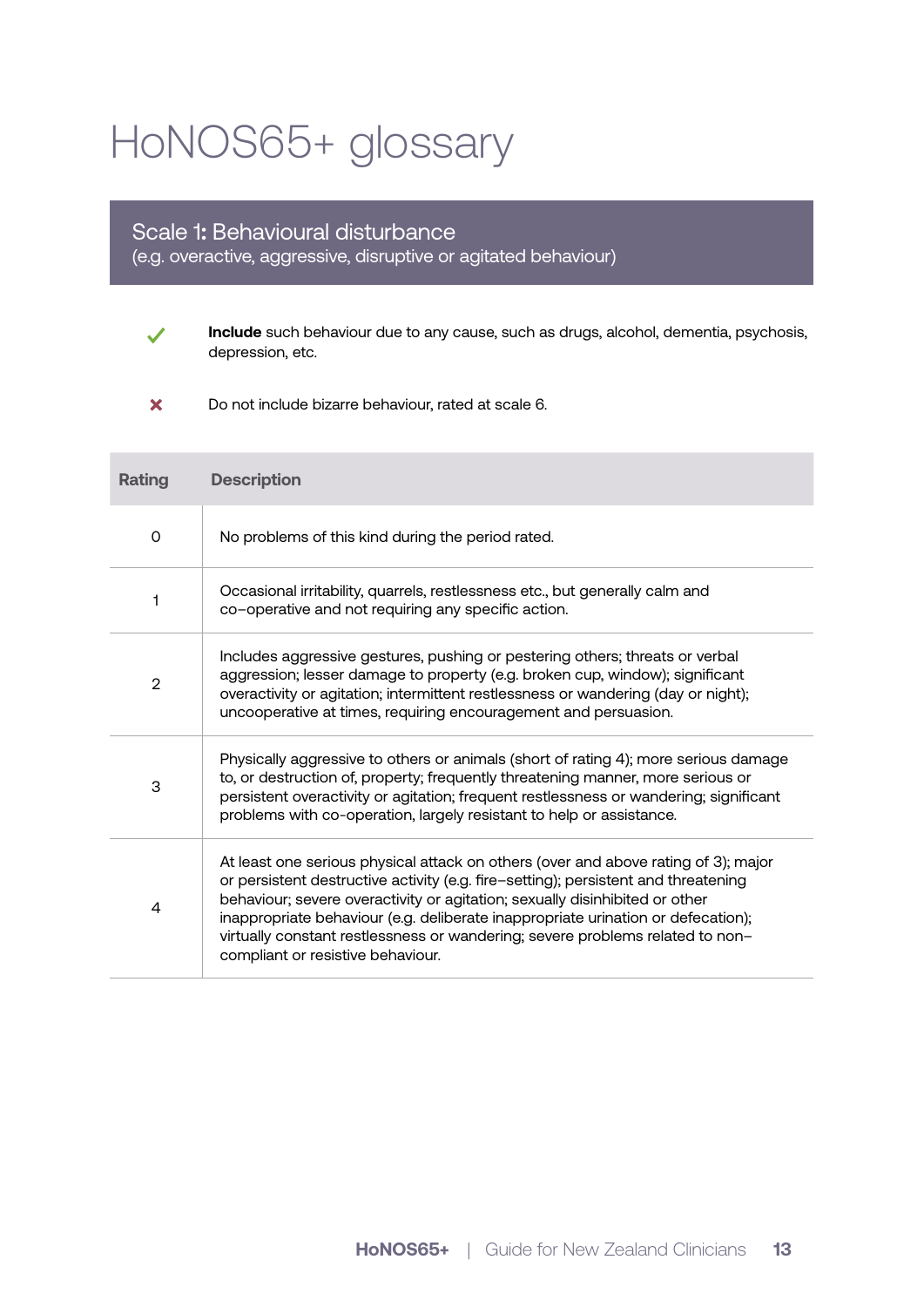# Scale 2: Non-accidental self-injury

- Do **not** include **accidental** self-injury (due e.g. to dementia or severe learning  $\boldsymbol{\times}$ disability); the cognitive problem is rated at scale 4 and the injury at scale 5.
- Do **not** include illness or injury as a direct consequence of drug or alcohol use rated at scale 3, (for example cirrhosis of the liver or injury resulting from drunk  $\overline{\mathbf{x}}$ diving are rated at scale 5).

| Rating         | <b>Description</b>                                                                                                                                                                                                                                        |
|----------------|-----------------------------------------------------------------------------------------------------------------------------------------------------------------------------------------------------------------------------------------------------------|
| $\Omega$       | No problems of this kind during the period rated.                                                                                                                                                                                                         |
|                | Fleeting thoughts about ending it all, but little risk during the period rated; no self-<br>harm.                                                                                                                                                         |
| $\overline{2}$ | Mild risk during period; includes more frequent thoughts or talking about self-harm<br>or suicide (including 'passive' ideas of self-harm such as not taking avoiding action<br>in a potentially life-threatening situation, e.g. while crossing a road). |
| 3              | Moderate to serious risk of deliberate self-harm during the period rated; includes<br>frequent or persistent thoughts or talking about self-harm; includes preparatory<br>behaviours, e.g. collecting tablets.                                            |
| 4              | Serious suicidal attempt or serious deliberate self-injury during the period rated.                                                                                                                                                                       |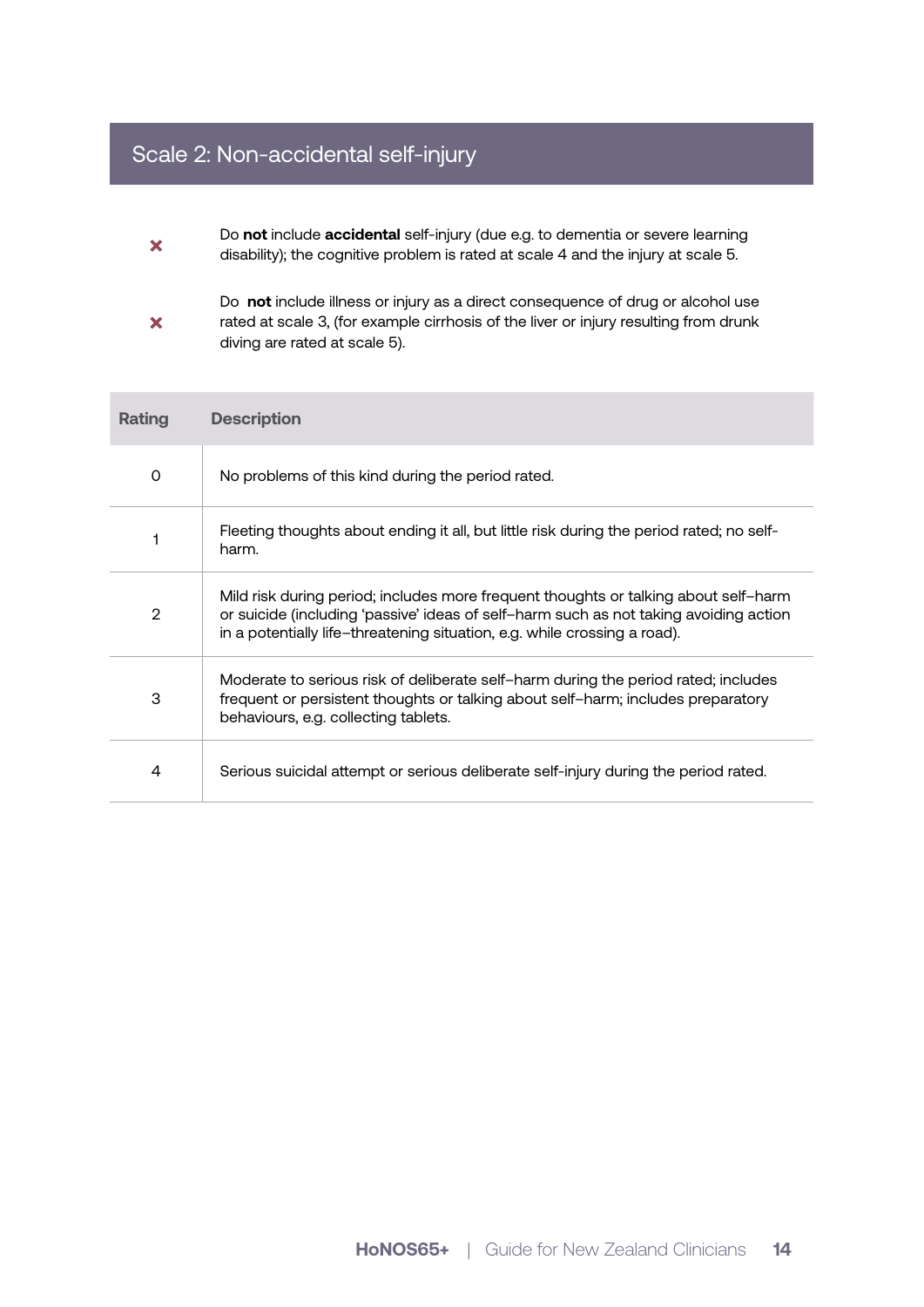# Scale 3: Problem drinking or drug-taking

- Do **not** include aggressive or destructive behaviour due to alcohol or drug use, rated  $\boldsymbol{\times}$ at scale 1
- Do **not** include physical illness or disability due to alcohol or drug use, rated at  $\overline{\mathbf{x}}$ scale 5

| Rating | <b>Description</b>                                                                                                 |
|--------|--------------------------------------------------------------------------------------------------------------------|
| O      | No problem of this kind during the period rated (e.g. minimal cannabis use, drinking<br>within health guidelines). |
|        | Some over-indulgence, but within social norm (e.g. significant cannabis use, other<br>low risk activity).          |
| 2      | Occasional loss of control of drinking or drug-taking; but not a serious problem.                                  |
| 3      | Marked craving or dependence on alcohol or drug use with frequent loss of control,<br>drunkenness, etc.            |
| 4      | Major adverse consequences or incapacitated due to alcohol or drug problems.                                       |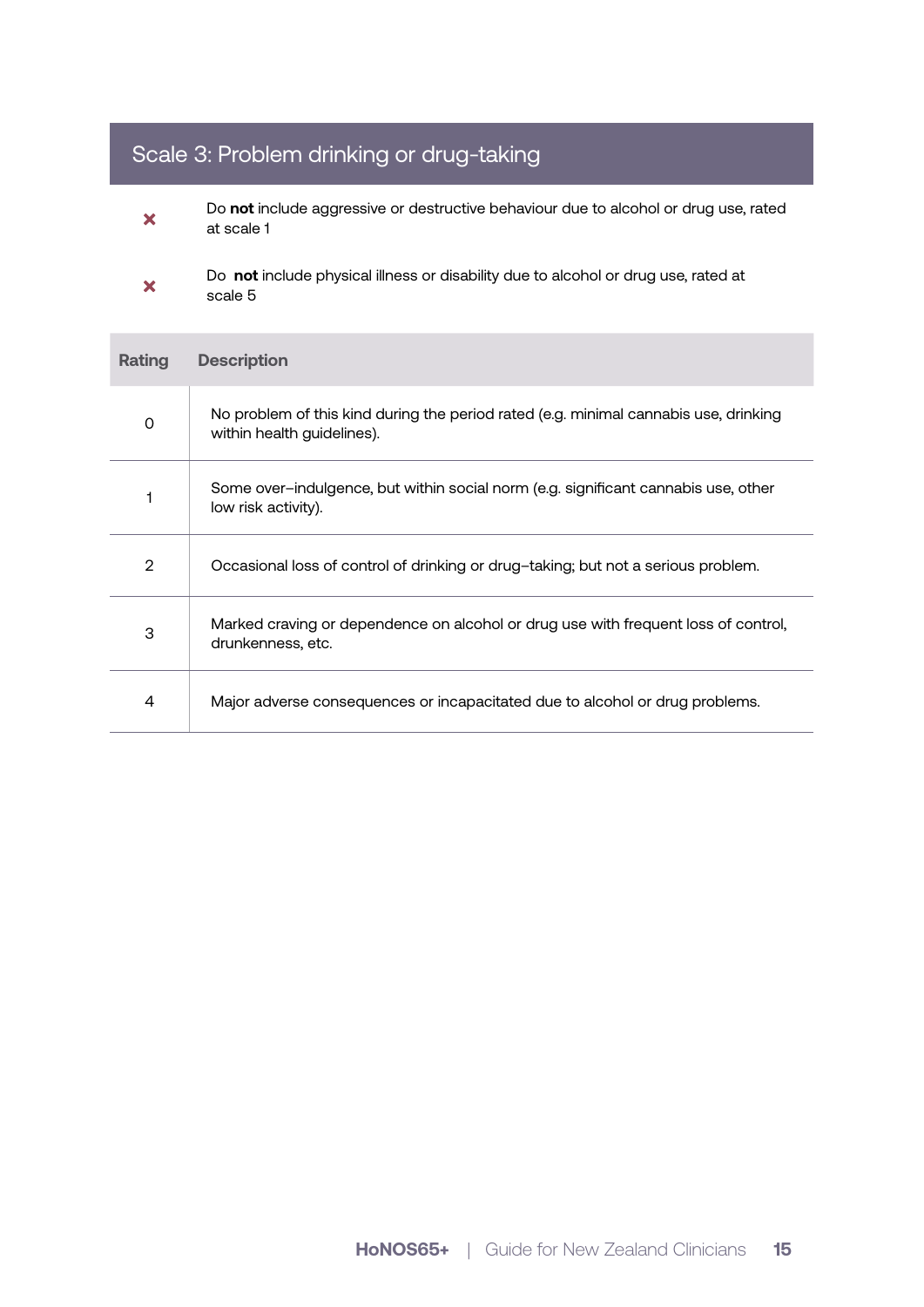# Scale 4: Cognitive problems



 $\overline{\mathbf{x}}$ 

**Include** problems of memory, orientation and understanding associated with any disorder; learning disability, dementia, schizophrenia, etc.

Do **not** include temporary problems (such as hangovers) resulting from drug or alcohol use, rated at scale 3.

| Rating | <b>Description</b>                                                                                                                                                                                                                                                                                                                                                                                                               |
|--------|----------------------------------------------------------------------------------------------------------------------------------------------------------------------------------------------------------------------------------------------------------------------------------------------------------------------------------------------------------------------------------------------------------------------------------|
| 0      | No problems of this kind during the period rated.                                                                                                                                                                                                                                                                                                                                                                                |
| 1      | Minor problems with orientation (e.g. some difficulty with orientation to time) or<br>memory (e.g. a degree of forgetfulness but still able to learn new information), no<br>apparent difficulties with the use of language.                                                                                                                                                                                                     |
| 2      | Mild problems with orientation (e.g. frequently disorientated to time) or memory<br>(e.g. definite problems learning new information such as names, recollection of<br>recent events; deficit interferes with everyday activities); difficulty finding way in new<br>or unfamiliar surroundings; able to deal with simple verbal information but some<br>difficulties with understanding or expression of more complex language. |
| 3      | Moderate problems with orientation (e.g. usually disorientated to time, often place)<br>or memory (e.g. new material rapidly lost, only highly learned material retained,<br>occasional failure to recognise familiar individuals); has lost the way in a familiar place;<br>major difficulties with language (expressive or receptive).                                                                                         |
| 4      | Severe disorientation (e.g. consistently disorientated to time and place, and sometimes<br>to person) or memory impairment (e.g. only fragments remain, loss of distant as well<br>as recent information, unable to effectively learn any new information, consistently<br>unable to recognise or to name close friends or relatives); no effective communication<br>possible through language or inaccessible to speech.        |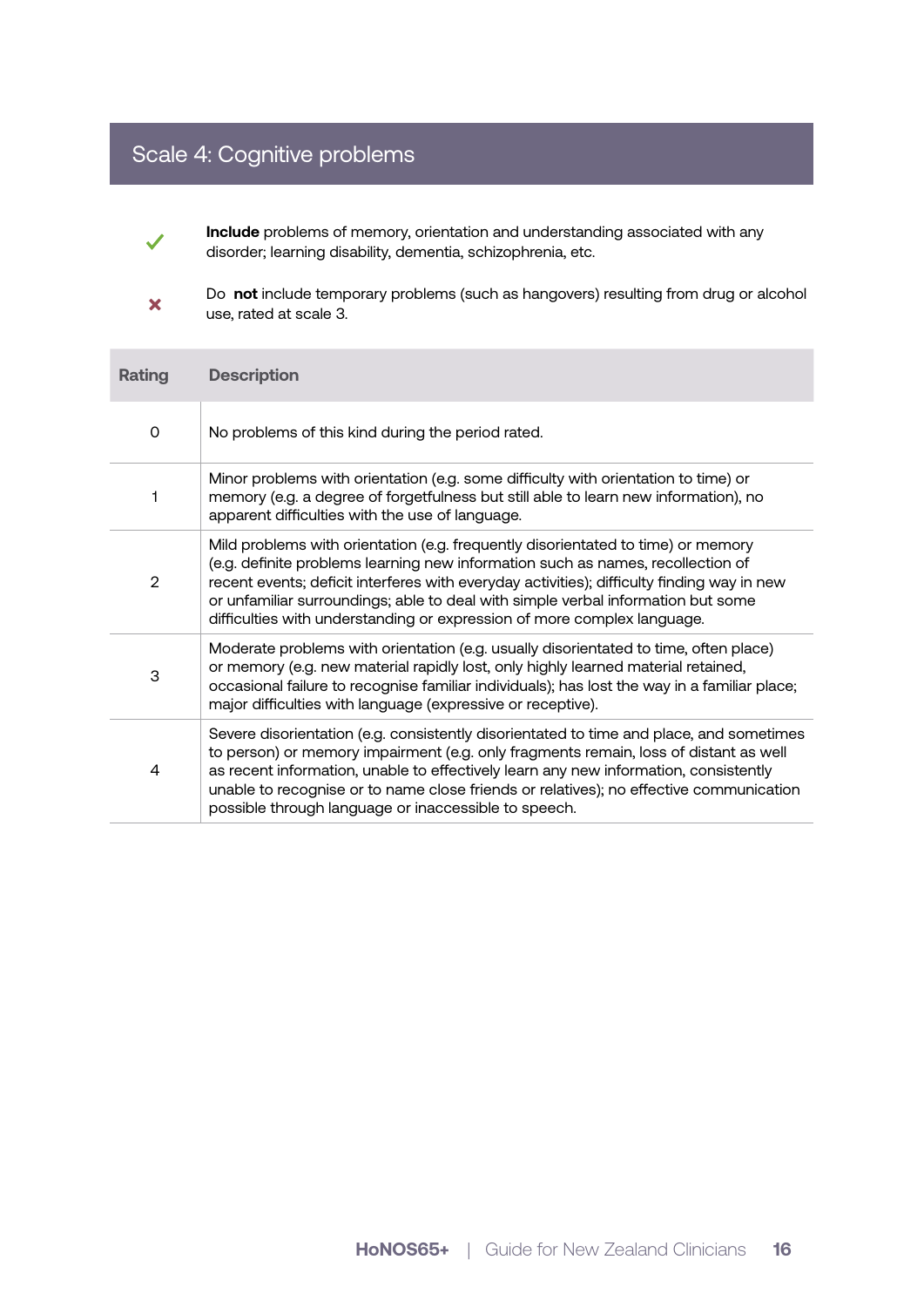## Scale 5: Physical illness or disability problems

- **Include** illness or disability from any cause that limits or prevents movement, or impairs sight or hearing, or otherwise interferes with personal functioning.
- **Include** side-effects from medication; effects of drug/alcohol use; physical disabilities resulting from accidents or self-harm associated with cognitive problems, drunk driving etc.
- $\overline{\mathbf{x}}$ Do not include bizarre behaviour, rated at scale 6.

| Rating         | <b>Description</b>                                                                                                                                                                                                                                                                                                                                                                                                 |
|----------------|--------------------------------------------------------------------------------------------------------------------------------------------------------------------------------------------------------------------------------------------------------------------------------------------------------------------------------------------------------------------------------------------------------------------|
| 0              | No problems of this kind during the period rated.                                                                                                                                                                                                                                                                                                                                                                  |
| 1              | Minor health problem during the period (e.g. cold); some impairment of sight or hearing<br>(but still able to function effectively with the aid of glasses or hearing aid).                                                                                                                                                                                                                                        |
| $\overline{2}$ | Physical health problem associated with mild restriction of activities or mobility<br>(e.g. restricted walking distance, some degree of loss of independence); moderate<br>impairment of sight or hearing (with functional impairment despite the appropriate use<br>of glasses or hearing aid); some degree of risk of falling, but low and no episodes to<br>date; problems associated with mild degree of pain. |
| 3              | Physical health problem associated with moderate restriction of activities or mobility<br>(e.g. mobile only with an aid - stick or Zimmer frame - or with help); more severe<br>impairment of sight or hearing (short of rating 4); significant risk of falling (one or more<br>falls); problems associated with a moderate degree of pain.                                                                        |
| 4              | Major physical health problem associated with severe restriction of activities or mobility<br>(e.g. chair or bed bound); severe impairment of sight or hearing (e.g. registered blind<br>or deaf); high risk of falling (one or more falls) because of physical illness or disability;<br>problems associated with severe pain; presence of impaired level of consciousness.                                       |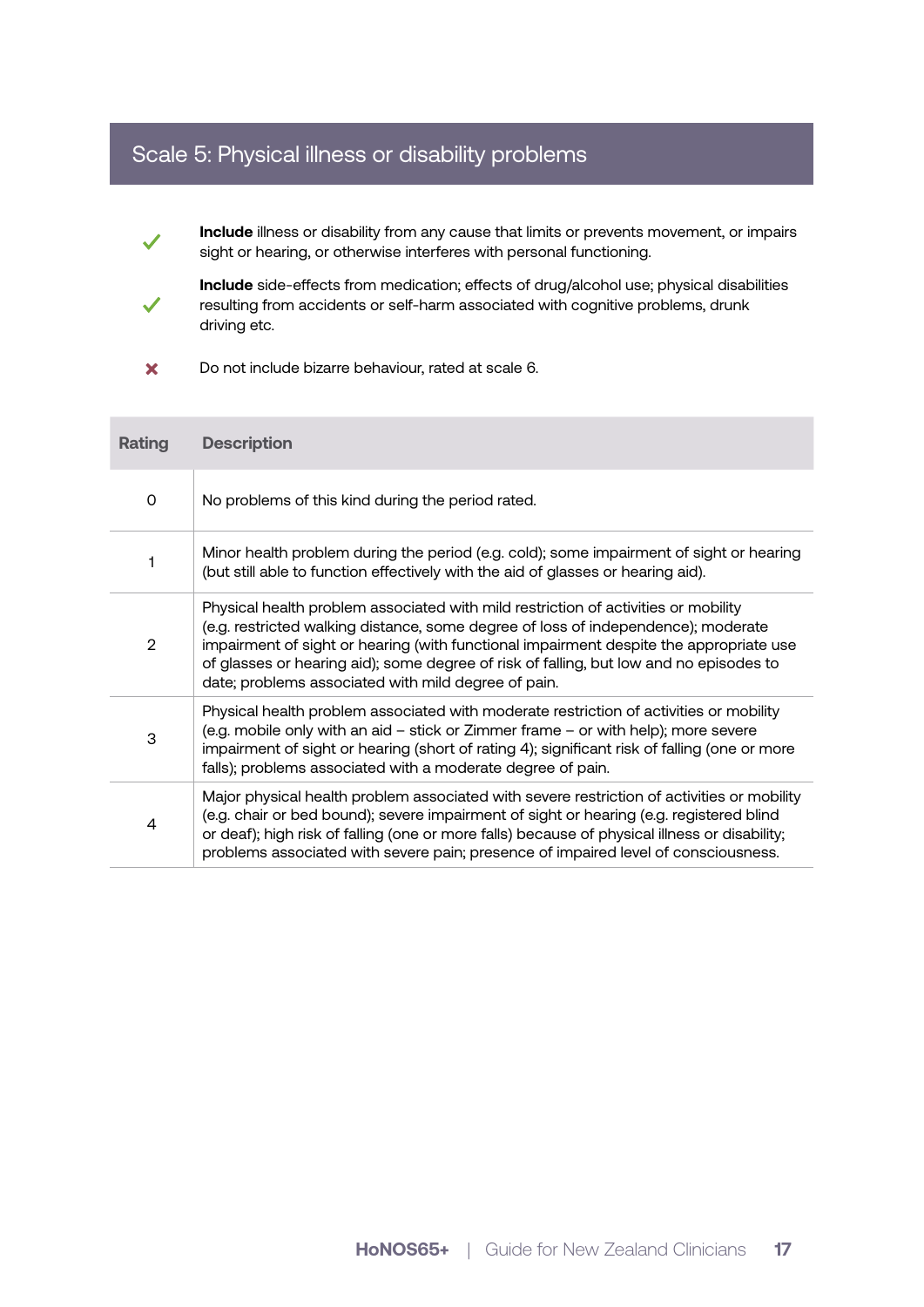## Scale 6: Problems associated with hallucinations and delusions

- $\checkmark$ **Include** hallucinations and delusions irrespective of diagnosis.
- $\checkmark$ **Include** odd and bizarre behaviour associated with hallucinations or delusions.
- Do not include aggressive, destructive or overactive behaviours attributed to  $\overline{\mathbf{x}}$ hallucinations or delusions, rated at scale 1.

| Rating         | <b>Description</b>                                                                                                                                                             |
|----------------|--------------------------------------------------------------------------------------------------------------------------------------------------------------------------------|
| 0              | No evidence of hallucinations or delusions during the period rated.                                                                                                            |
|                | Somewhat odd or eccentric beliefs not in keeping with cultural norms.                                                                                                          |
| $\overline{2}$ | Delusions or hallucinations (eg. voices, visions) present, but there is little distress to<br>patient or manifestation in bizarre behaviour (ie, clinically present but mild). |
| 3              | Marked preoccupation with delusions or hallucinations, causing much distress and/<br>or manifested in obviously bizarre behaviour (ie, moderately severe clinical problem).    |
| 4              | Mental state and behaviour is seriously and adversely affected by delusions or<br>hallucinations, with severe impact on patient/others.                                        |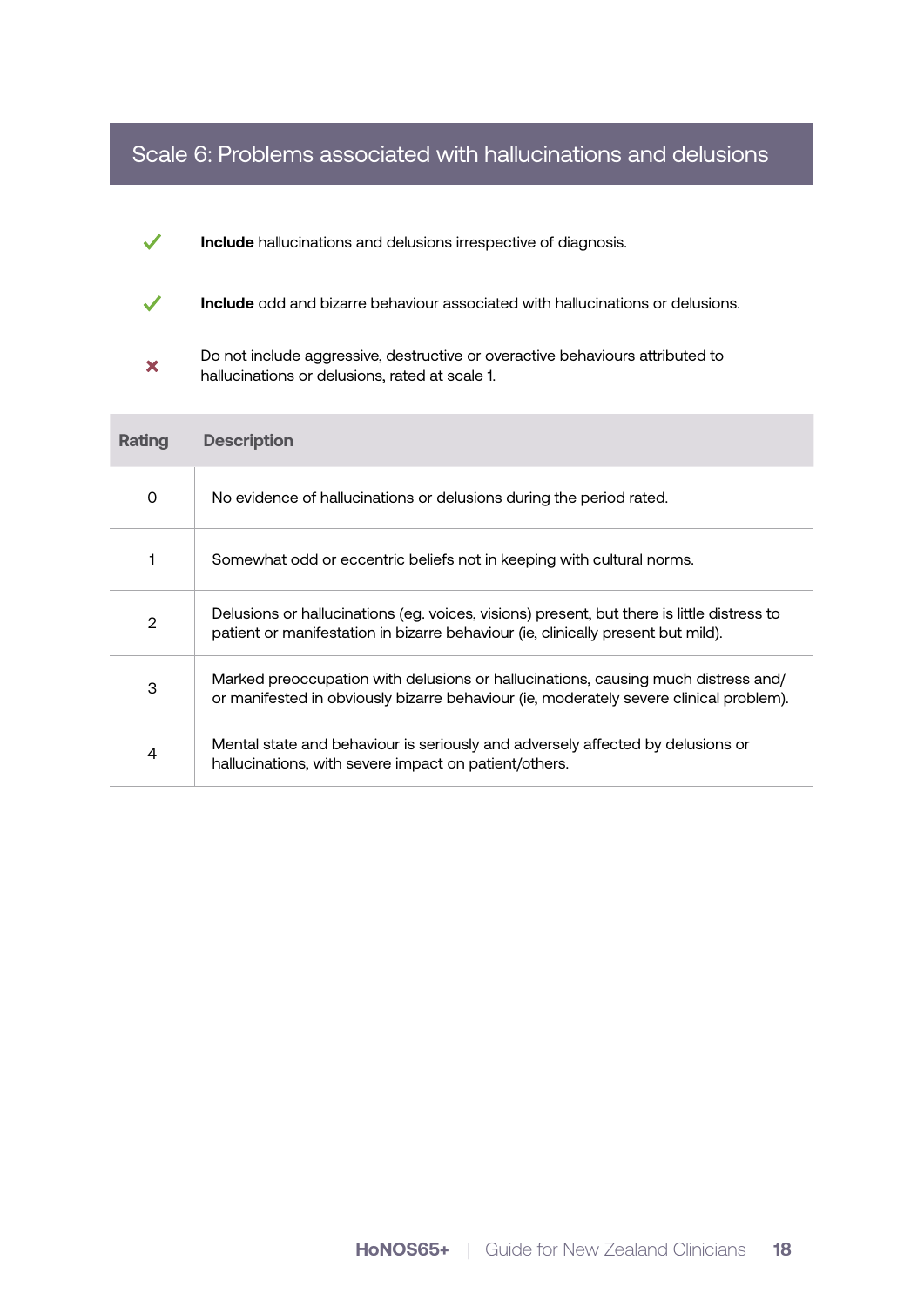# Scale 7: Problems with depressed mood

- Do **not** include overactivity or agitation, rated at scale 1.  $\boldsymbol{\mathsf{x}}$
- Do **not** include suicidal ideation or attempts, rated at scale 2.  $\overline{\mathbf{x}}$
- Do **not** include delusions or hallucinations, rated at scale 6.  $\boldsymbol{\mathsf{x}}$

| Rating | <b>Description</b>                                                                                                                                               |
|--------|------------------------------------------------------------------------------------------------------------------------------------------------------------------|
| 0      | No problems associated with depressed mood during the period rated.                                                                                              |
|        | Gloomy; or minor changes in mood.                                                                                                                                |
| 2      | Mild but definite depression on subjective or objective measures (e.g. loss of<br>interest or pleasure, lack of energy, loss of self-esteem, feelings of guilt). |
| 3      | Moderate depression on subjective or objective measures (depressive symptoms<br>more marked).                                                                    |
| 4      | Severe depression on subjective or objective grounds (e.g. profound loss of interest<br>or pleasure, preoccupation with ideas of quilt or worthlessness).        |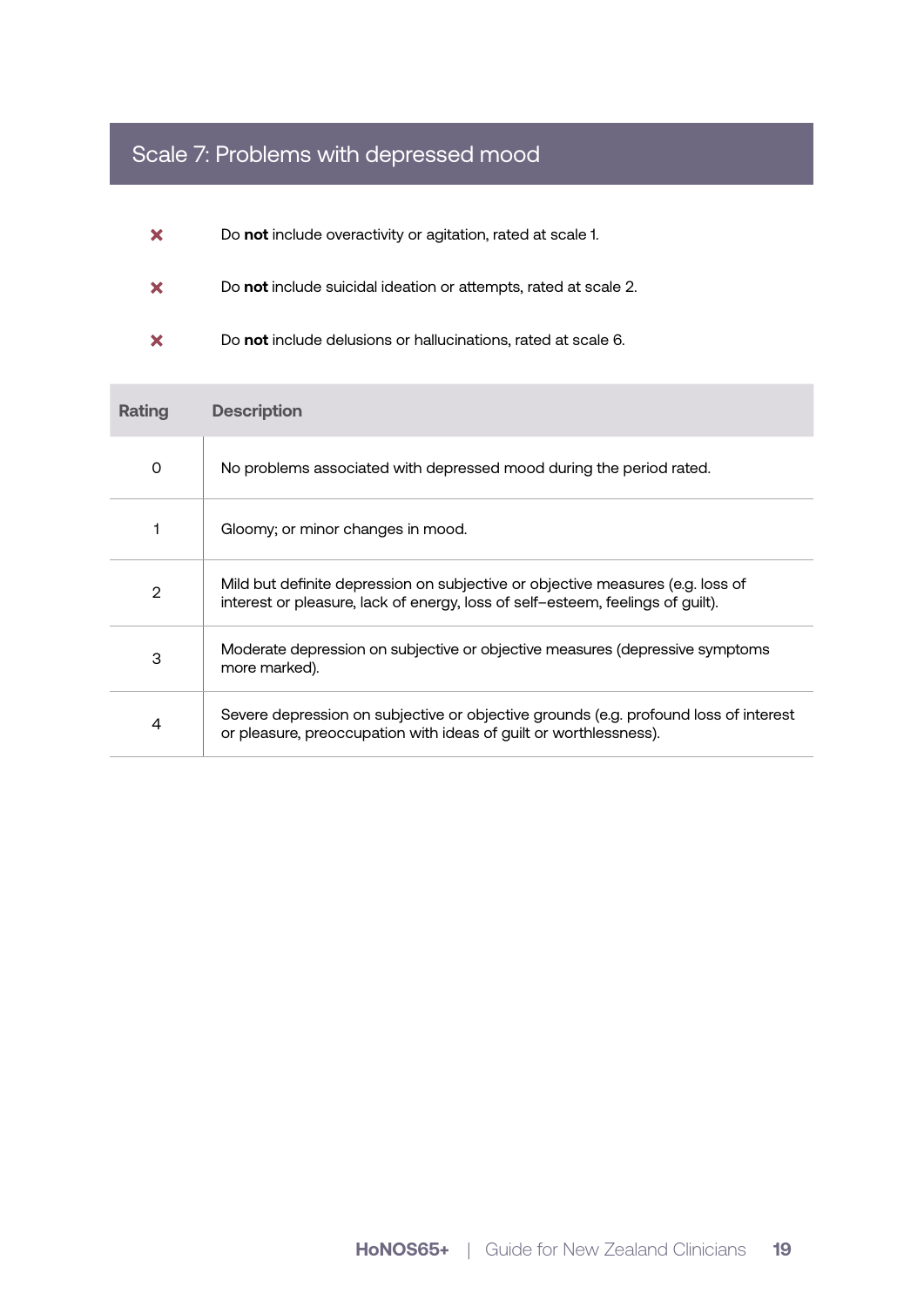## Scale 8: Other mental and behavioural problems



**Rate** only the most severe clinical problem **not** considered at scales 6 and 7 as follows: specify the type of problem by entering the appropriate letter: **A** phobic; **B** anxiety; **C** obsessive-compulsive; **D** stress; E dissociative; **F** somatoform; **G** eating; **H** sleep; **I** sexual; **J** other, specify.

| Rating         | <b>Description</b>                                                                                                                                                        |
|----------------|---------------------------------------------------------------------------------------------------------------------------------------------------------------------------|
| 0              | No evidence of any of these problems during period rated.                                                                                                                 |
|                | Minor non-clinical problem.                                                                                                                                               |
| $\overline{2}$ | A problem is clinically present, but at a mild level, for example the problem is<br>intermittent, the consumer maintains a degree of control or is not unduly distressed. |
| 3              | Moderately severe clinical problem, for example, more frequent, more distressing or<br>more marked symptoms.                                                              |
| 4              | Severe persistent problems that dominates or seriously affects most activities.                                                                                           |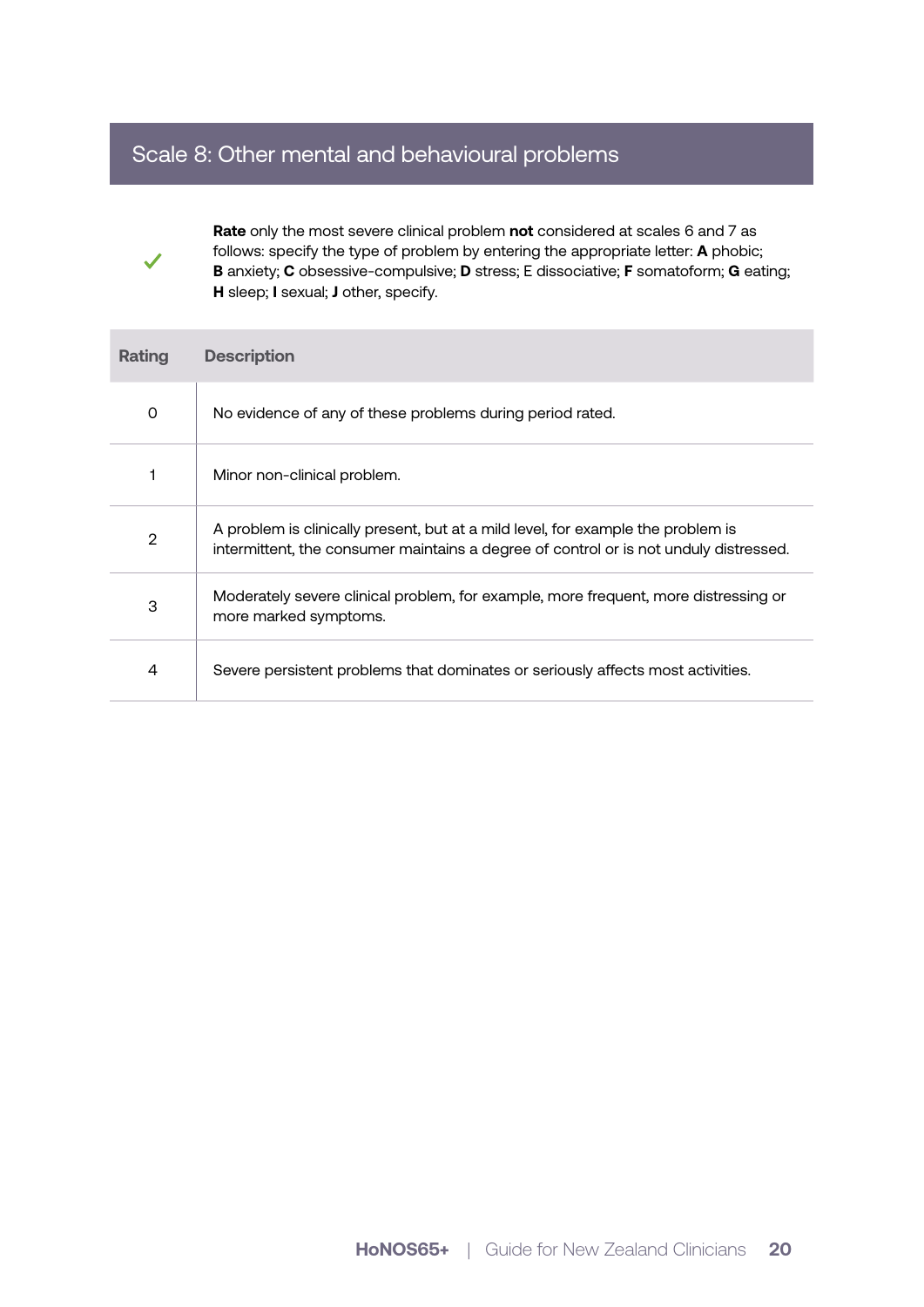# Scale 9: Problems with relationships

 $\checkmark$ 

**Rate** the service user's most severe problem associated with active or passive withdrawal from social relationships, and/or non-supportive, destructive or self-damaging relationships.

| Rating       | <b>Description</b>                                                                                                                                                                                                                                                                     |
|--------------|----------------------------------------------------------------------------------------------------------------------------------------------------------------------------------------------------------------------------------------------------------------------------------------|
| 0            | No significant problems during the period.                                                                                                                                                                                                                                             |
| 1            | Minor non-clinical problem.                                                                                                                                                                                                                                                            |
| $\mathbf{2}$ | Definite problems in making, sustaining or adapting to supportive relationships (e.g.<br>because of controlling manner, or arising out of difficult, exploitative or abusive<br>relationships), definite but mild difficulties reported by consumer or evident to carers<br>or others. |
| З            | Persisting significant problems with relationships; moderately severe conflicts or<br>problems identified within the relationship by the consumer or evident to carers<br>or others.                                                                                                   |
| 4            | Severe difficulties associated with social relationships (e.g. isolation, withdrawal,<br>conflict, abuse); major tensions and stresses (e.g. threatening breaking down of<br>relationship).                                                                                            |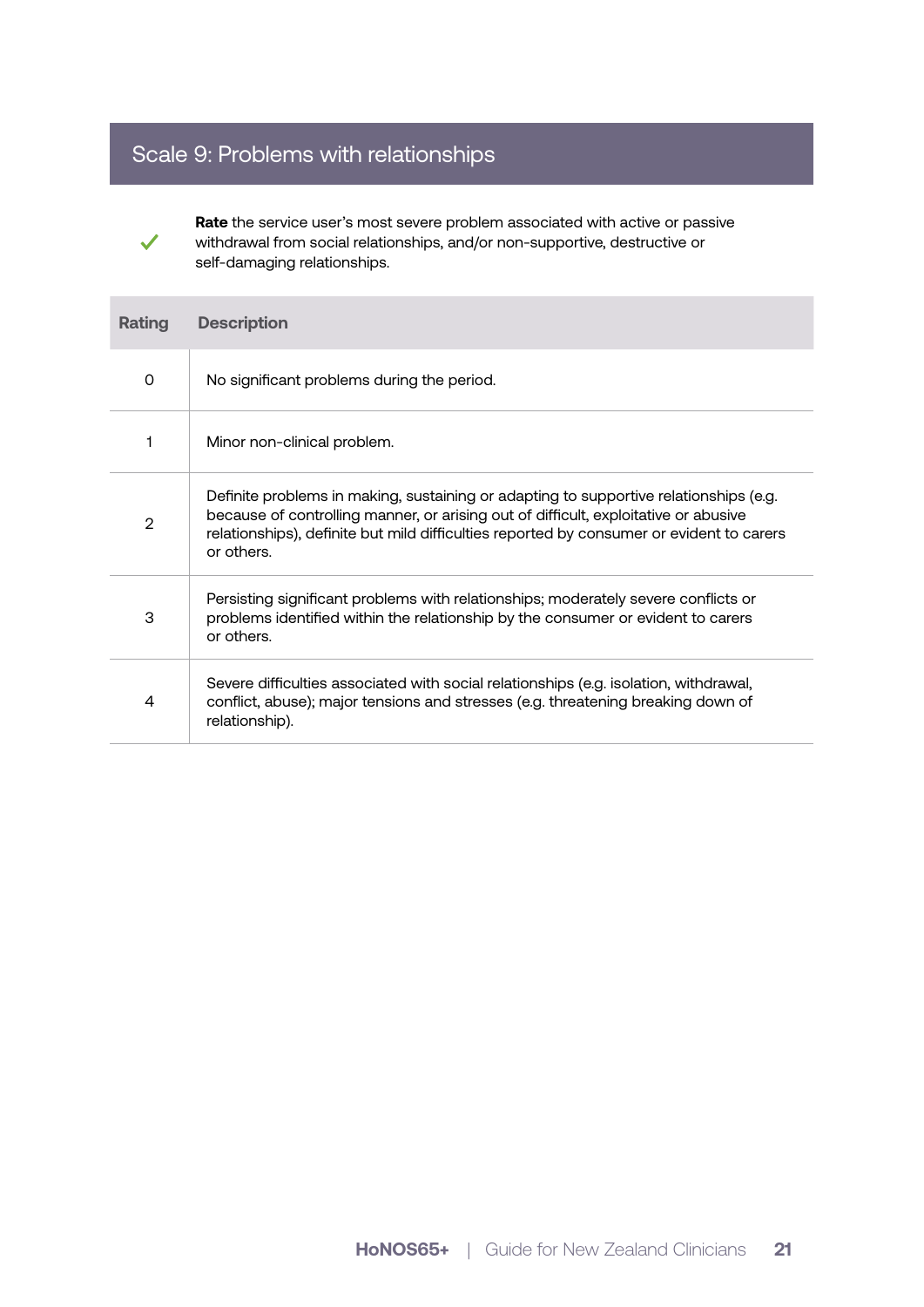# Scale 10: Problems with activities of daily living

|                | Rate the overall level of functioning in activities of daily living (ADL), for example<br>problems with basic activities of self-care such as eating, washing, toilet; also<br>complex skills such as budgeting, organising where to live, occupation and recreation,<br>mobility and use of transport, shopping, self-development, etc. |
|----------------|------------------------------------------------------------------------------------------------------------------------------------------------------------------------------------------------------------------------------------------------------------------------------------------------------------------------------------------|
|                | Include any lack of motivation for using self-help opportunities, since this contributes<br>to a lower overall level of functioning                                                                                                                                                                                                      |
| ×              | Do not include lack of opportunities for exercising intact abilities and skills, rated at<br>scale 11 and scale 12.                                                                                                                                                                                                                      |
| Rating         | <b>Description</b>                                                                                                                                                                                                                                                                                                                       |
| $\mathbf 0$    | No problems during period rated; good ability to function effectively in all basic<br>activities (e.g. continent - or able to manage incontinence appropriately, able to<br>feed self and dress) and complex skills (e.g. driving or able to make use of transport<br>facilities, able to handle financial affairs appropriately).       |
| 1              | Minor problems only without significantly adverse consequences, for example, untidy,<br>mildly disorganised, some evidence to suggest minor difficulty with complex skills but<br>still able to cope effectively.                                                                                                                        |
| $\overline{2}$ | Self-care and basic activities adequate (though some prompting may be required),<br>but difficulty with more complex skills (e.g. problem organising and making a drink<br>or meal, deterioration in personal interest especially outside the home situation,<br>problems with driving, transport or financial judgements).              |
| 3              | Problems evident in one or more areas of self-care activities (e.g. needs some<br>supervision with dressing and eating, occasional urinary incontinence or continent<br>only if toileted) as well as inability to perform several complex skills.                                                                                        |
| 4              | Severe disability or incapacity in all or nearly all areas of basic and complex skills<br>(e.g. full supervision required with dressing and eating, frequent urinary or faecal<br>incontinence).                                                                                                                                         |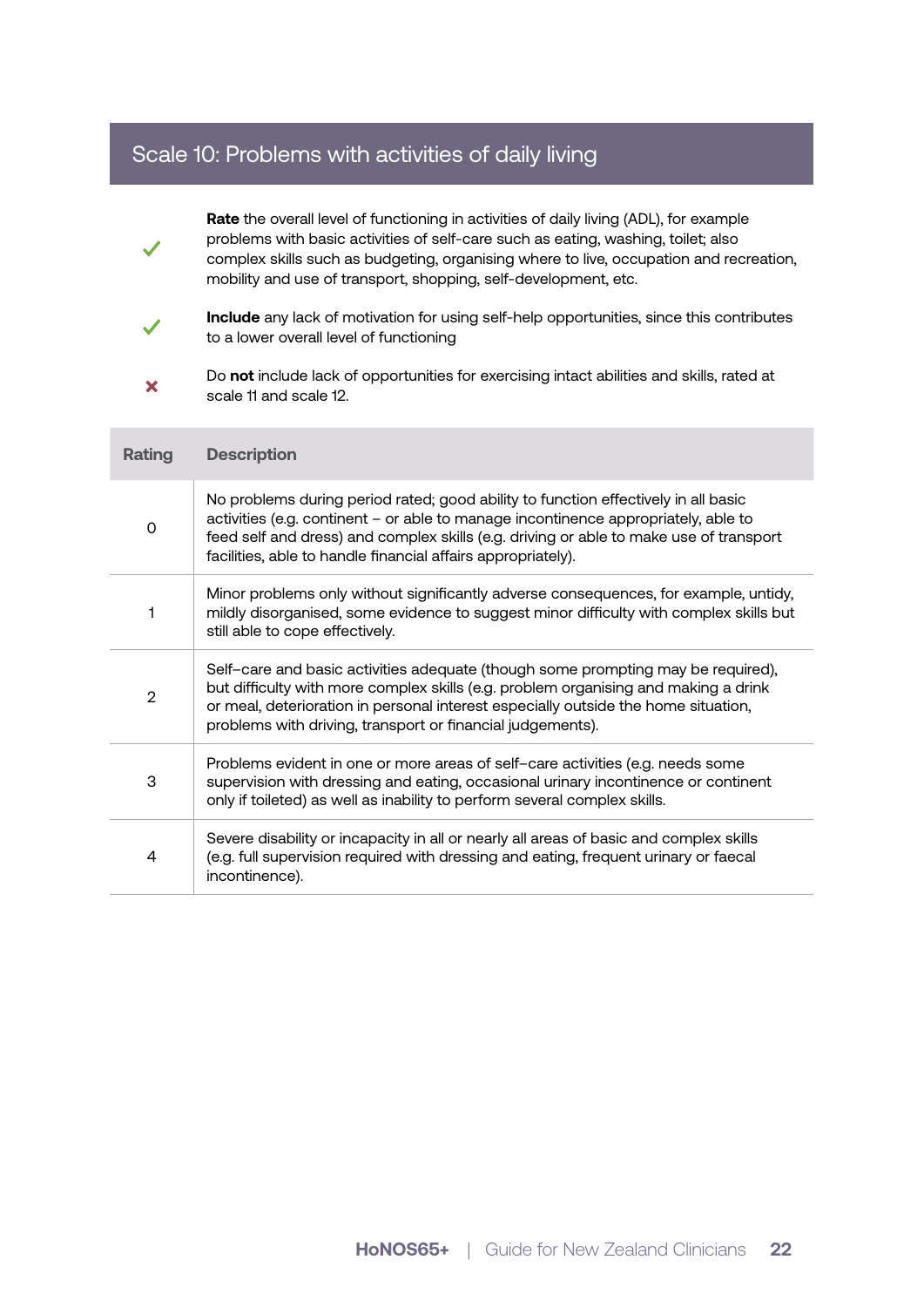|                     | Rate the overall severity of problems with the quality of living conditions and daily<br>domestic routine.                                                                                                                                                                                                                 |
|---------------------|----------------------------------------------------------------------------------------------------------------------------------------------------------------------------------------------------------------------------------------------------------------------------------------------------------------------------|
|                     | Are the <b>basic necessities</b> met (heat, light, hygiene)? If so, is there help to cope with<br>disabilities and a choice of opportunities to use skills and develop new ones?                                                                                                                                           |
| ×                   | Do not rate the level of functional disability itself, rated at scale 10.                                                                                                                                                                                                                                                  |
| <b>NB</b>           | Rate patient's usual accommodation. If in acute ward, rate the home accommodation. If<br>information not obtainable, rate 7.                                                                                                                                                                                               |
| <b>Rating</b>       | <b>Description</b>                                                                                                                                                                                                                                                                                                         |
| $\mathsf{O}\xspace$ | Accommodation and living conditions are acceptable; helpful in keeping any disability<br>rated at scale 10 to the lowest level possible and minimising any risk, and supportive<br>of self-help; the consumer is satisfied with their accommodation.                                                                       |
| 1                   | Accommodation is reasonably acceptable with only minor or transient problems<br>related primarily to the consumer's preferences rather than any significant problems<br>or risks associated with their environment (e.g. not ideal location, not preferred option,<br>doesn't like food).                                  |
| $\overline{2}$      | Basics are met but significant problems with one or more aspects of the<br>accommodation or regime (e.g. lack of proper adaptation to optimise function relating<br>for instance to stairs, lifts or other problems of access); may be associated with risk to<br>consumer (e.g. injury) which would otherwise be reduced. |
| 3                   | Distressing multiple problems with accommodation e.g. some basic necessities<br>are absent (unsatisfactory or unreliable heating, lack of proper cooking facilities,<br>inadequate sanitation); clear elements of risk to the consumer resulting from aspects<br>of the physical environment.                              |
| 4                   | Accommodation is unacceptable: e.g. lack of basic necessities, insecure, or living<br>conditions are otherwise intolerable, contributing adversely to the consumer's<br>condition or placing them at high risk of injury or other adverse consequences.                                                                    |

# Scale 11: Problems with living conditions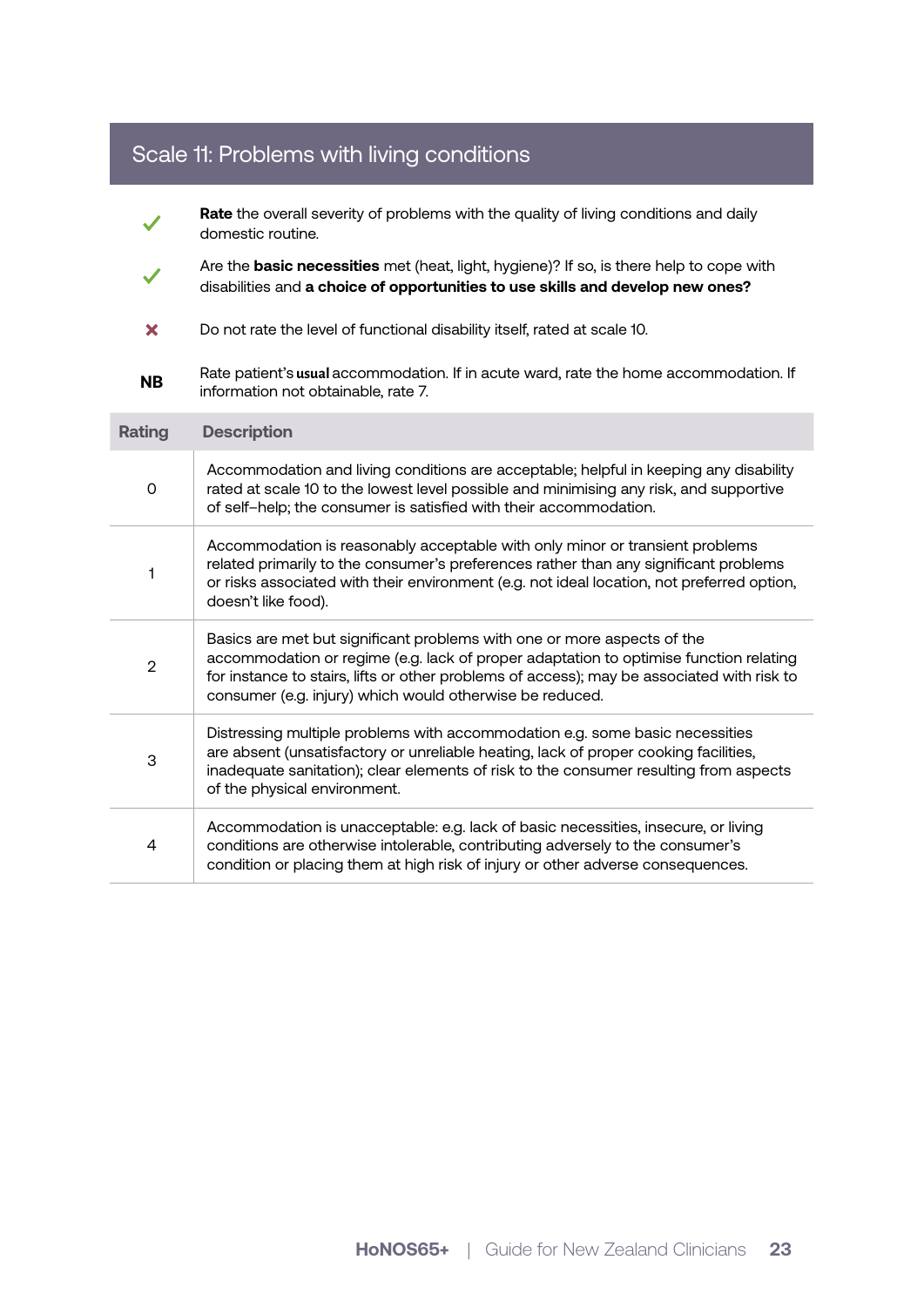#### Scale 12: Problems with occupation and activities

**Rate** the overall level of problems with quality of daytime environment. Is there help to cope with disabilities, **and opportunities for maintaining or improving occupational and recreational skills and activities?** Consider factors such as stigma, lack of qualified staff, access to supportive facilities, for example staffing and equipment of day centres, workshops, social clubs, etc.

 $\mathbf{x}$ Do not rate the level of functional disability itself, rated at scale 10.

Rate the patient's **usual** situation, whether in community, open or secure setting (hospital or prison).

**NB** If patient is in acute ward/temporary care, rate activities during period before admission. If information not available, rate 7.

| Rating | <b>Description</b>                                                                                                                                                                                           |
|--------|--------------------------------------------------------------------------------------------------------------------------------------------------------------------------------------------------------------|
| 0      | Patient's day-time environment is acceptable; helps to keep any disability rated at Scale<br>10 to the lowest level possible, and maximising autonomy.                                                       |
|        | Minor or temporary problems e.g. good facilities available but not always at appropriate<br>times for the consumer.                                                                                          |
| 2      | Limited choice of activities; e.g. insufficient carer or professional support, useful day<br>setting available but for very limited hours.                                                                   |
| 3      | Marked deficiency in skilled services and support available to help optimise activity<br>level and autonomy, little opportunity to use skills or to develop new ones; unskilled care<br>difficult to access. |
| 4      | Lack of any effective opportunity for daytime activities makes the consumer's problems<br>worse or consumer refuses services offered which might improve their situation.                                    |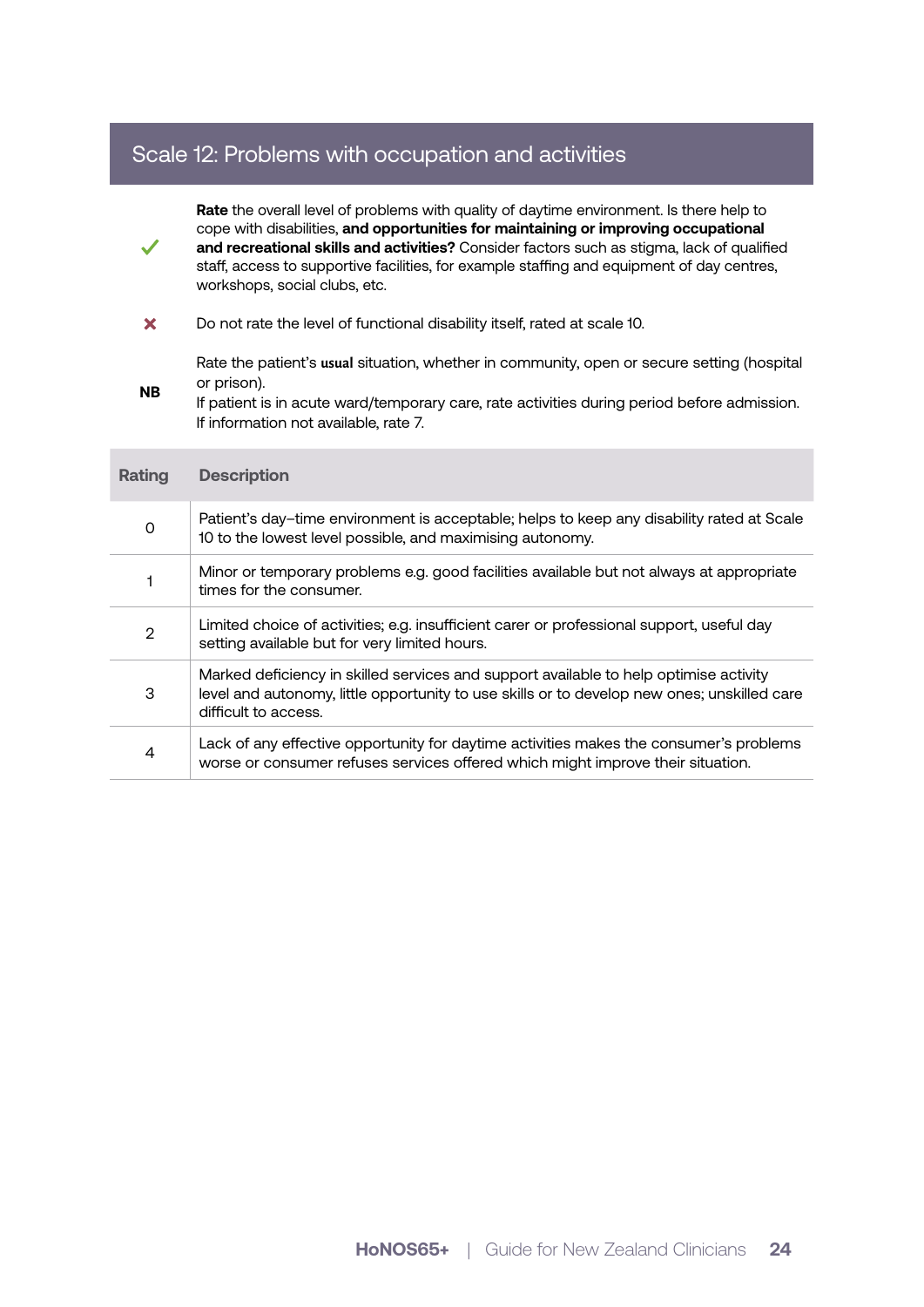# **Clinical significance and recommended action**

It is important clinicians correlate their clinical practice, actions and interventions to reflect findings in the completed HoNOS ratings.

Where scales are of clinical significance, rated 2 to 4, it is important to ensure that this is recorded in clinical notes, and action points are considered in individual treatment or management plans and recovery planning processes.

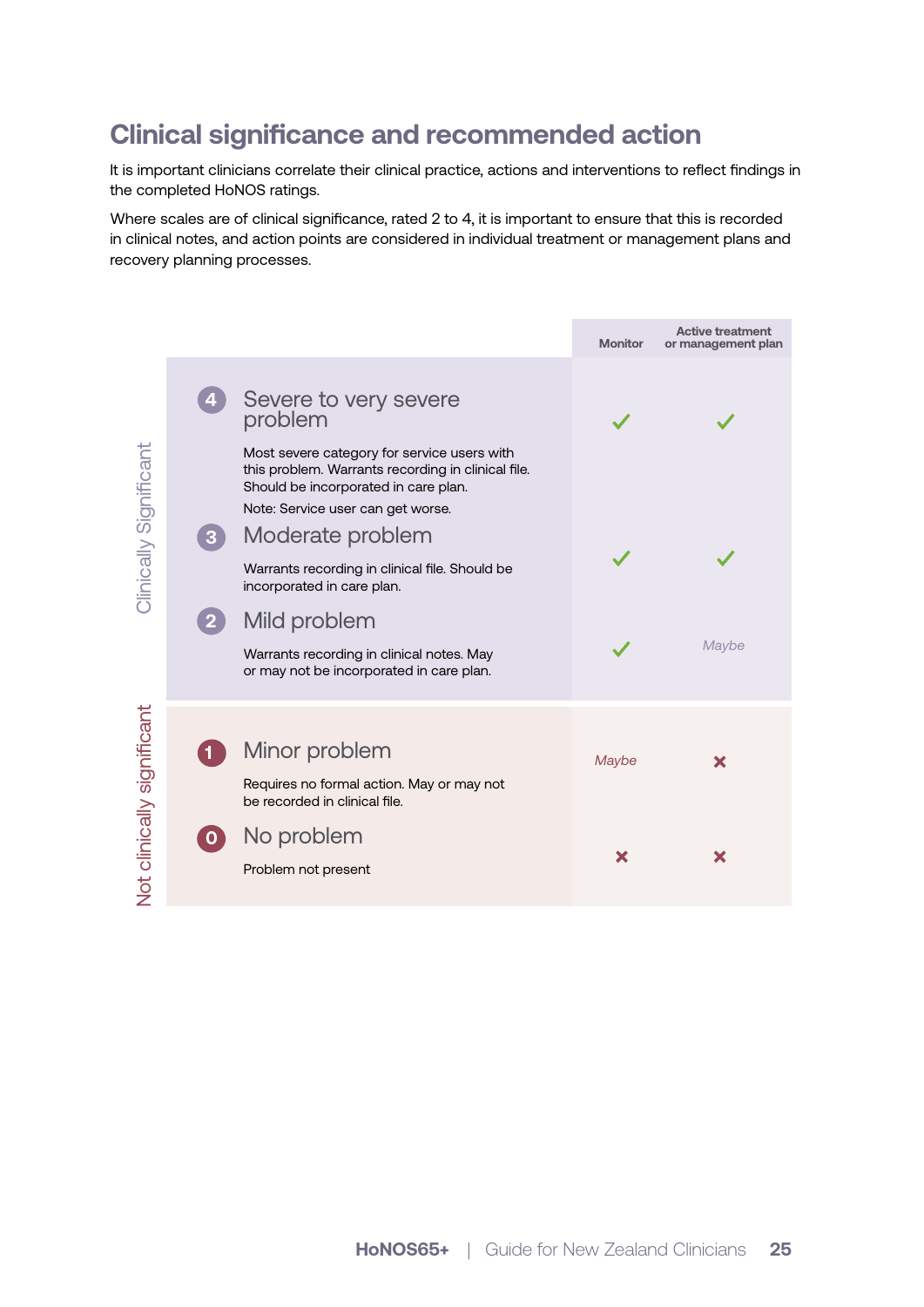# **Rating reliably**

Studies show HoNOS to have good inter-rater *reliability*, excellent *validity* and have *sensitivity to therapeutic change.* Te Pou's technical review of the psychometric properties of HoNOS family of measures provides an outline of this.

To rate reliably we recommend you complete HoNOS training refreshers a minimum of every two years (this is required to maintain certification as a HoNOS trainer). Regular practice rating HoNOS and consistent use of the glossary will also aide your rating reliability.

# **Challenge your practice**

Practice completing ratings by accessing Te Pou's HoNOS training online. Online training provides you with written vignettes (stories) and videos to practice your scoring and then compare them against consensus ratings.

Many clinicians and experts rate each vignette. The results are then discussed and relevant changes are made to the vignette, so all clinicians and expert raters agree on the final rating scores. This becomes the 'consensus' for the rating of each scale. Consensus scores or ratings are provided with the written vignettes and video.

The outcomes training model and guide www.tepou.co.nz/resources/the-outcomes-training-model-and-guide

HoNOS training online www.tepou.co.nz/initiatives/honos-family-of-measures/honos-training

The HoNOS family of measures: A technical review of their psychometric properties www.tepou.co.nz/resources/the-honos-family-of-measures-a-technical-review-oftheir-psychometric-properties

Find alternative online training options on the Australian Mental Health Outcomes and Classification Network (AMHOCN) website www.amhocn.org/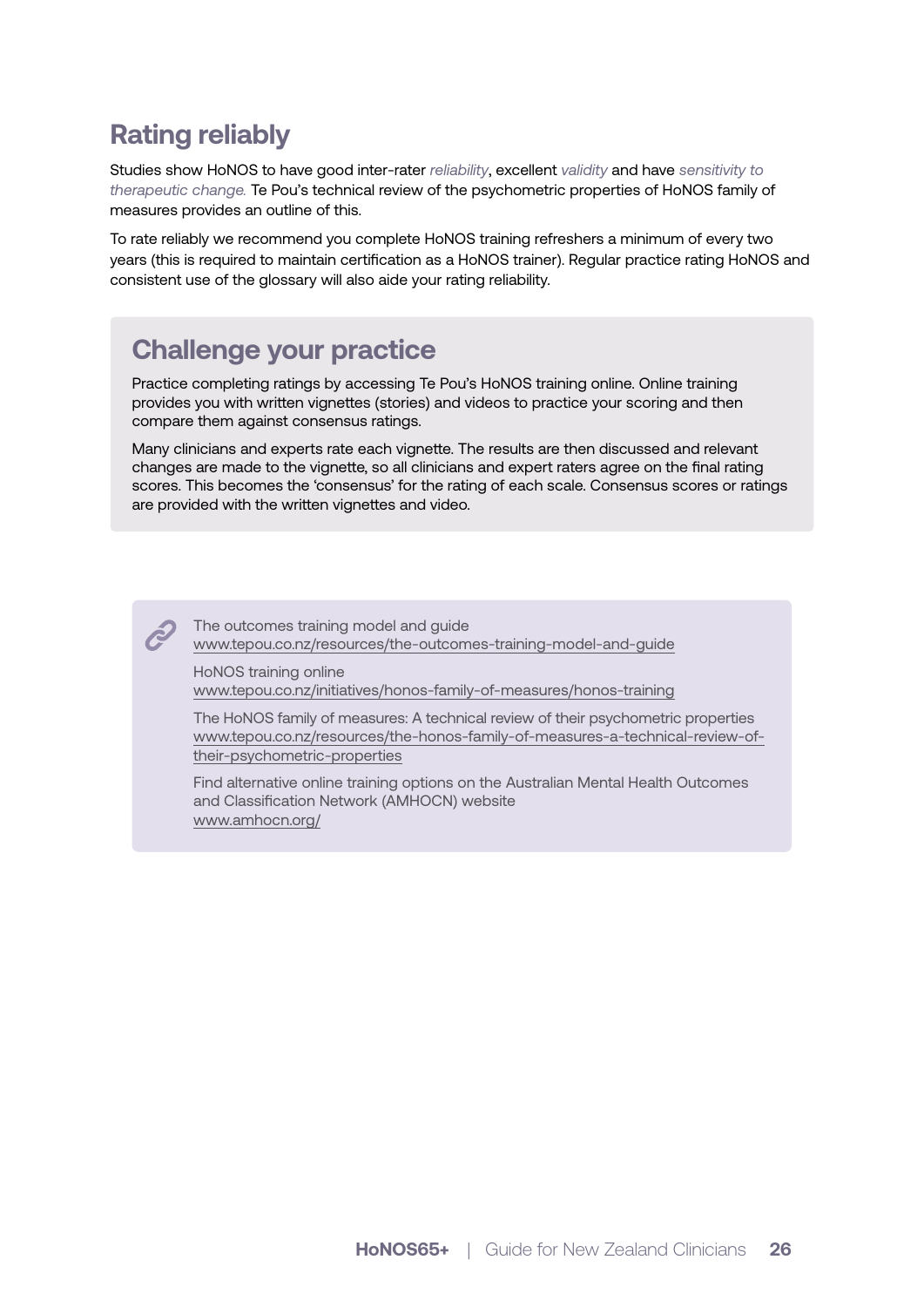# Mental health outcomes information collection protocol (ICP) key concepts

Not only do clinicians need to understand how to use HoNOS, you also require an understanding of the rules. When and what should be collected alongside HoNOS are additional elements that will help you relate to the context for the episode, and provide the ability to more meaningfully compare episodes and their outcome.

These rules, about when and what to collect, are known as the mental health outcomes information collection protocol (ICP), or protocol. Key concepts behind the HoNOS family of measures ICP (for HoNOS, HoNOS65+, HoNOSCA, HoNOS-LD and HoNOS-secure) are detailed in this section.

The mental health outcomes ICP sets the standards for all specialist DHB inpatient and community mental health services, as well as forensic and intellectual disability mental health services.

The protocol standardises the collection of the HoNOS family of measures. It contains both outcomes and case complexity objectives, allowing the information you collect to be compared across service users and teams or services. It also ensures the information used for benchmarking and service improvement activities has integrity.

# **Demonstrating change**

At a minimum, the protocol requires the following collections to be made in order to demonstrate change.

- › At least two collections, at the start and at the end of each episode of mental health care <91 days. This allows a comparison of the change in a person's outcomes over time.
- › Reviews at three monthly (91 day) intervals for people in ongoing care.
- › Key clinical and descriptive information to be recorded alongside each HoNOS measure to adequately describe each collection occasion.

# **ICP key concepts**

The key concepts underpinning the ICP are detailed below. This is followed by the key clinical and descriptive information that is collected alongside the HoNOS measure.

#### **Service-related descriptors:**

- > Service setting
- › Mental health service team
- › Age group.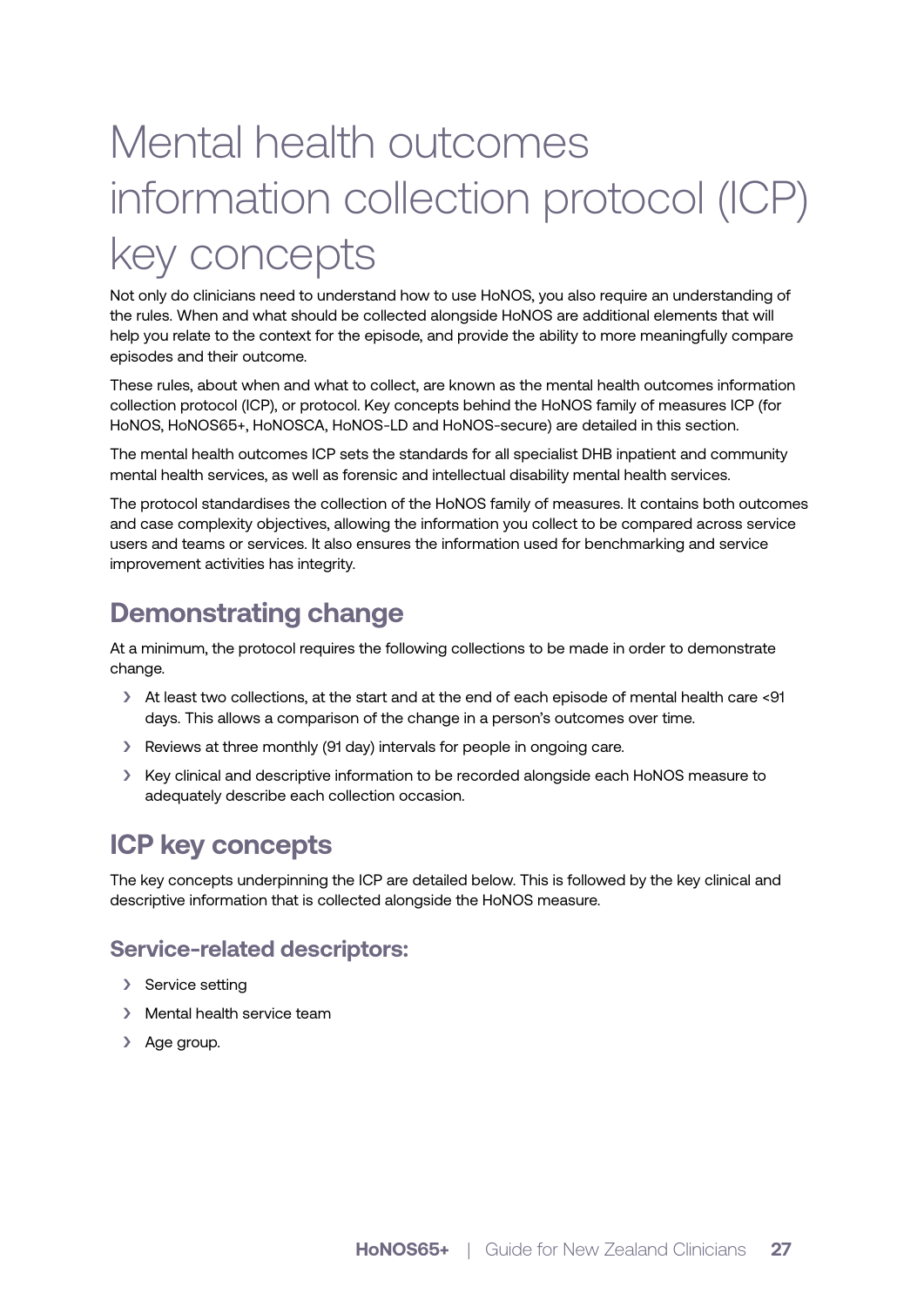#### **Service setting**

- › The *service setting* denotes the setting in which the mental health service is provided. The setting can be *inpatient* or *community*.
- › Inpatient where the service user is admitted to a bed within a psychiatric inpatient unit with an expectation that he/she will stay overnight.
- › Community all other instances where the service user is not an inpatient:
	- ▶ inpatients of general medical units seen on a consultation liaison basis
	- ▶ prisoners treated in correctional facilities
	- ▶ people living in the community who attend inpatient day programmes
	- ▶ people living in NGO residential facilities treated by a DHB community mental health team.

#### **Mental health service team**

› Identifying a person's primary *mental health service team* is important when tracking their movement within an *episode of care,* and essential for comparing their outcomes within each team.

The team can also be an indicator of which HoNOS measure should be used, for example, a team providing services to people 65 years and over would generally use HoNOS65+ rather than HoNOS.

### **Age group**

› Outcome measures to be reported at a particular collection occasion depend on the broad *age group* to which the service user is assigned, for example, adult, older person or child and youth.

As a general rule, HoNOS is for use with adults aged 18 to 64 years accessing services from specialist mental health services.

- › Adults are defined as people between the age of 18 and 64 years inclusive.
- › Older people are defined as people aged 65 years and older.
- › Children and youth are defined as people under the age of 18 years.

Age restrictions can be overridden by clinicians where the use of another measure may be more appropriate. For example a 60 year old receiving treatment in an older person's service.

#### **Episode descriptors:**

- > Episode of care
- › Period of care
- › Collection occasion
- › Focus of care.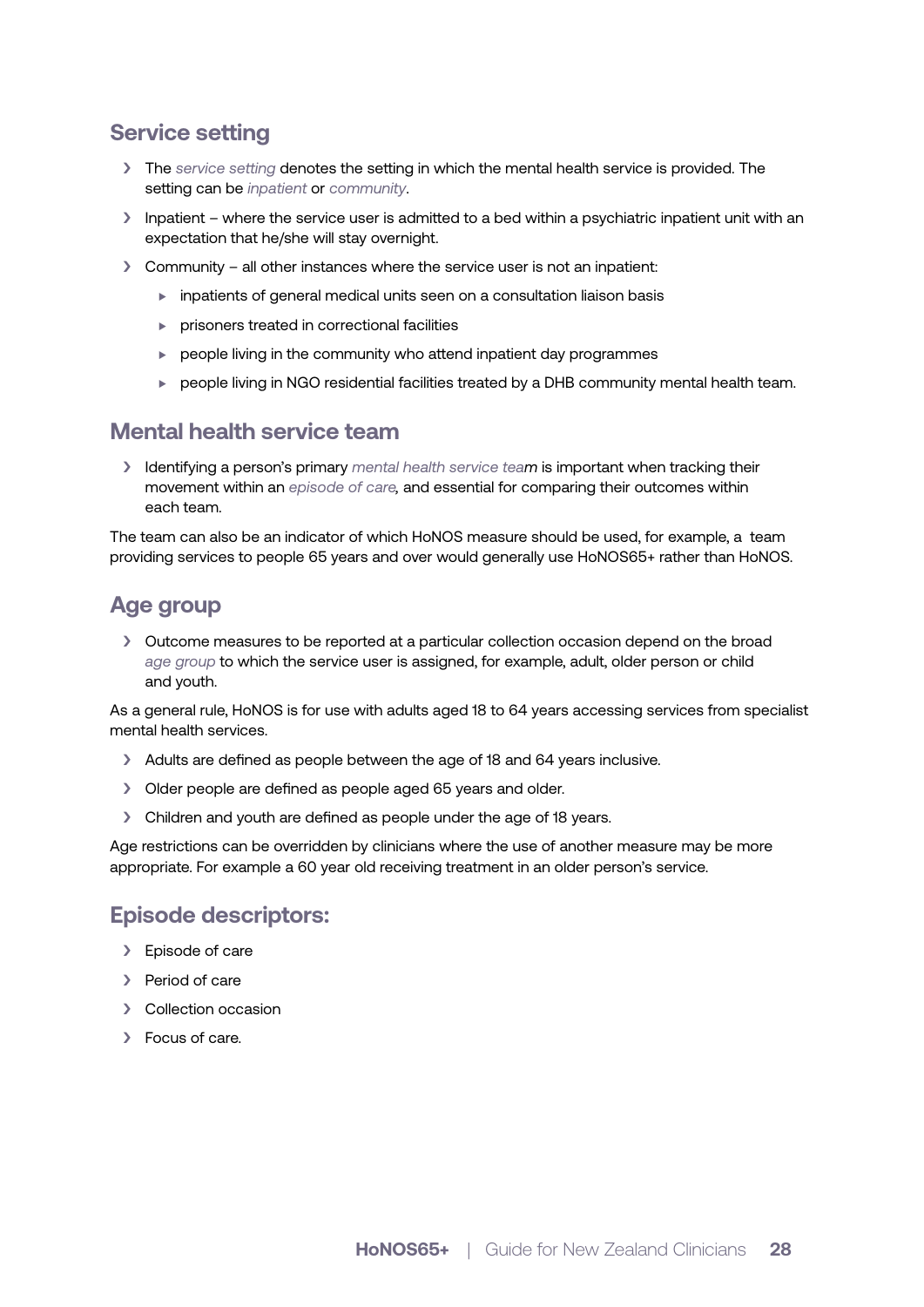## **Episode of care**

An *episode of care*, for the purposes of outcomes collection, is used to refer to a continuous period of contact between a person and a mental health service within the same setting. It has a discrete start and end point, beginning with a referral and admission to a mental health service, and ending when the person is discharged from that setting.

A community and inpatient episode can be open at one time in DHBs.

An *episode of care* (admission to discharge) may include one or more *period of care*.

Find out more about transfer rules in PRIMHD for the HoNOS family of measures www.tepou.co.nz/initiatives/honos-family-of-measures/change-of-transfer-rulesin-primhd-for-the-honos-family-of-measures

### **Period of care**

A *period of care* is the interval within an *episode of care* between one collection and the next. For example, the period of care may start with an *episode start* and end with a *review*. Primarily the period of care provides 'bookends' that allow us to measure outcomes.

For people who are not discharged, a subsequent period of care begins with a review collection three months (91 days) from the date of the episode start. Review collections then continue at three monthly intervals until the service user is discharged or transferred to community setting, or another DHB, only then the episode of care ends.

Outcomes can be viewed over *periods of care* as well as over *episodes of care* (admission to discharge or episode start to episode end).

In cases where a person is admitted and discharged in less than 91 days, and no review is completed, an episode of care and a period of care are the same.

#### **Period of care within a community episode of care**

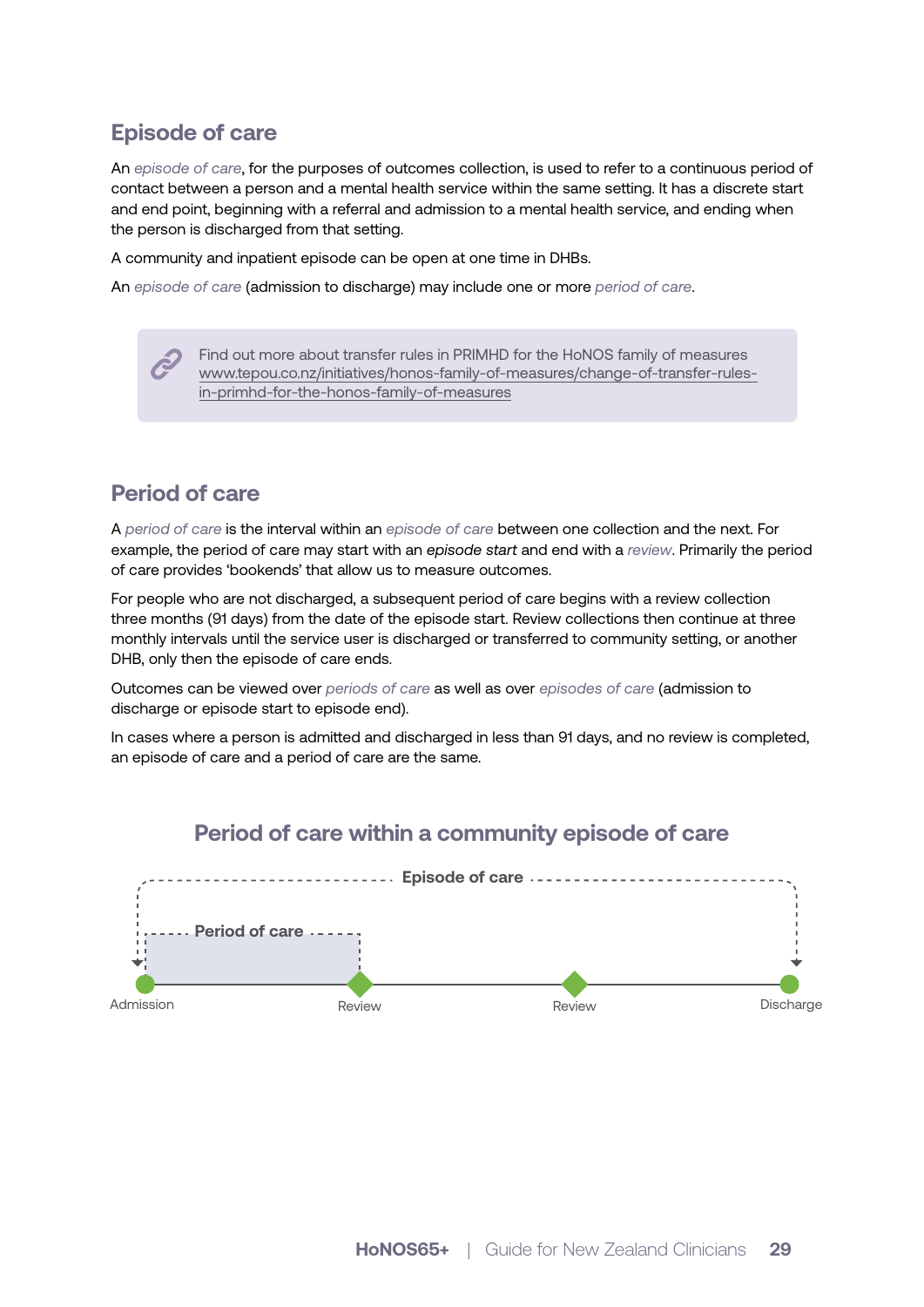## **HoNOS65+ collection occasion**

A *collection occasion* is a point during an *episode of care* where the outcome measures and case complexity information are collected in accordance with the protocol:

- › outcomes episode start
- › outcomes episode review three month (91 days) or ad hoc reviews
- > outcomes episode end.

*Each collection occasion* acts as a 'trigger' for a specific set of *key clinical information* to be collected.

#### **Episode start**

A new *episode start* is when a person commences treatment with a mental health service. This may be *a new referral, a transfer from another setting* or an *admission for another reason.*

- › For inpatient settings, the *episode start* is the date of admission.
- In community settings, the episode start is the date the service user is first seen by the service.

#### **Assessment only**

If an assessment identifies that no further mental health service care will be provided, an *assessment only* collection is required. *Assessment only* collections are useful to teams and services to determine volumes and complexity of people who are not accepted into the service. *Assessment only* collections do not require any follow up collections - they are effectively a combined admission and discharge.

#### **Review – three month (schedule 91 days)**

*Reviews* are required for all service users in ongoing care three months from their *episode start*, or three months since the last *review* was completed.

Three month *reviews* can be scheduled up to 14 days prior to and 14 days after the 91 day period. Giving you 28 days to complete the *review*. In community the *review* is set from time community admission or last 3 months review and is not affected by inpatient admission.



If an ad hoc review falls within the timeframe of a scheduled review, the ad hoc review can take the place of the scheduled review.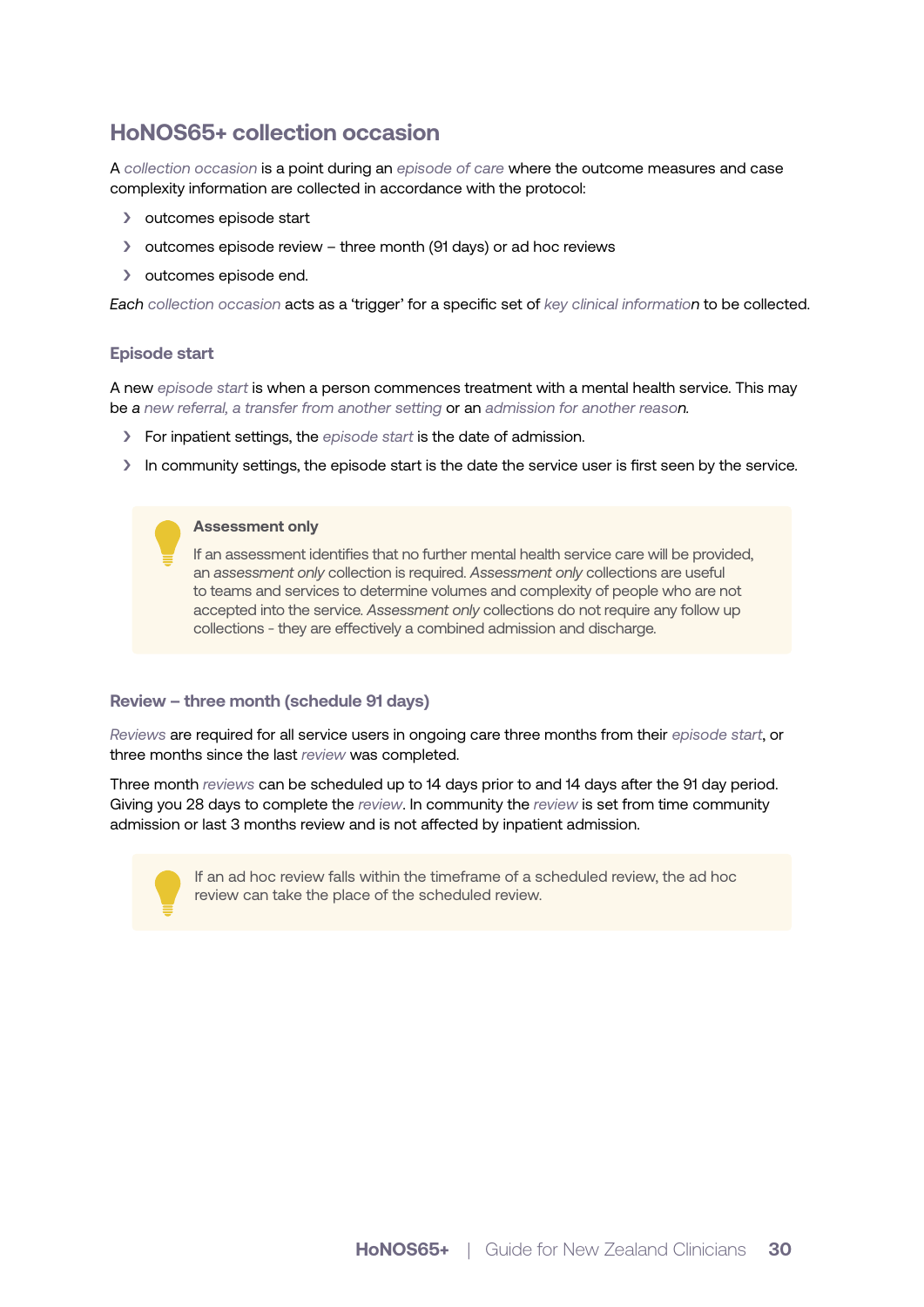#### **Review other (ad hoc)**

An *ad hoc review* may be triggered in response to a significant event and occur earlier than the 91 day standard *review*. This can be done in both inpatient and community. This may include when a person:

- › moves to another mental health service team within the same service setting
- › changes case manager
- › declines treatment or support
- > requests a review
- › injures themselves or another person
- › receives compulsory assessment or treatment.

Your DHB may also have its own local rules about when to complete *ad hoc reviews.*

*Ad hoc reviews* will not reset the standard three month *review* process, unless the *ad hoc review* occurs within the required timeframe for a three month *review*. In this case they can be considered as a planned three month *review*.



#### **End of episode or inpatient discharge**

- › The *end of episode* occurs when:
- › there is no further care planned in the current DHB or service setting. For example, a service user is discharged from an inpatient team, and/or when a person no longer requires treatment from a community service.
- › there is a change in mental health service setting from inpatient to community. This is also known as a *transfer to another setting*.
- › a service user is lost to care or is deceased.
- › there is a very brief episode of care; less than 72 hours in inpatient services or less than 14 days in community services. Outcome measures are not required to be collected in this instance.

Regardless of the reason, the *end of episode* acts as a 'trigger' for a specific set of clinical data to be collected.



When a service user is lost to care or dies, or when there is a very brief episode of care (as described above) contextual and episode descriptors must be collected to end the episode, but collection of HoNOS is not required.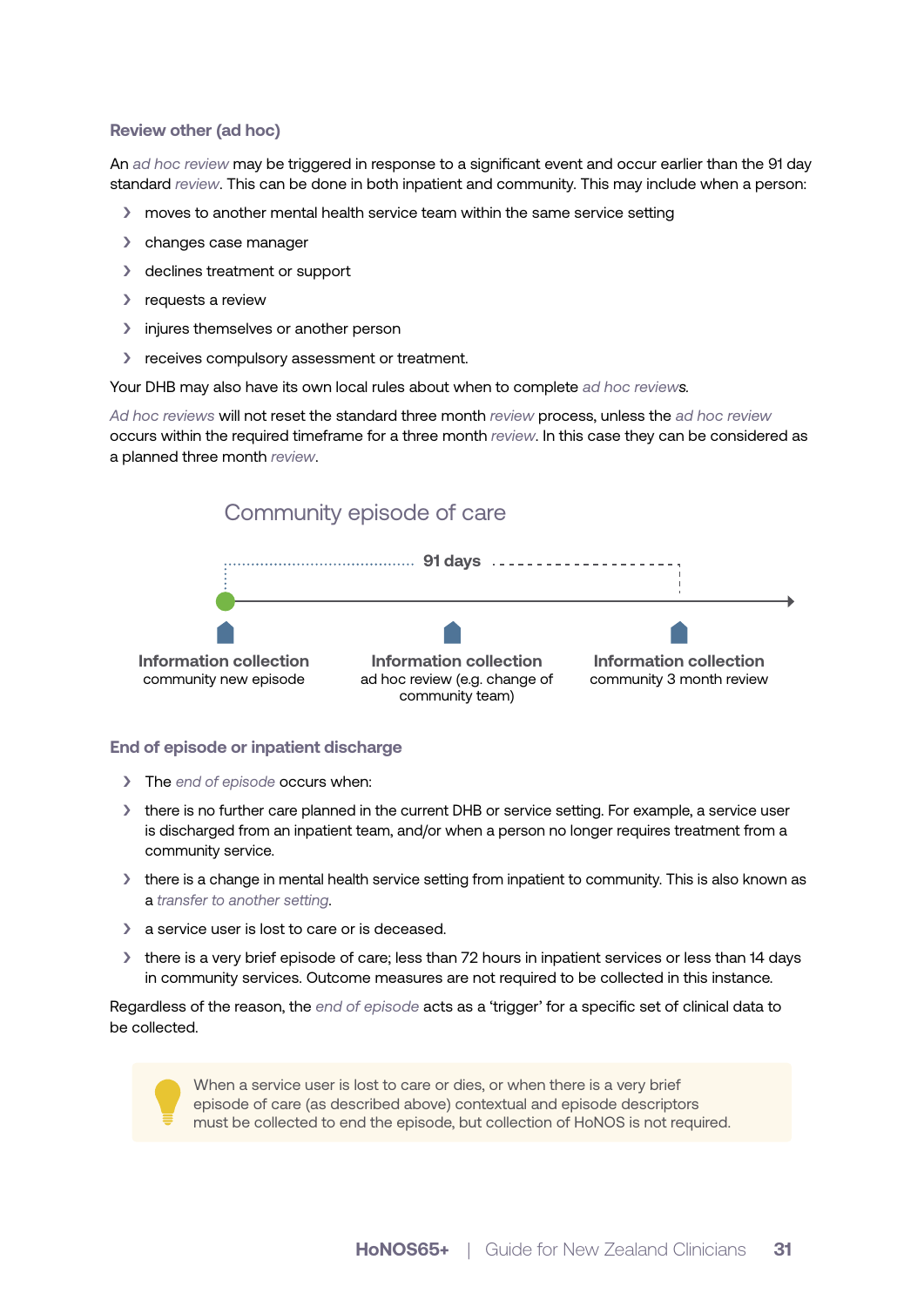### **Focus of care**

The *focus of care* identifies the principal clinical intent of the care provided during the *period of care* preceding the collection occasion.

It is a retrospective global clinical judgment.

*Focus of care* is not collected for

- › admission or episode start collections
- › child and youth episodes where HoNOSCA is used

The *focus of care* is based on the intensity and purpose of the services provided during the preceding *period of care*. As an example, being in an acute setting does not mean there is an acute *focus of care.*

It has implications for the kinds of outcomes that might be expected for each of the four alternative domains: acute, functional gain, intensive extended and maintenance. These are defined as follows.

**Acute**: The primary goal is the short-term reduction in severity of symptoms and/or personal distress associated with the recent onset or exacerbation of a psychiatric disorder. Admission to an acute unit does not necessarily mean the focus of care will be 'acute'.

**Functional gain**: The primary goal is to improve personal, social or occupational functioning or promote psychosocial adaptation in a person with impairment arising from a psychiatric disorder.

**Intensive extended**: The primary goal is the prevention or minimisation of further deterioration and the reduction of risk of harm in a person who has a stable pattern of severe symptoms, frequent relapses, and/or a severe inability to function independently, and is judged to require care over an indefinite period.

**Maintenance**: The primary goal is to maintain the level of functioning, minimise deterioration or prevent relapse where the person has stabilised and functions relatively independently.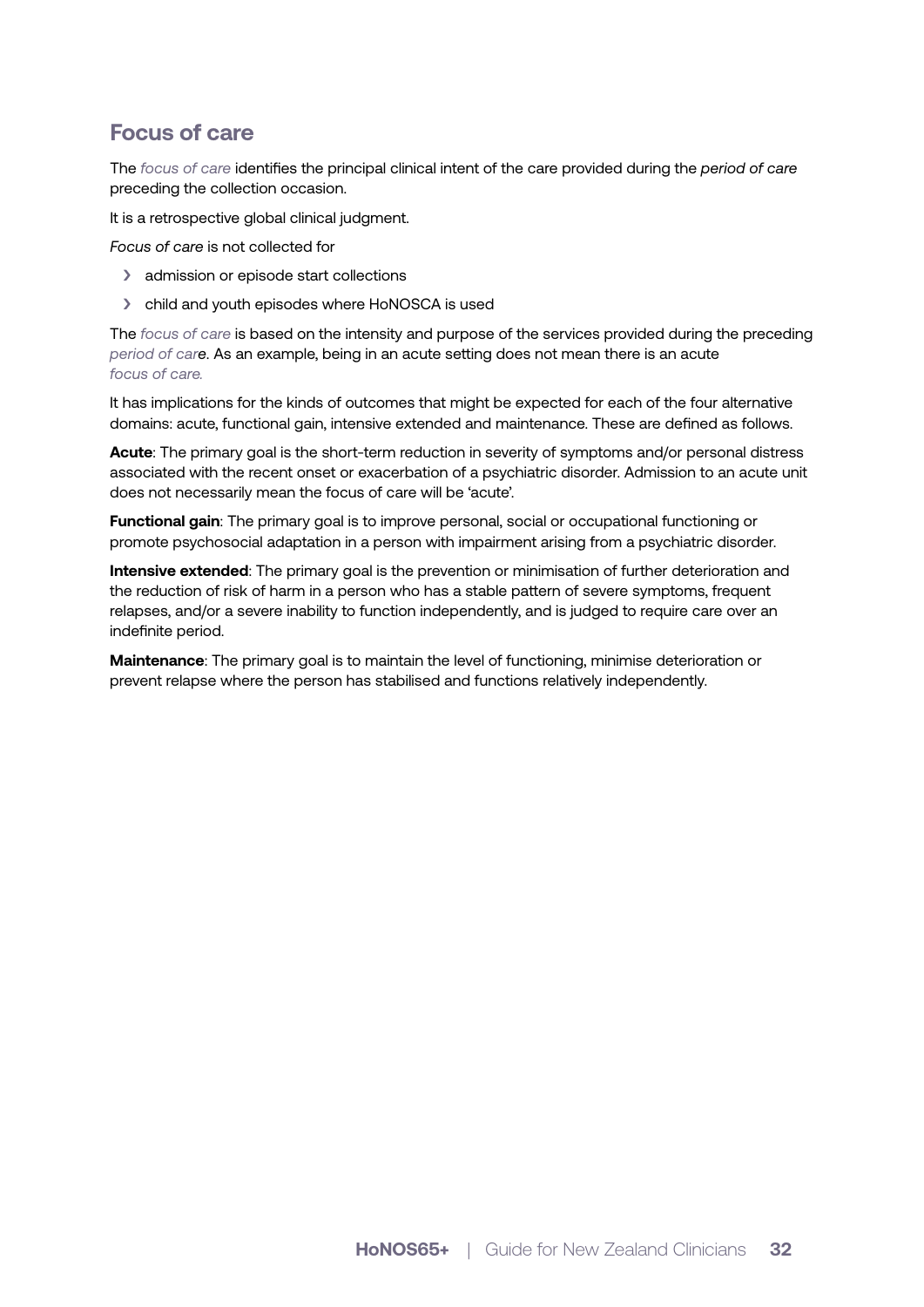# **Focus of care rating guidelines**

| <b>Service user characteristics</b> |                    |                        | <b>Service requirements</b>                                |                                                    |                                                                                   |
|-------------------------------------|--------------------|------------------------|------------------------------------------------------------|----------------------------------------------------|-----------------------------------------------------------------------------------|
| <b>Symptoms</b>                     | <b>Functioning</b> | <b>Primary</b><br>goal | <b>Indicative</b><br>time to<br>achieve<br>primary<br>goal | <b>Indicative</b><br>treatment<br><b>intensity</b> | <b>Examples of typical</b><br>documentation in care plan to<br>support the rating |

**1. Acute:** Short-term reduction in severity of symptoms and/or personal distress associated with recent onset of exacerbation of psychiatric disorder.

| High and of<br>recent onset | Low-high | Reduce<br>symptoms | Days to<br>weeks | Daily<br>contact<br>over a short<br>period | Interventions designed to reduce<br>the intensity of positive symptoms<br>(e.g. reduce severity of depressive<br>symptoms or the level of anxiety,<br>manage hostile or aggressive<br>behaviour related to mental illness). |
|-----------------------------|----------|--------------------|------------------|--------------------------------------------|-----------------------------------------------------------------------------------------------------------------------------------------------------------------------------------------------------------------------------|
|-----------------------------|----------|--------------------|------------------|--------------------------------------------|-----------------------------------------------------------------------------------------------------------------------------------------------------------------------------------------------------------------------------|

**2. Functional gain:** Improve personal, social or occupational functioning or promote psychosocial adaptation in a client with impairment arising from a psychiatric disorder.

| Low | Low-<br>medium | Improve<br>functioning | Weeks to<br>months | Weekly<br>contact.<br>or more<br>multiple<br>attendances<br>per week in<br>a structured<br>rehabilitation<br>programme | Interventions designed to result in<br>a significant improvement in the<br>service user's personal, social and/<br>or occupational functioning in the<br>short-term (weeks to months). This<br>may include the development of<br>basic 'community survival' skills (e.g.<br>shopping, cooking), social skills (e.g.<br>conversation) or vocational skills (e.g.<br>job seeking or job maintenance). |
|-----|----------------|------------------------|--------------------|------------------------------------------------------------------------------------------------------------------------|-----------------------------------------------------------------------------------------------------------------------------------------------------------------------------------------------------------------------------------------------------------------------------------------------------------------------------------------------------------------------------------------------------|
|-----|----------------|------------------------|--------------------|------------------------------------------------------------------------------------------------------------------------|-----------------------------------------------------------------------------------------------------------------------------------------------------------------------------------------------------------------------------------------------------------------------------------------------------------------------------------------------------------------------------------------------------|

**3. Intensive extended:** Prevent or minimise further deterioration and reduce risk of harm in a client who has a stable pattern of severe symptoms/frequent relapses/severe inability to function independently, and is judged to require care over an indefinite period.

| High and<br>unremitting | Low | Reduce<br>risk that<br>arises from<br>symptoms<br>and/or low<br>functioning | Months to<br>years | <b>Minimum</b><br>of multiple<br>weekly<br>contacts.<br>more<br>frequent as<br>required;<br>delivered<br>over an<br>indefinite<br>period | Inpatient or outreach-based<br>interventions (the latter typically in<br>the service user's own environment)<br>aimed to (1) minimise the risks and<br>handicaps associated with the on-<br>going symptoms and psychosocial<br>dysfunctions arising from a<br>psychiatric disorder (2) strengthen<br>the service user's capacity to use<br>supportive professional and non-<br>professional networks. |
|-------------------------|-----|-----------------------------------------------------------------------------|--------------------|------------------------------------------------------------------------------------------------------------------------------------------|-------------------------------------------------------------------------------------------------------------------------------------------------------------------------------------------------------------------------------------------------------------------------------------------------------------------------------------------------------------------------------------------------------|
|-------------------------|-----|-----------------------------------------------------------------------------|--------------------|------------------------------------------------------------------------------------------------------------------------------------------|-------------------------------------------------------------------------------------------------------------------------------------------------------------------------------------------------------------------------------------------------------------------------------------------------------------------------------------------------------------------------------------------------------|

**4. Maintenance:** Maintain level of functioning, minimise deterioration or prevent relapse where the client has stabilised and functions relatively independently.

| LOW | Low-high | Improve<br>functioning | Months to<br>years | Scheduled<br>weekly to<br>monthly<br>contact | Interventions designed to consolidate<br>the service user's current functioning<br>(at least in the short-term) while<br>working toward improvement in the<br>long-term or planning for the service<br>user's exit from the service. |
|-----|----------|------------------------|--------------------|----------------------------------------------|--------------------------------------------------------------------------------------------------------------------------------------------------------------------------------------------------------------------------------------|
|-----|----------|------------------------|--------------------|----------------------------------------------|--------------------------------------------------------------------------------------------------------------------------------------------------------------------------------------------------------------------------------------|

**5. Assessment only:** The primary goal is only to assess the client.

| High-low | Low-high | Assessment | Davs | Assessment<br>only | Assessment documentation only |
|----------|----------|------------|------|--------------------|-------------------------------|
|----------|----------|------------|------|--------------------|-------------------------------|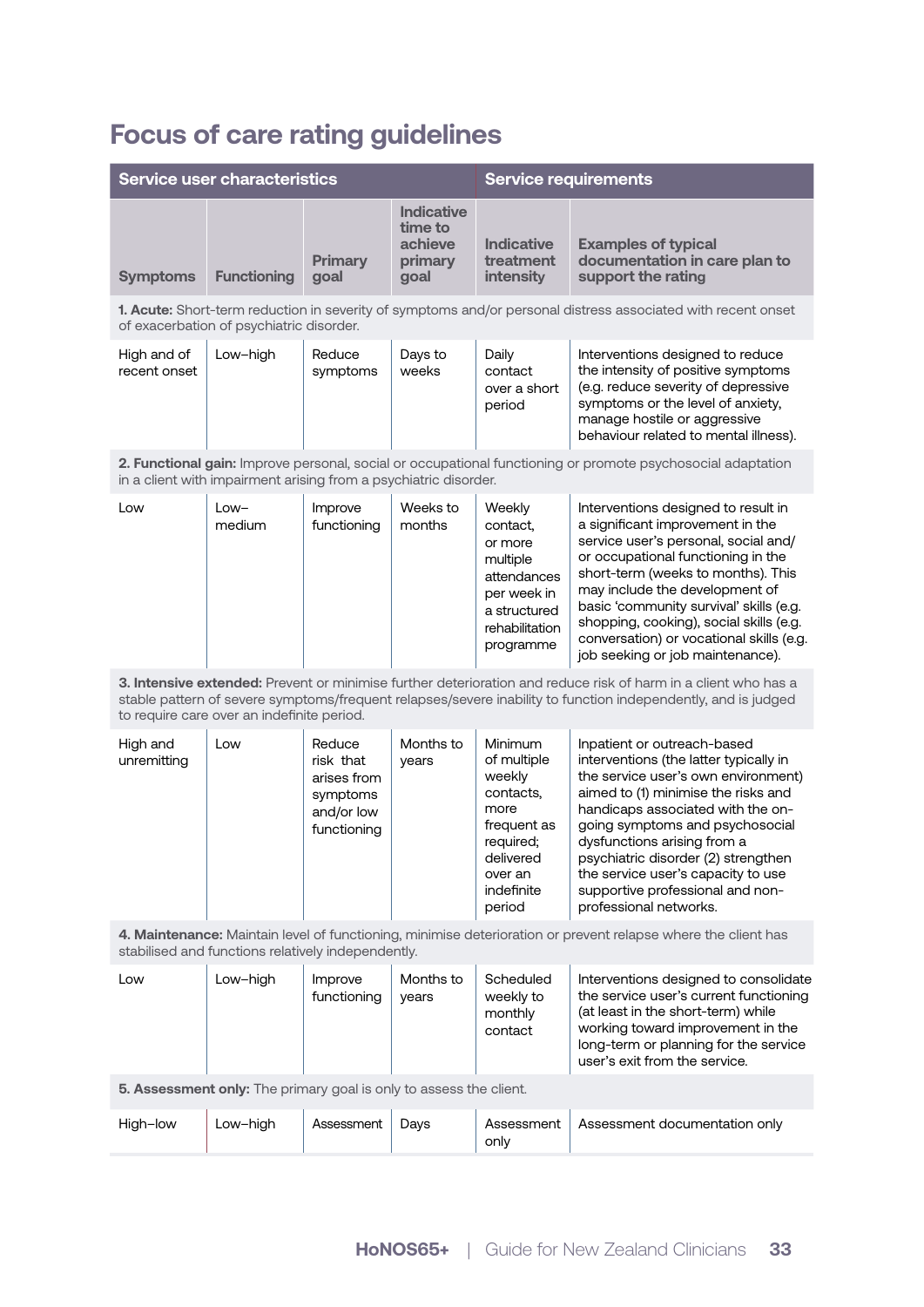# **HoNOS65+ outcome measure ICP - key clinical and descriptive information**

#### **Admission date**

- › In inpatient settings, this is the actual date of admission.
- In community settings, this is the date that the service user was first seen by the service.

#### **Collection occasion date**

- › At *episode start and review* this is the date assessment and outcome measure information was *collected*.
- › At *end of episode or inpatient admission*  this is the date the episode ended (the date of discharge in inpatient settings, or the date of last contact or discharge from community settings).

The *collection occasion date* should be distinguished from the *completion date* of any of the individual standard measures.

## **Completion date**

Completion date is the date the *collection occasion* was *completed.*

Episode start collections are required to be completed within two weeks of assessment (*collection occasion date*) in the community, or within 24 hours in an inpatient setting.

Review collections are required to be completed within two weeks (14 days) either side of the review due date.

Episode end collections are required to be completed within one week of the episode end in the community, and within three days in an inpatient setting.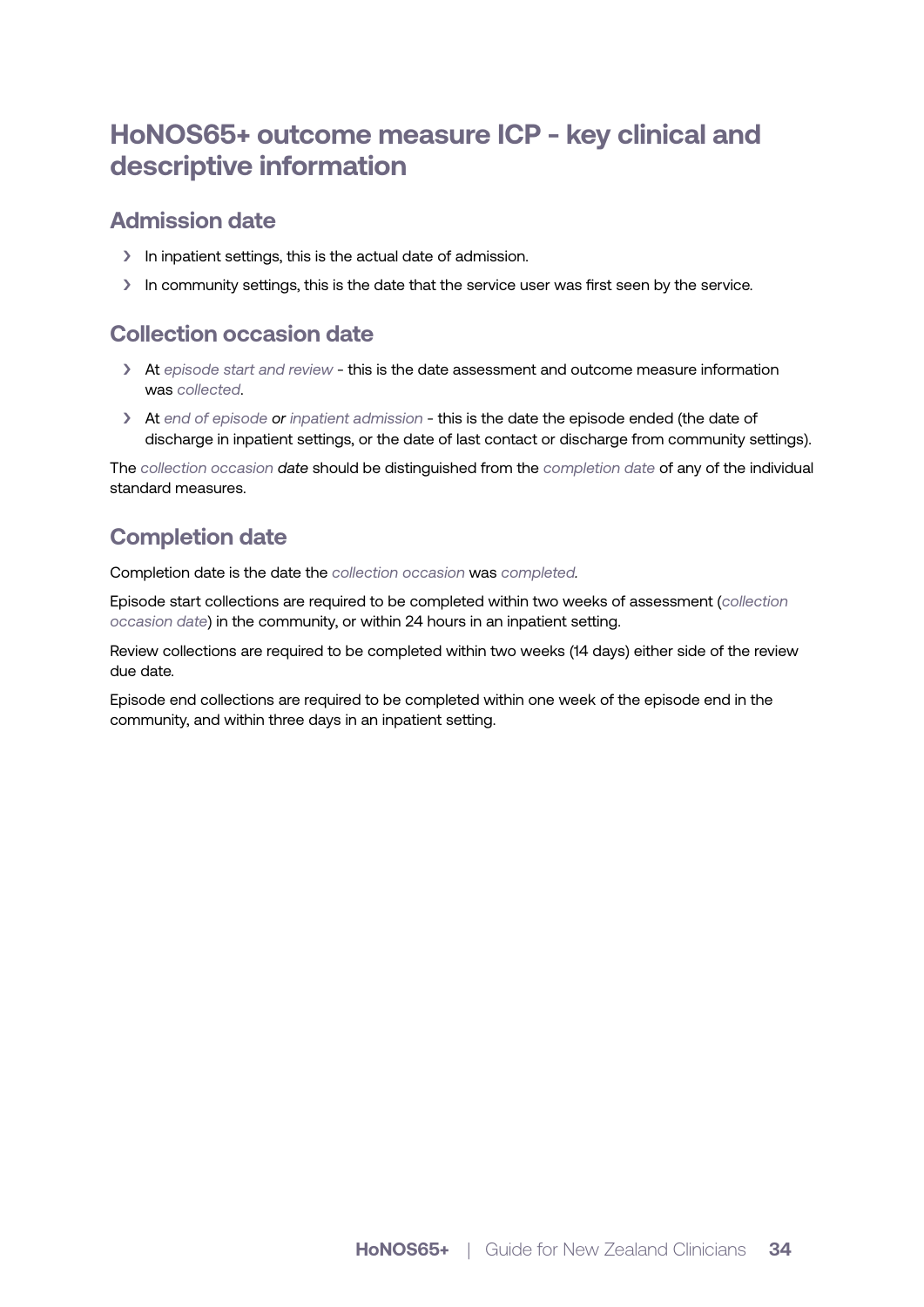## **Reason for collection (RFC)**

The ICP requires that each collection occasion is mapped to a range of key events (such as admission, review or discharge) and triggers a set of information to be collected. There are 12 *reasons for collection* in the protocol to describe the nature of each collection, allowing analysis of outcomes of new service users from those who are admitted following transfer from a community service, for example. The table below is a guide to identifying the correct reason for collection and any associated rules.

| <b>Reason code</b>                                              | <b>Guide for use</b>                                                                                                                                                                                                                                                                                                                                                                                                                                                                                                                                                                                                                                                                                                               |
|-----------------------------------------------------------------|------------------------------------------------------------------------------------------------------------------------------------------------------------------------------------------------------------------------------------------------------------------------------------------------------------------------------------------------------------------------------------------------------------------------------------------------------------------------------------------------------------------------------------------------------------------------------------------------------------------------------------------------------------------------------------------------------------------------------------|
| Assessment<br>only (RFC01)                                      | Use for community settings only, where:<br>» A person is seen for a maximum of two face-to-face sessions for the purpose of<br>assessment only and with the outcome of no further treatment by the DHB. Services<br>delivered 'on behalf of' the service user are not counted as face to face contacts (i.e.<br>phone call or notes made when service user is not present).<br>» A service user is under shared care and is being reviewed for the first time in three months.                                                                                                                                                                                                                                                     |
|                                                                 | <b>Episode start collection occasions</b>                                                                                                                                                                                                                                                                                                                                                                                                                                                                                                                                                                                                                                                                                          |
| New referral<br>(RFC02)                                         | Use for new referrals which do not involve a transfer from another mental health service<br>setting within the same DHB.<br>This includes:<br>» self-referrals<br>» referrals from family members or other caregivers<br>» referrals from private medical practitioners, including general practitioners (GPs) and<br>private psychiatrists.                                                                                                                                                                                                                                                                                                                                                                                       |
| <b>Transfer</b><br>(admission) from<br>other setting<br>(RFC03) | Use for transfers between mental health service settings, community to inpatient<br>Does not include:<br>» transfers between acute psychiatric inpatient units and specialised, high acuity inpatient<br>facilities (eg physical health) within the same hospital<br>» instances when a person in a community setting receives more intensive treatment for<br>several days or weeks from a second community mental health team.<br>Referral and assessment documentation should be shared with the receiving service at the<br>time of transfer and may be used to inform the comprehensive admission assessment.                                                                                                                 |
| Episode start<br>other (RFC04)                                  | Use for admissions for any reason not defined above. This may include transfers from other<br>external mental health and addiction services and settings including transfers from other<br>DHBs and private psychiatric hospitals.                                                                                                                                                                                                                                                                                                                                                                                                                                                                                                 |
| <b>Review collection occasions</b>                              |                                                                                                                                                                                                                                                                                                                                                                                                                                                                                                                                                                                                                                                                                                                                    |
| Review - three<br>month (RFC05)                                 | This is the standard mandatory review to be completed at intervals of three months (91 days)<br>in all DHB mental health service settings where a person is in ongoing treatment for three<br>months (91) days. In community the review is set from time community admission or last<br>three months review and is not affected by inpatient admission.<br>Note: Assessments can be completed up to 14 days prior and 14 days following the three<br>month review date, allowing 28 days to schedule the review.                                                                                                                                                                                                                   |
| Review – other<br>(RFC06)                                       | Use when a decision is made to complete a clinical review in response to a significant event.<br>This may include when a person moves to another mental health and addiction service<br>team within the same setting; when a case manager changes; when the person declines<br>treatment or support, injures themselves or another person or requests a review; when a<br>person receives compulsory assessment or treatment.<br>» DHBs may choose to generate local rules, consistent with this national ICP, about<br>completion of ad hoc reviews.<br>» If an ad hoc review occurs within the required three month review timeframe (14 days<br>either side of the scheduled review), it can be used as the three month review. |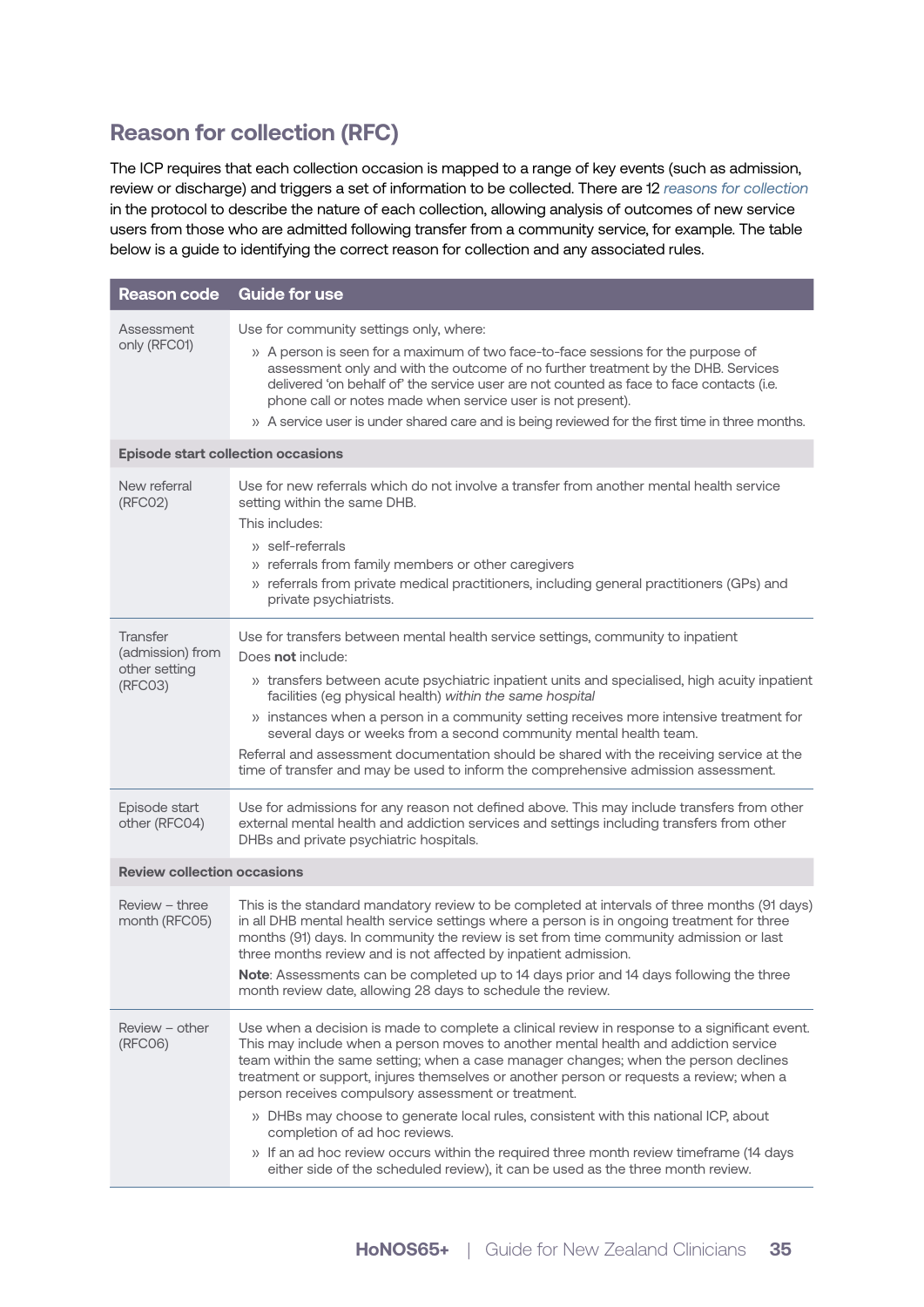#### **Episode end collection occasions**

All collections are required to be completed within one week of episode end in the community, and within three days in an inpatient setting.

| Episode end -<br>no further care<br>(RFC07)                                       | Use when a person is discharged from a mental health and addiction service to their usual<br>residence without referral for further treatment in a mental health and addiction setting in<br>any DHB. Included are instances where a person is referred to a private medical practitioner,<br>or a GP in a PHO.                                                                                                                                                                                                                                                     |
|-----------------------------------------------------------------------------------|---------------------------------------------------------------------------------------------------------------------------------------------------------------------------------------------------------------------------------------------------------------------------------------------------------------------------------------------------------------------------------------------------------------------------------------------------------------------------------------------------------------------------------------------------------------------|
| Episode end<br>- transfer<br>(discharge) to<br>other treatment<br>setting (RFC08) | Use when transfers between service settings occur, inpatient to community.<br>This category principally refers to the end of an inpatient admission when transfers between<br>service settings occur from inpatient to community.<br>It does not include:<br>» transfers from general acute psychiatric inpatient units to specialised high-acuity<br>inpatient facilities (eg physical health) and vice versa.                                                                                                                                                     |
| Lost to care<br>(RFC09)                                                           | In inpatient settings this includes cases where a person has left care against advice, has<br>been discharged at their own risk, or has otherwise been 'lost to care'. The need for ongoing<br>care may be probable but not clear because the person cannot be contacted.<br>In a community setting, this includes cases where a person in need of ongoing care either<br>has been discharged at their own risk due to their having refused such care, or their current<br>whereabouts are unknown and there is no reasonable expectation that they will be located |
|                                                                                   | within 13 weeks of their last service contact.<br>Collection identifiers and period of care data should be completed for service users lost<br>to care.<br>Outcome measures to be completed where the responsible clinician is able to validly<br>ascertain the service user's clinical status at the time. Otherwise valid ratings cannot be<br>made.                                                                                                                                                                                                              |
| Deceased<br>(RFC10)                                                               | Use to end an episode of care following the death of a service user.<br>Do not use where a person is recorded to have been lost to care, and it is subsequently<br>found to have died, unless the person died within three days of being lost to care.<br>» Collection identifiers and period of care data should be completed for instances where<br>a service user has died.<br>» Outcome measure data is not required.                                                                                                                                           |
| Brief episode of<br>care (RFC11)                                                  | A very brief episode of inpatient psychiatric mental health care is defined as a length of stay<br>of three days (72 hours) or less.<br>A very brief episode of community mental health care is defined as one during which<br>contacts, including either face to face or by telephone, have taken place over a period less<br>than 14 days.<br>» Collection occasion identifiers and period of care data should be completed for brief<br>episodes of care.<br>» Outcome measure data is not required.                                                             |
| Episode end -<br>other (RFC12)                                                    | Use when a person is discharged from any mental health service setting in one DHB to any<br>setting in another DHB, for example, transfer from an inpatient unit in one DHB to an inpatient<br>unit in another DHB.<br>May also be used for instances where the DHB mental health service's policy indicates<br>that there is a definite clinical or administrative need to consider other clinical events not<br>classifiable under the preceding alternatives as constituting the discharge of a service user.                                                    |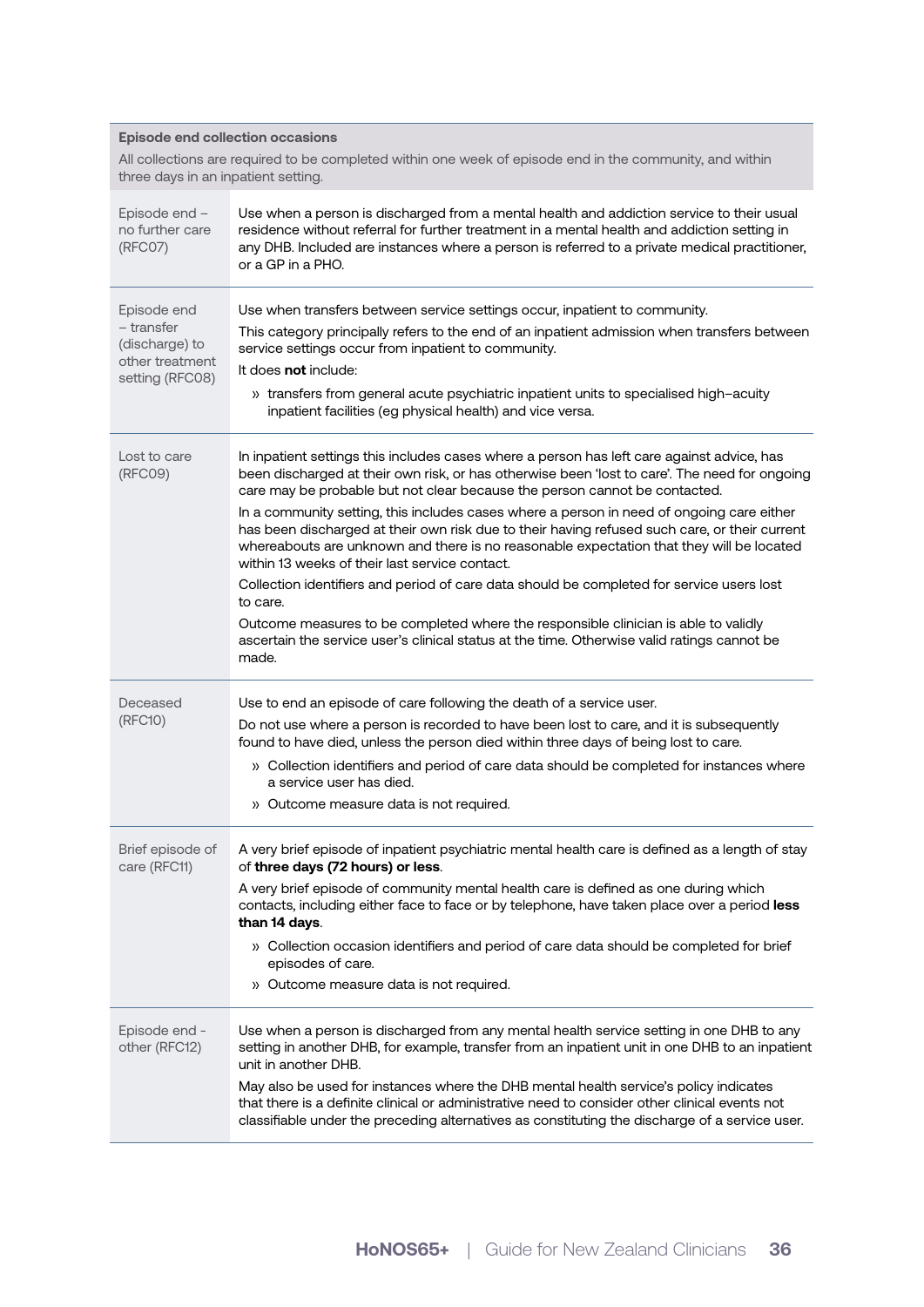# **Key information routinely collected for PRIMHD**

In addition to the outcome measure information collected above in PRIMHD, the national dataset collects activity, clinical and descriptive information about an episode of care. This contributes to a better understanding, and more meaningful analysis, of episodes of mental health care and their outcomes.

## **Mental health principal diagnosis**

PRIMHD requires a diagnosis for all mental health and addiction service users within 91 days of their first contact with the service or by the time of discharge.

Due to the nature of mental health and addiction diagnoses, sometimes it is not possible to provide a definitive diagnosis at initial assessment. If this is the case a provisional diagnosis may be made, and as treatment progresses a principal diagnosis allocated. PRIMHD maintains a history of diagnoses.

## **Mental health legal status**

Directors of Area Mental Health Services (DAMHS) are responsible for recording legal status under the appropriate section of any Act that may result in admission or treatment by mental health services.

Things to remember

É

- > A service user may come under more than one Act at any one particular time.
- > A legal status record must be provided to PRIMHD when assigned to a service user.

When assessing outcomes, it is important to know whether a service user has been treated on an involuntary basis under the relevant legislation during their episode, or period, of care.

For PRIMHD, this includes any legal status under the appropriate section of the Mental Health (Compulsory Assessment and Treatment) Act 1992, the Alcoholism and Drug Addiction Act 1966, the Intellectual Disability (Compulsory Care and Rehabilitation) Act 2003, the Criminal Procedure (Mentally Impaired Persons) Act 2003, or the Criminal Justice Act 1985.

> For further information on PRIMHD mental health data www.health.govt.nz/nz-health-statistics/national-collections-andsurveys/collections/primhd-mental-health-data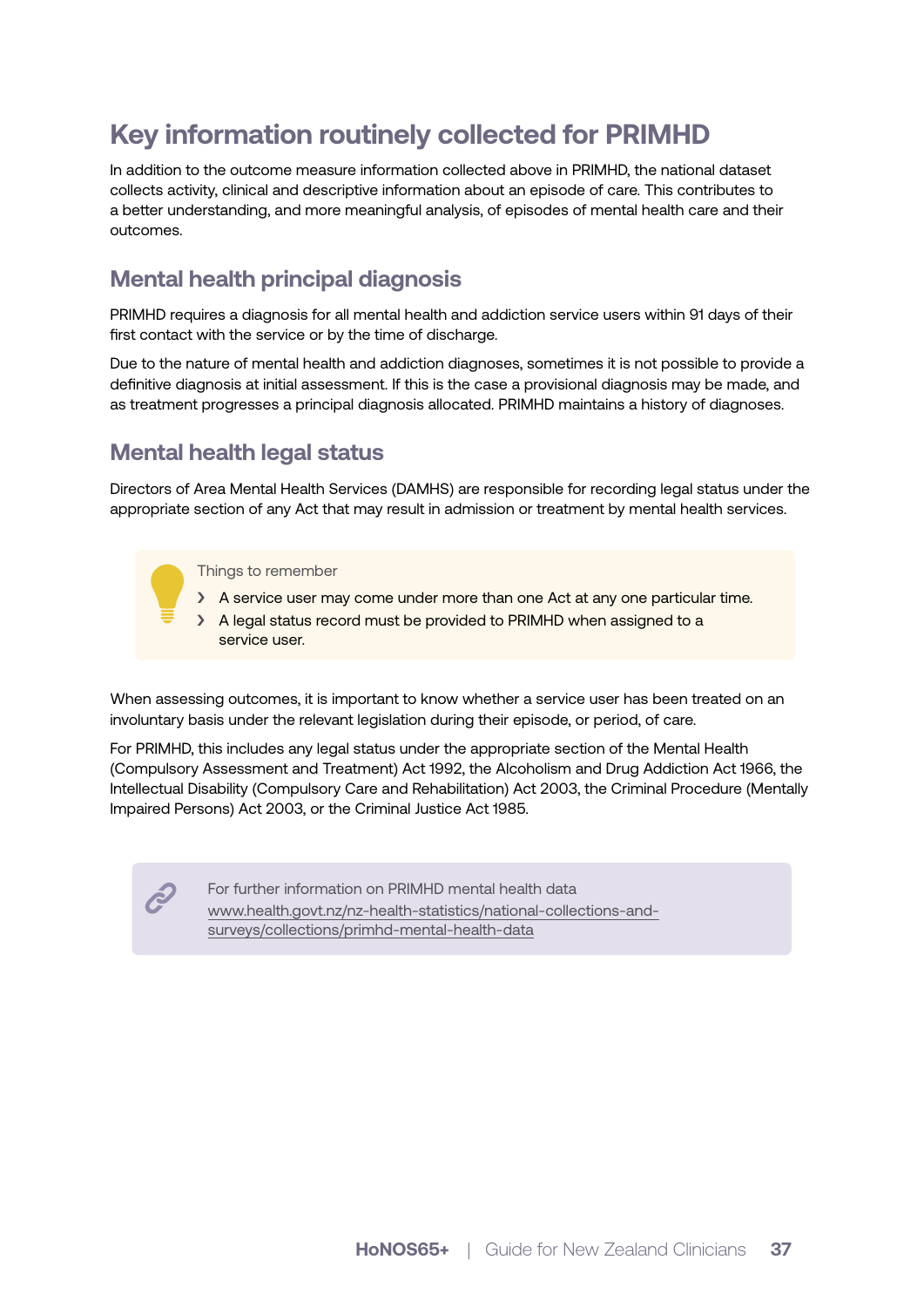### **Mental health service activity**

The need for sound information on what activity is currently being provided is required so local, regional and national decision makers can make informed decisions about the provision of mental health and addiction services.

If activity information is incomplete, and is not linked to clinical measures (diagnosis, treatment and outcomes), decision makers will not be properly informed.

> Guide to PRIMHD activity collection and use www.health.govt.nz/publication/guide-primhd-activity-collection-and-use

# **How we use outcomes information collected in clinical practice**

Outcome information can be used in many ways and at many different levels. Stakeholders of mental health and addiction services can be divided into four different levels. People involved at each level will primarily be interested in, and will have access to, different kinds of information. The levels are:

**The individual level** involves the service user, their whānau, significant others, as well as the staff working with them. At this level the individual's own information is primarily used.

**The team level** involves staff in a team working directly with the service user, their whānau and significant others. At this level an individual's information is used for some purposes and aggregated data (or data from groups of service users) is used for other purposes.

**The service level** involves organisations. These often consist of multiple teams and can be a DHB or a larger NGO. At this level aggregated data will primarily be used.

**The national level** involves government departments or other organisations that consider the national picture, and/or compare across multiple organisations. They will mostly be interested in aggregated data.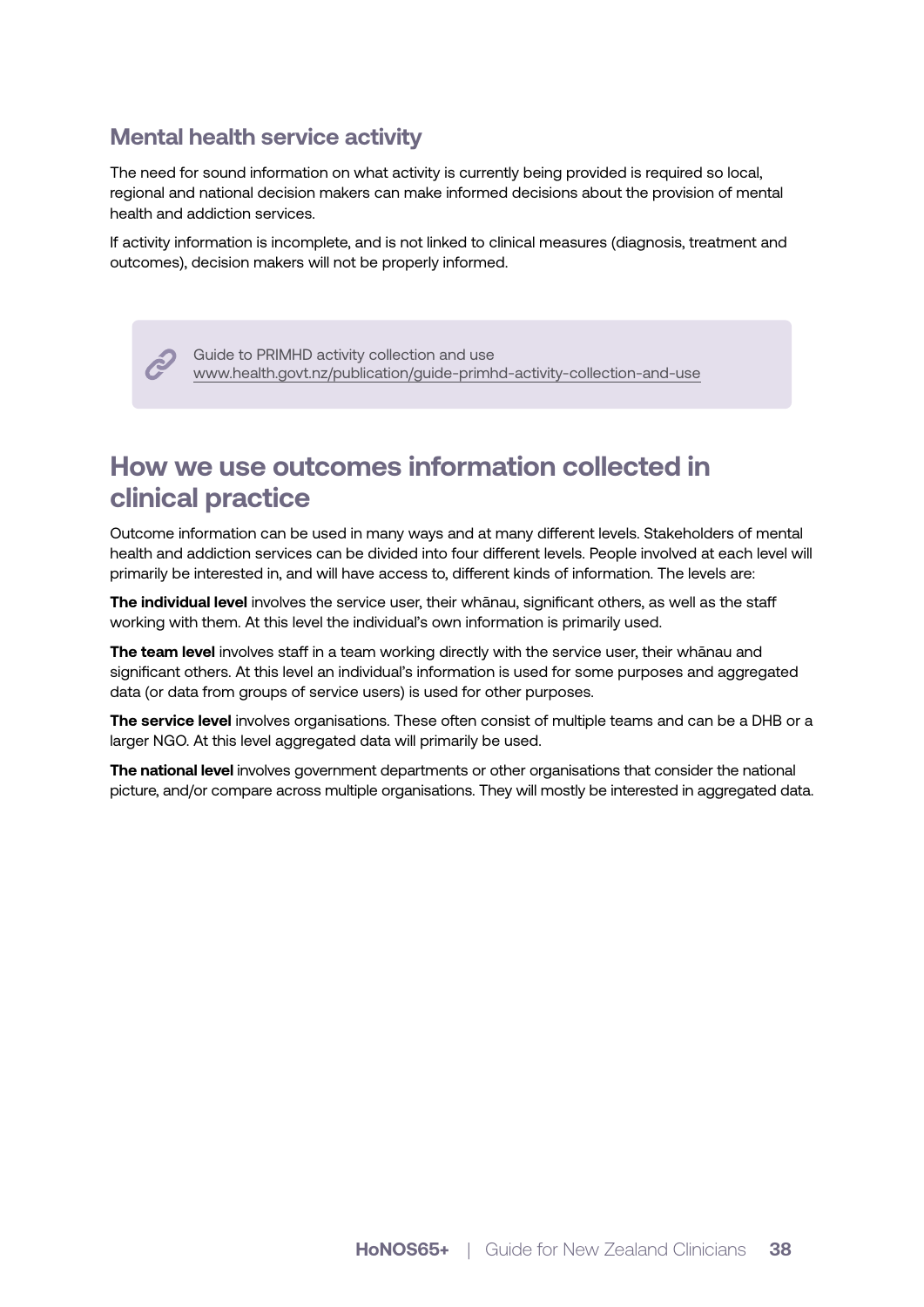#### **Individual level**

A collaborative approach should be used to collect outcome measures. Discussing ratings with service users is one way they can participate in their care and treatment, and it may allow for further conversations about recovery. HoNOS65+ ratings are done by the clinician following an assessment as part of maintaining a service user's record, so the service user doesn't participate in the rating process, nor does the clinician use it as a structured interview. However, sharing HoNOS65+ ratings with the service user as part of a collaborative care plan should be routine.



#### **Uses at individual level**

HoNOS65+ information can be used to support individual recovery planning and treatment goals. It is a useful tool to monitor progress, the outcomes people want to achieve and to help focus on their recovery. Ways to do this include:

- › discussion with people about their HoNOS65+ scores
- › discussion with people about any changes to their scores as part of their recovery planning
- › completion of adhoc HoNOS65+ ratings when people experience positive or challenging changes or circumstances
- › encouraging people to keep a copy of their ratings over time and track their own progress.

#### It also:

- › supports quality mental health assessments, intervention and recovery planning
- › improves opportunities for whānau involvement.

HoNOS outcomes information at this level can be u*s*ed between clinician and service user through a feedback process. Videos that demonstrate the feedback process are available at

www.tepou.co.nz/initiatives/honos-family-of-measures/honos-feedback-scenariovideos

Information about HoNOS ratings for service users www.tepou.co.nz/resources/information-about-honos-and-honos65-for-serviceusers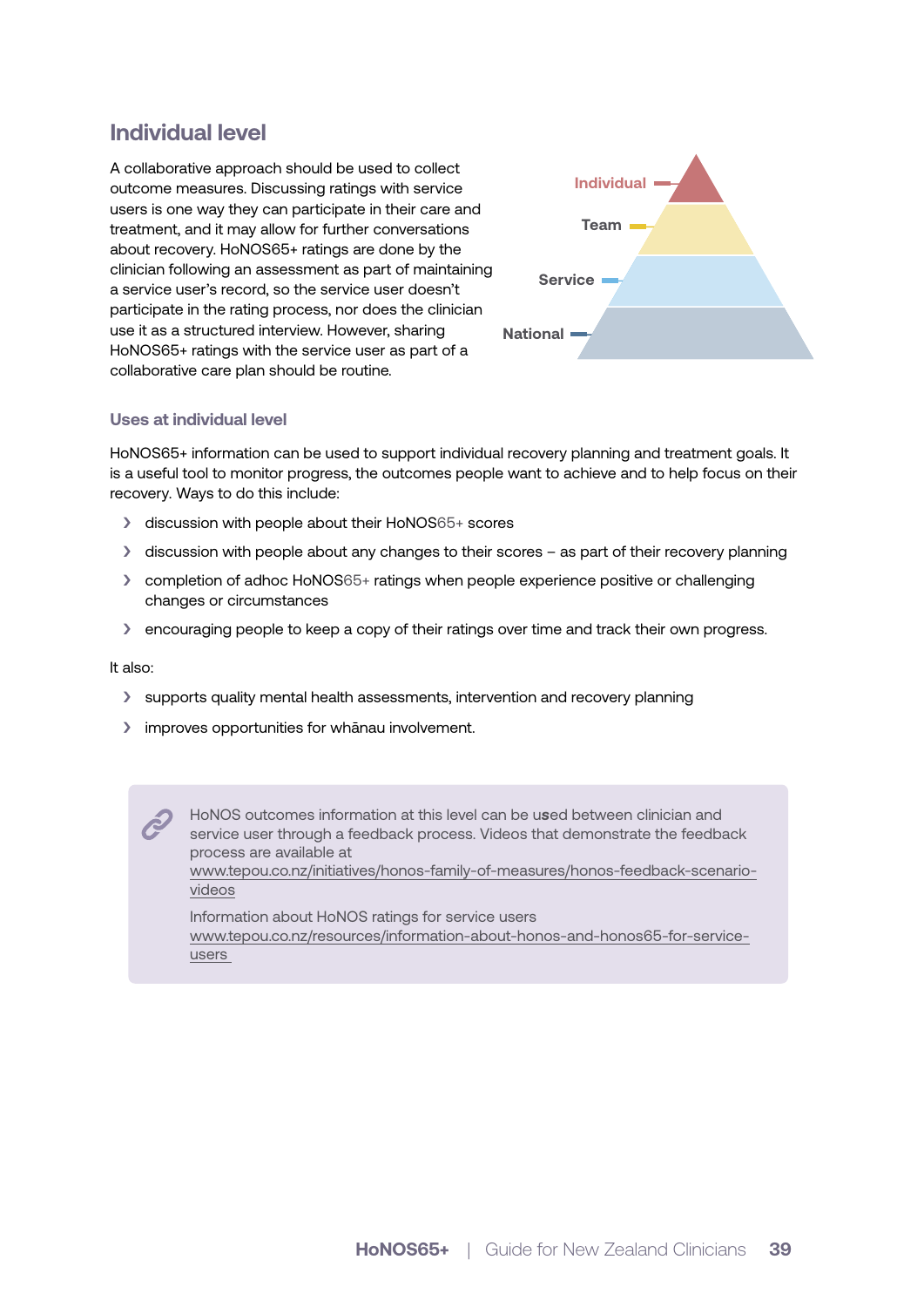#### **Team level**

Team level use of HoNOS65+ can include both individual and aggregated HoNOS65+ information. This is the only level that can benefit from both individual and aggregated information. Te Pou have resources on how HoNOS65+ outcomes information can be used within a team setting.

#### **Uses at team level**

- › To inform and guide multi-disciplinary team discussion
- > Allocation of referrals
- › Severity of caseloads across the team
- › Workforce planning



Using HoNOS in multi-disciplinary teams videos www.tepou.co.nz/initiatives/honos-family-of-measures/using-the-honos-family-ofmeasures-in-multidisciplinary-teams

› Discharge planning.

#### **Service level – aggregated data**

Te Pou provides three monthly outcome reports which are sent to each of the 20 DHBs. If you wish to view these reports, please contact your site coordinator or service manager. These reports may contribute to service level uses.

#### **Uses at service level**

- › Benchmarking with other DHBs
- > Service planning
- › Workforce planning
- › Service performance and accountability framework
- > Research
- › Quality initiatives
- › Service development.

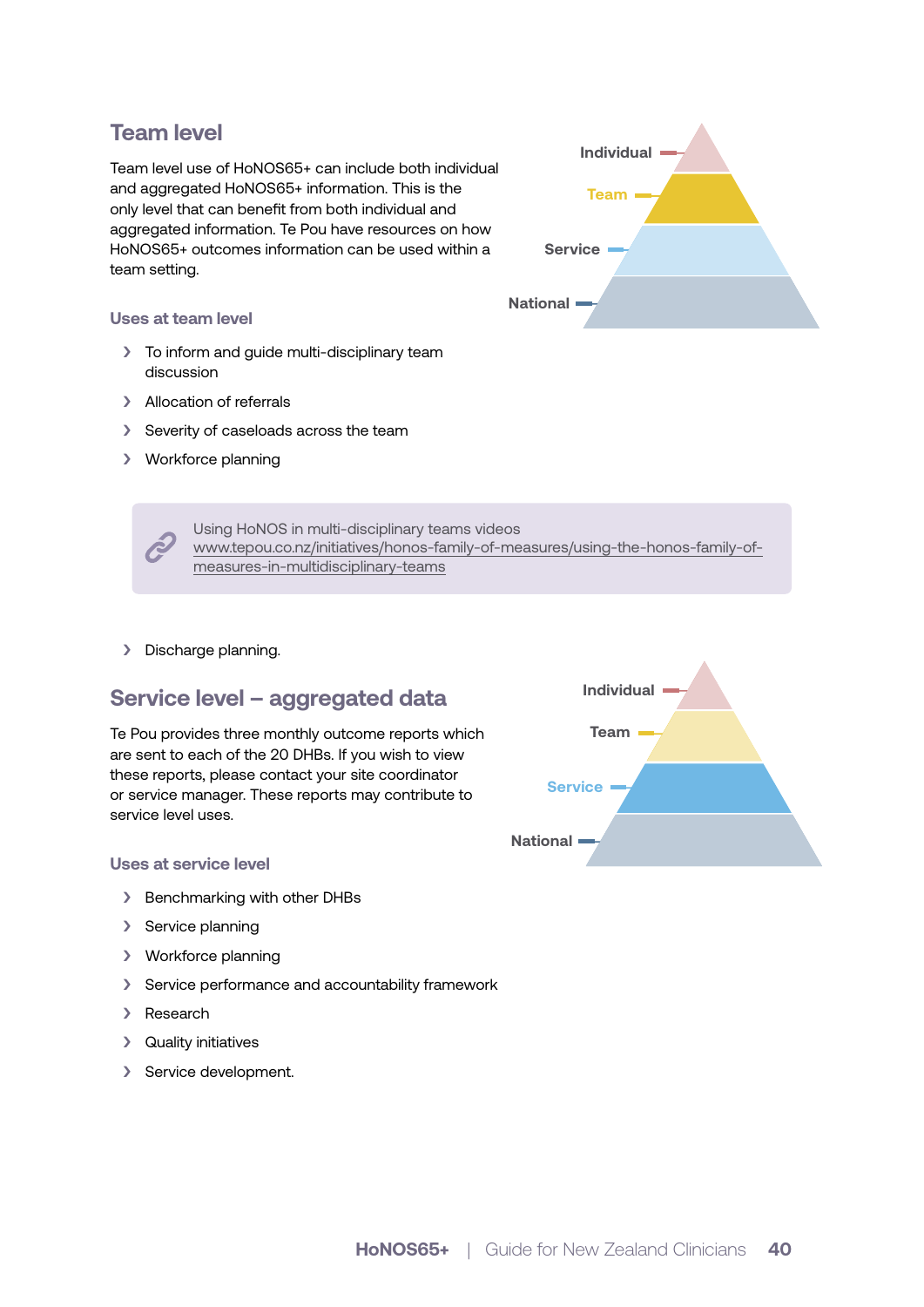### **National level – aggregated data**

At an aggregated national level, data collected about HoNOS65+ contributes to a performance and accountability framework. This can be used to ensure that the quality of services continues to improve.

#### **Uses at national level**

- > Research
- > Understanding trends
- > Patterns in outcomes at a national level
- › Comparison with other jurisdictions
- › Informing policy and mental health strategy.



As well as providing DHB outcome reports, Te Pou provides national reports. These national reports use outcome data collected as part of clinical practice within all 20 DHBs to provide an overall picture of data quality, indicating what has changed for service users and how DHBs perform.

> View the latest national PRIMHD outcomes summary reports www.tepou.co.nz/initiatives/honos-family-of-measures/national-honos-reports

PRIMHD information and utility resource: Influencing the broader sector and workforce to improve the quality of the data collected in PRIMHD www.tepou.co.nz/resources/primhd-information-and-utility-resource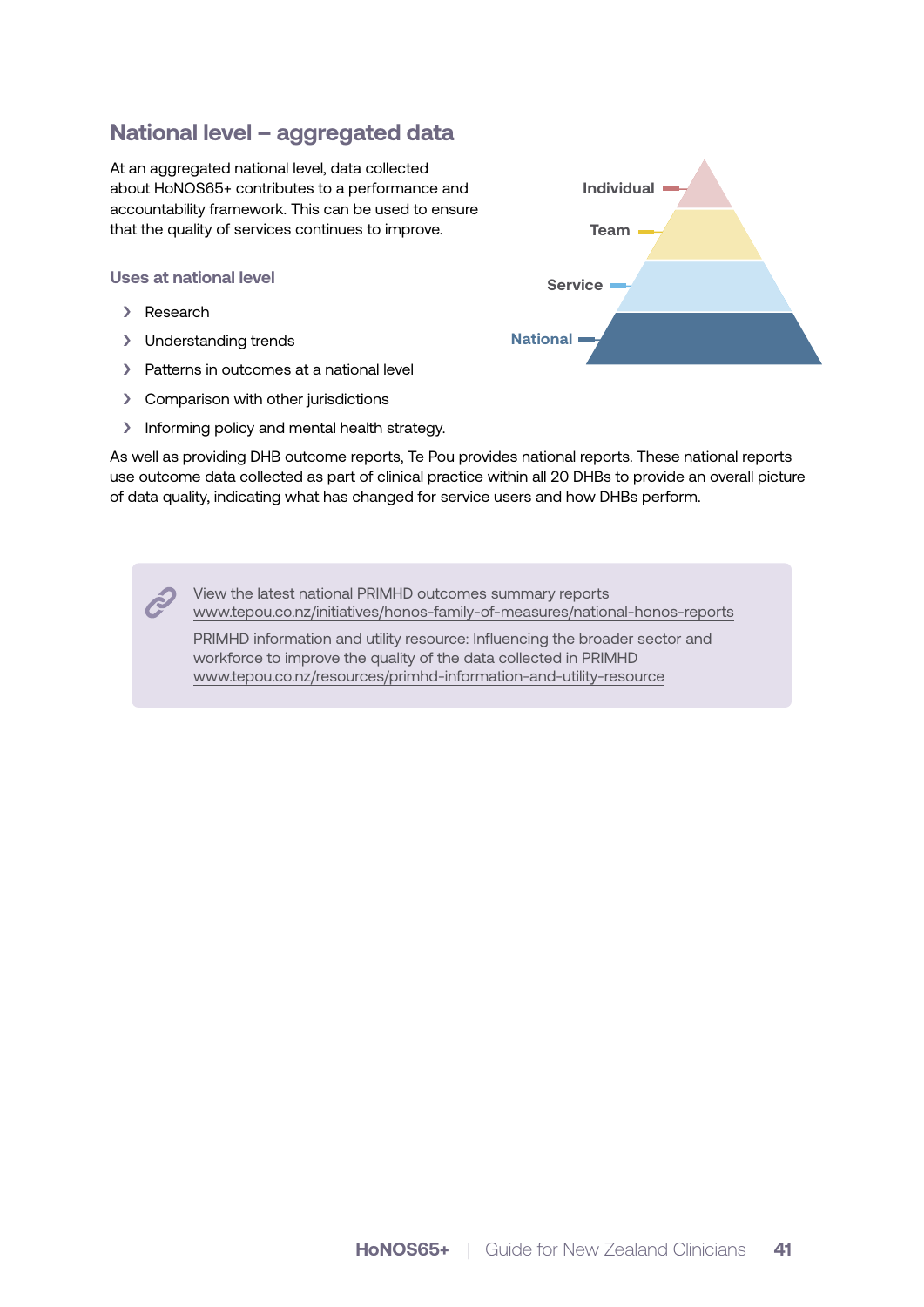# **Outcomes information as part of the bigger picture**

The programme for the integration of mental health data, PRIMHD (pronounced 'primed'), is the Ministry of Health's national collection of activity and outcomes data in mental health and addictions. It includes service user referrals, activities and outcomes, such as HoNOS, ADOM and social outcome indicators.

PRIMHD's vision is to contribute to the improvement of health outcomes for all mental health and addiction service users in New Zealand. The intent is to provide a single rich data source of national mental health and addiction information which can be used by a range of different stakeholders, including the Ministry of Health, DHBs and NGOs, to inform benchmarking activity, service planning, funding of services and changes in policy.

The collection of quality outcome data allows PRIMHD to offer a more detailed understanding of changes in health, wellbeing and circumstances for people accessing mental health and addiction services.

> For further information about PRIMHD www.tepou.co.nz/initiatives/primhd

PRIMHD information and utility resource www.tepou.co.nz/resources/primhd-information-and-utility-resource

# Glossary of terms

| <b>Psychometric definitions</b>      |                                                                                                                                                                                                                                                                        |  |
|--------------------------------------|------------------------------------------------------------------------------------------------------------------------------------------------------------------------------------------------------------------------------------------------------------------------|--|
| Term                                 | <b>Definition</b>                                                                                                                                                                                                                                                      |  |
| Reliability                          | Consistency of a set of items or a measure. The extent to which we can be sure<br>that the score received on a test is consistent over time and across conditions. It is<br>used to describe how good the test is at eliminating confounding error.                    |  |
| Validity                             | Whether the test actually measures what it is intended to measure. Validity testing<br>is concerned with what the test measures and how well it does this.                                                                                                             |  |
| Sensitivity to<br>therapeutic change | The measure's ability to measure change across time. Feasibility is the degree to<br>which the measure is acceptable to stakeholders or in this case useful in clinical<br>practice. Feasibility is covered in training for the use of the measures in<br>New Zealand. |  |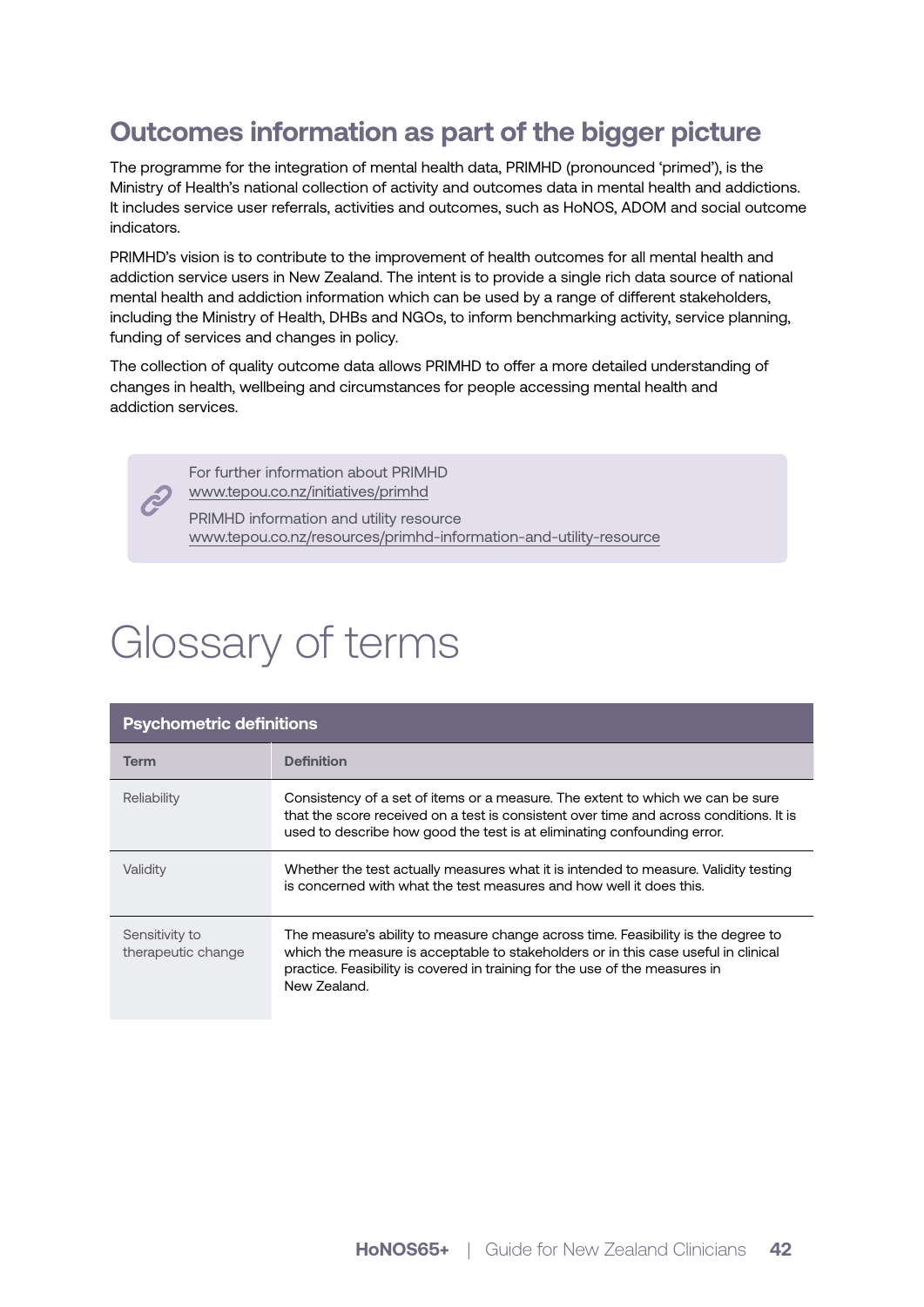# Training and other resources

Te Pou uses a 'train the trainer' model which supports DHB clinicians in collecting HoNOS ratings. These trainers are responsible for supporting and training clinicians locally.

Each DHB has identified trainers who have been certified by Te Pou after foundational and outcome measure-specific training. Please contact your local DHB site coordinator or outcomes champion to determine trainer availability and for more information.

The outcomes training model and guide

www.tepou.co.nz/resources/the-outcomes-training-model-and-guide

Find out about training, workshops, forums and conferences www.tepou.co.nz/events

## **Become a HoNOS65+ trainer for your DHB**

Are you interested in becoming a HoNO65+S trainer for your DHB?

Trainers need a certificate in Part A (foundational training) and B (modular training) to be able to train other clinicians in the use of HoNOS65+. After completing Part A training, you can attend one day modular training (Part B) for one or more of the HoNOS measures.

Once you've completed Part A and Part B training, you will be able to provide minimum one day basic outcomes training at your DHB.

Trainers are required to have two-yearly refresher training (at a minimum) to retain their certification.

Te Pou has created online training tools to assist clinicians to become more proficient in using HoNOS. Trainers also have access to a secure site which has presentations, videos and other resources.

## **Introductory HoNOS65+ family e-learning for clinicians**

This is an introductory e-learning for clinicians. It covers the essential information clinicians require to understand, complete and use any of the five HoNOS family measures.

### **HoNOS refresher training**

Clinicians can complete refresher training online by reviewing and rating a series of case studies. Case studies consist of a written vignette and a short video, followed by a rating form and opportunity to check the results.

HoNOS training and e-learning modules www.tepou.co.nz/initiatives/honos-family-of-measures/honos-training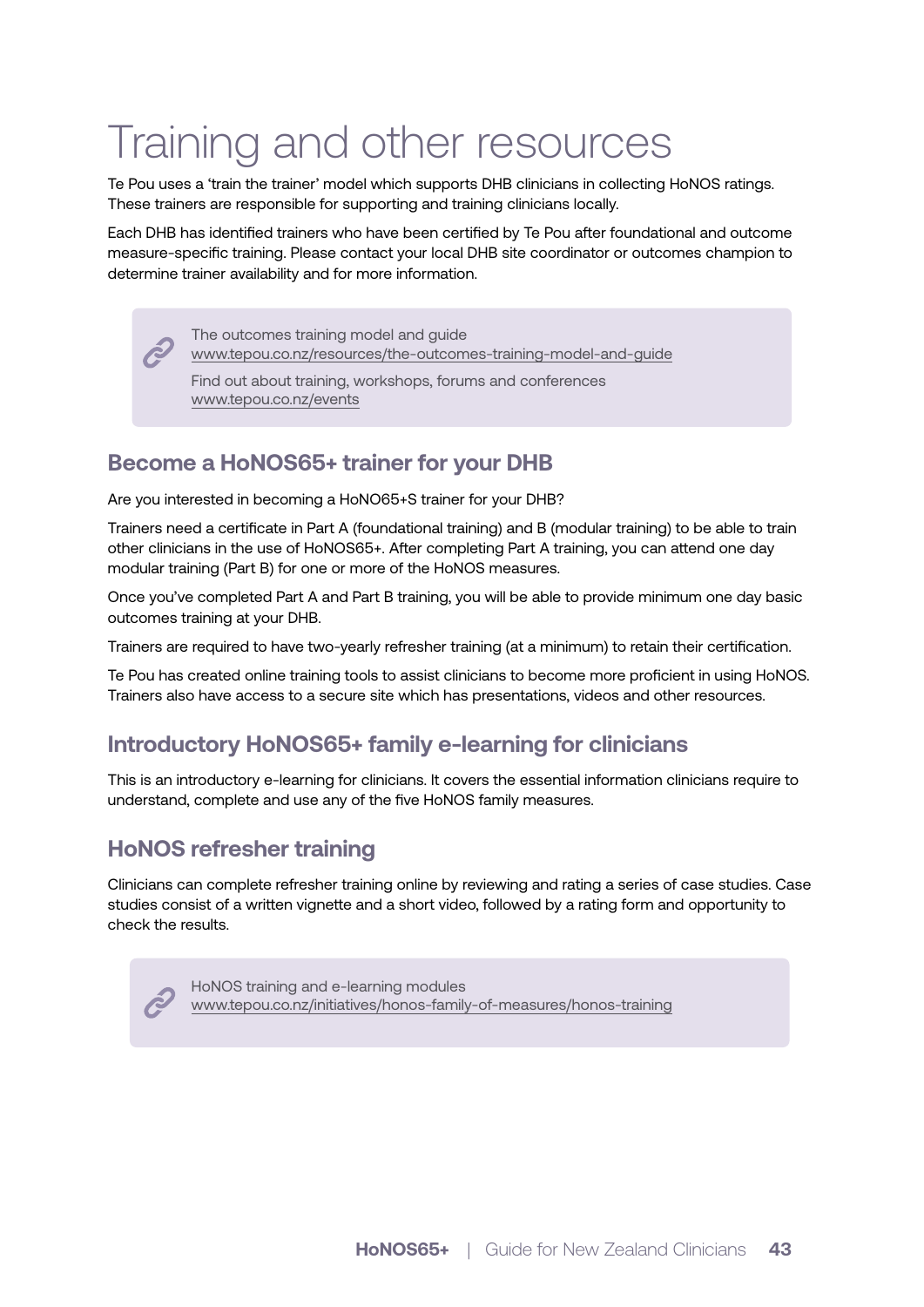#### **HoNOS feedback scenario videos**

HoNOS feedback scenario videos depict clinicians providing feedback on HoNOS scores (deterioration, improvement or no change/little change) to service users. Examples include offered and requested scenarios in which either the clinician offers to show the service user their HoNOS scores or where the service user requests to see their HoNOS scores. This content is relevant and transferable to all measures in the HoNOS family.

> HoNOS feedback scenario videos www.tepou.co.nz/initiatives/honos-family-of-measures/honos-feedback-scenariovideos

#### **Outcomes graph builder**

Te Pou's outcomes graph builder is a Microsoft Excel tool that can be used to generate HoNOS outcomes graphs for individual service users. This tool graphically presents information for up to three time periods, with the ability to store up to 12 individual collections of information. This tool is a handy way to show someone their HoNOS scores and/or for use in team discussions. The graphs can also be used during training to show clinicians an easy option for providing feedback to service users.

Outcomes graph builder

www.tepou.co.nz/resources/honos-outcomes-graph-builder-microsoft-excel-2007-or-later

#### **Marama Real-Time Feedback**

Marama Real-Time Feedback is a simple survey for whānau and tāngata whai ora to complete. It consists of seven questions that gauge how satisfied whānau and tāngata whai ora are with services.

Marama Real-Time Feedback www.marama.co.nz

#### **The Australasian Mental Health Outcomes and Information Conference (AMHOIC)**

Te Pou and the Australasian Mental Health Outcomes and Classification Network (AMHOCN) jointly host AMHOIC, a biennial conference that explores outcomes information research and training within New Zealand and Australia.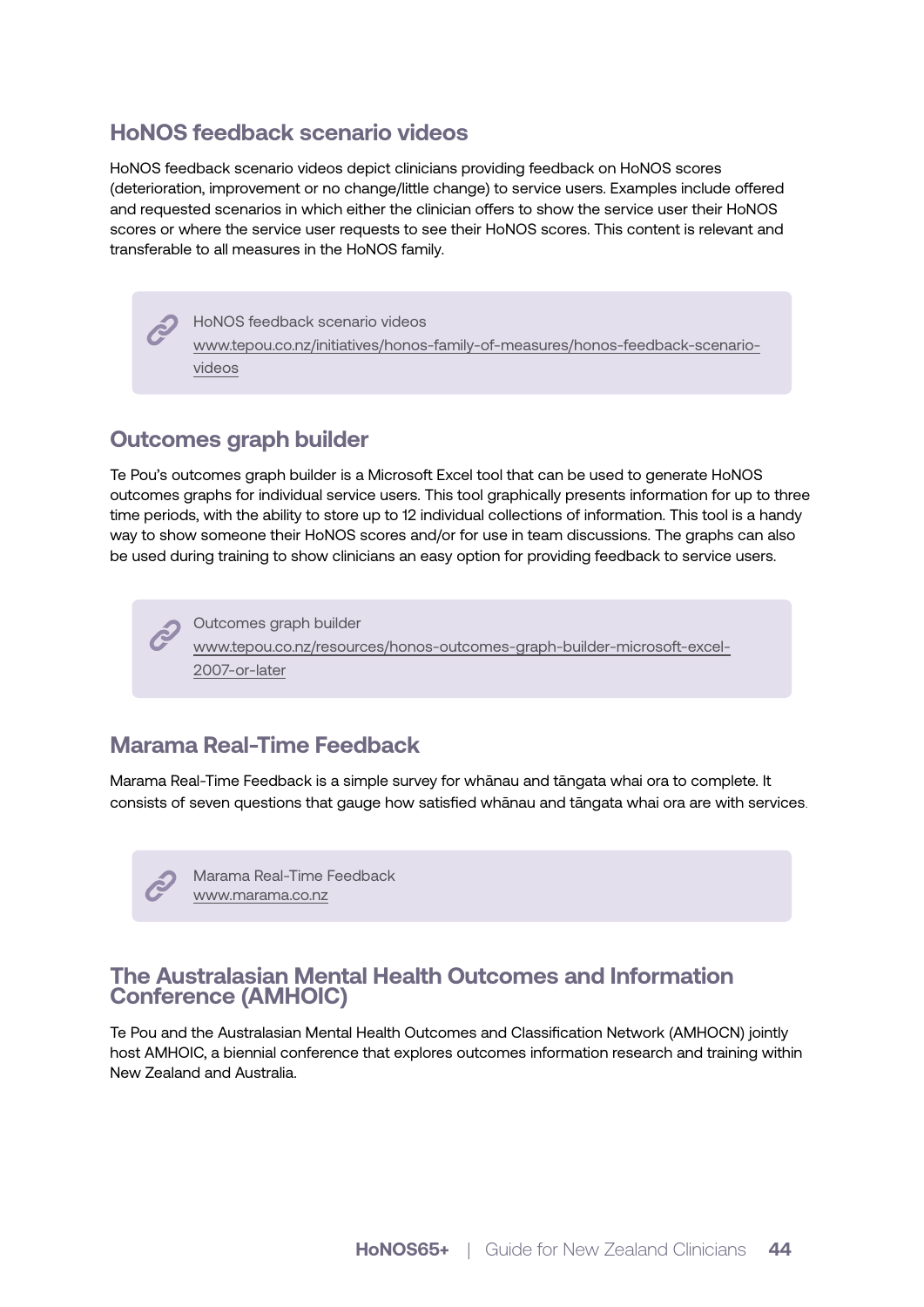### *Let's get real*

In addition to outcomes training, Te Pou provides a range of training to services, including *Let's get real*.

The outcomes training is based on the competencies identified in *Let's get real*, a framework that supports people working in mental health and addiction to develop the right knowledge, skills, values and attitudes to effectively support people using services.

There are seven Real Skills for the mental health and addiction workforce.

- › Working with service users.
- › Working with Māori.
- › Working with families.
- › Working with communities.
- › Challenging stigma and discrimination.
- > Law, policy and practice.
- › Professional and personal development.

*Let's get real* www.tepou.co.nz/initiatives/lets-get-real